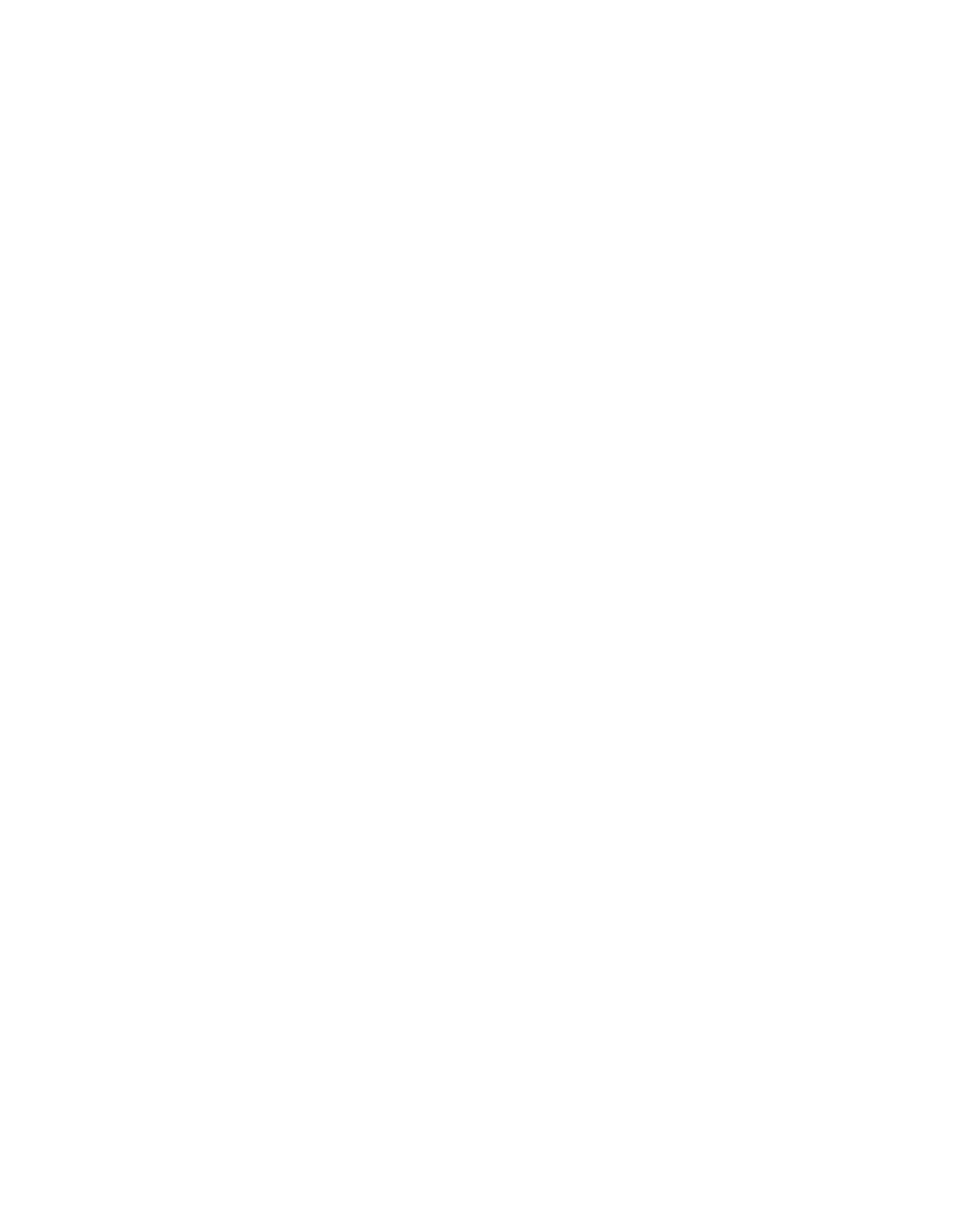# **TABLE OF CONTENTS**

# **FIGURES**

| 5. Marshall Lake point-intercept locations with (a) Common waterweed, (b) Griffith's pondweed, and |  |
|----------------------------------------------------------------------------------------------------|--|
|                                                                                                    |  |
|                                                                                                    |  |

# **TABLES**

# **PHOTOS**

|--|--|--|

# **MAPS**

# **APPENDICES**

- A. Marshall Lake 2010 Aquatic Plant Survey Data
- B. Aquatic Plant Management Strategy Northern Region WDNR 2007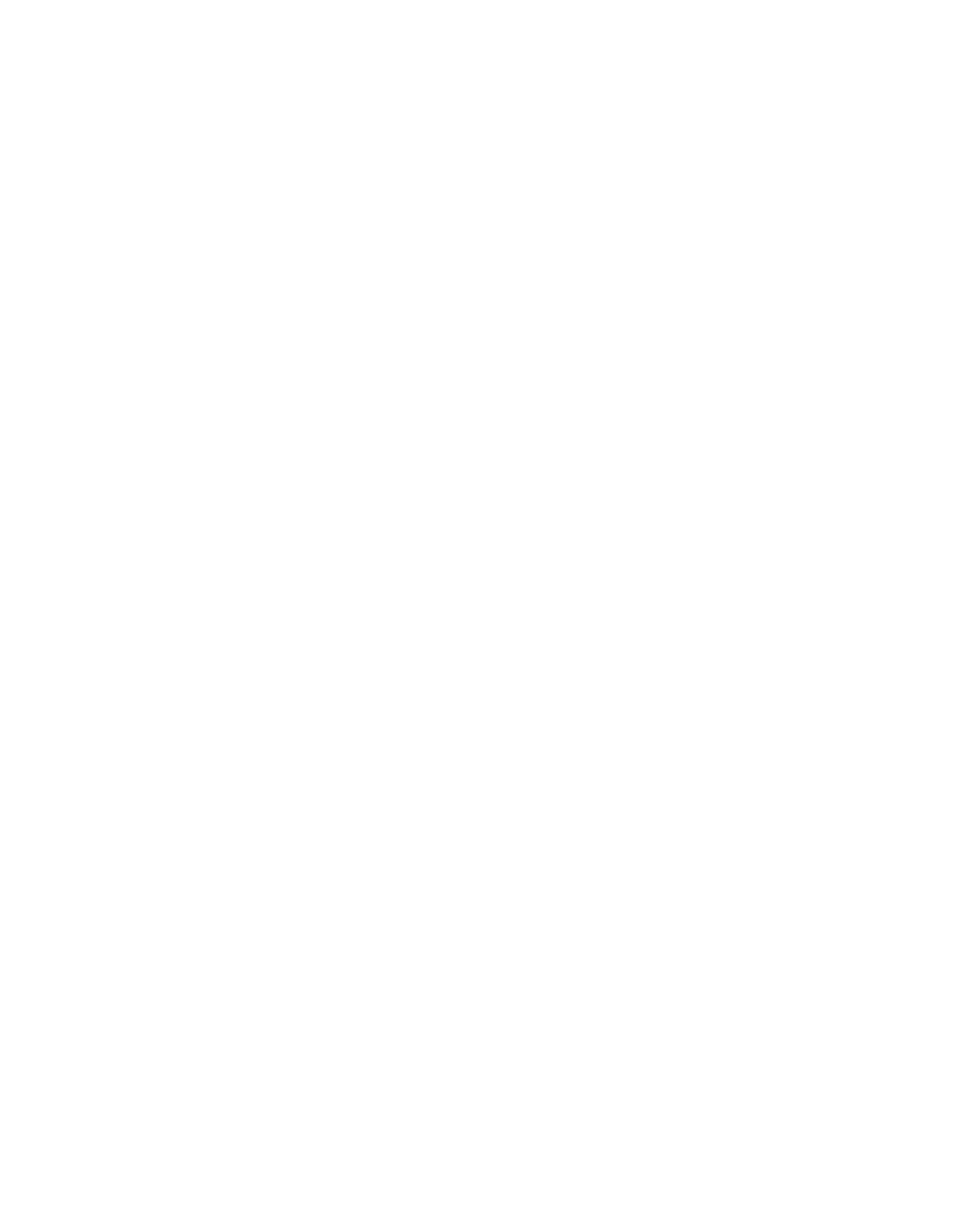# **1.0 INTRODUCTION**

Marshall Lake is an 87-acre drainage lake with a maximum depth of 17 feet. It is located within the Wisconsin River drainage basin northwest of the town of Conover in Vilas County. As determined from Secchi disk transparency data collected over the past 14 years, the lake has relatively high water clarity and can be classified as a mesotrophic system. However, in recent years, riparian property owners have expressed concerns regarding apparent increases in aquatic plant growth around the lake which is interfering with navigation and recreational activities.

In response to these concerns, in July 2010, Onterra ecologists conducted an aquatic plant pointintercept survey as described by the Wisconsin Department of Natural Resources Bureau of Science Services (PUB-SS-1068 2010) to not only characterize spatial distribution and abundance of the submersed aquatic plant species within Marshall Lake, but to determine if nonnative, invasive aquatic plant species were causing the fore mentioned recreational interference. Detailed descriptions of the 2010 survey methods, data analysis and results are discussed in the following sections.



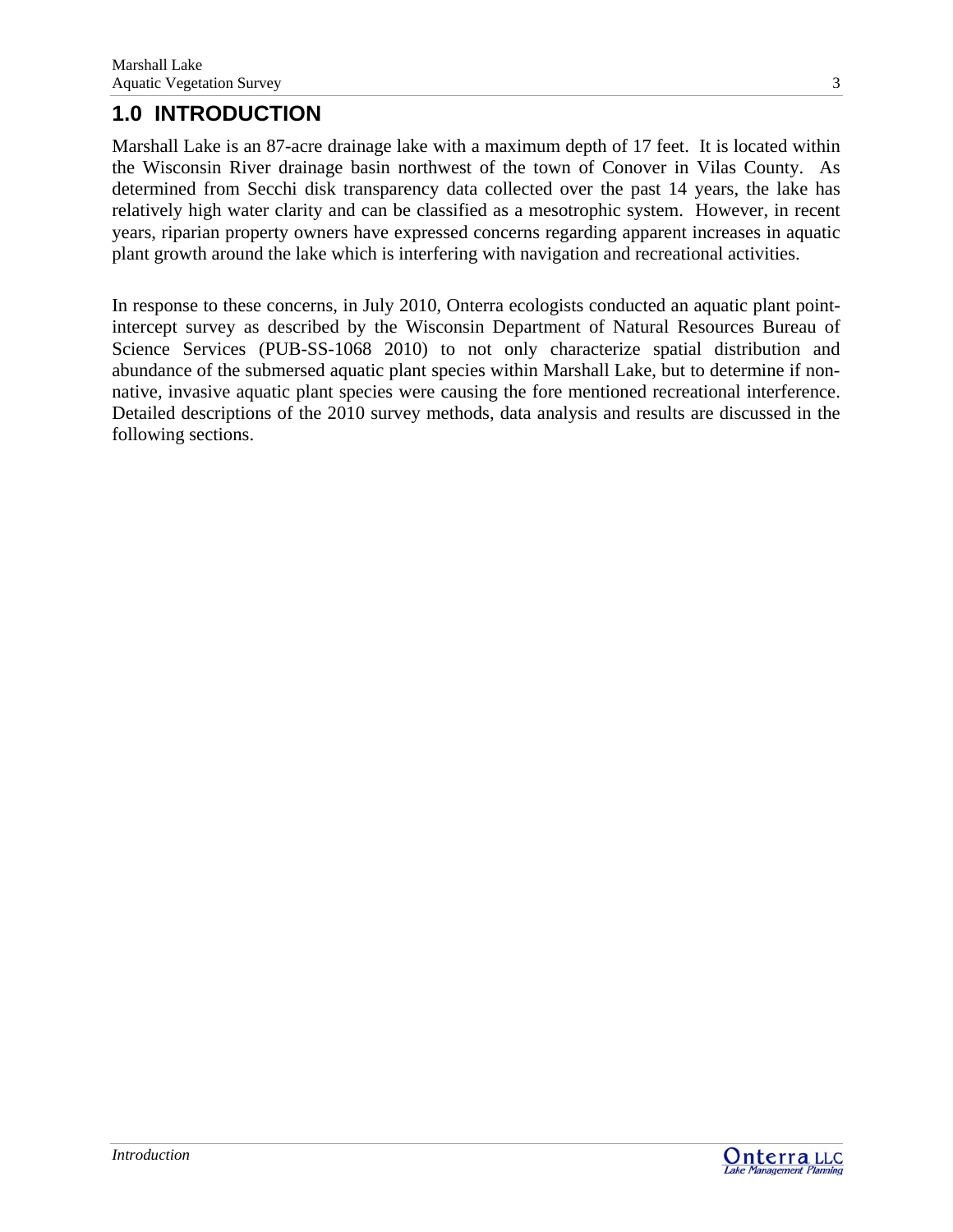# **Aquatic Plants**

## *Aquatic Plant Sampling Methodology and Data Analysis*

Aquatic plants are an important element in every healthy aquatic ecosystem, and changes in these ecosystems are often first seen in the plant community. Whether these changes are positive, like variable water levels or negative, like increased shoreland development or the introduction of an exotic species, the plant community will respond. Plant communities respond in a variety of ways; there may be a loss of one or more species, certain life forms, such as emergents or floating-leaf communities



may disappear from certain areas of the waterbody, or there may be a shift in plant dominance between species. With periodic monitoring and proper analysis, these changes are relatively easy to detect and provide very useful information for management decisions.

The aquatic plant survey that was completed on Marshall Lake assessed both native and potential non-native species in the system. A comprehensive survey of aquatic macrophytes was conducted to characterize the existing communities within the lake and include inventories of emergent, submergent, and floating-leaved aquatic plants within them. Specifically, the study was conducted in response to concerns brought about by the Marshall Lake stakeholders regarding over-abundant aquatic plant growth within Marshall Lake in recent years. The pointintercept method as described Wisconsin Department of Natural Resources Bureau of Science Services, PUB-SS-1068 2010 was used to complete this study in late July 2010. Based upon guidance from the WDNR, a point spacing of 36 meters was used resulting in 278 points (Map 1).

At each point-intercept location within the littoral zone, information regarding the depth, substrate type (muck, sand, or rock), and the plant species sampled along with their relative abundance on the sampling rake was recorded. A pole-mounted rake was used to collect the plant samples, depth, and sediment information at point locations of 14 feet or less. A rake head tied to a rope (rope rake) was used at sites greater than 14 feet. At locations sampled with a rope rake, depth information was collected with the onboard sonar unit and information regarding substrate type was not collected due to the inability of the sampler to *feel* the bottom.

## *Primer on Data Analysis & Data Interpretation*

## **Species List**

The species list is simply a list of all of the species that were found within the lake, both exotic and native. The list also contains the life-form of each plant found, its scientific name, and its coefficient of conservatism. The latter is discussed in more detail below. Changes in this list over time, whether it is differences in total species present, gains and losses of individual species, or changes in life-forms that are present, can be an early indicator of changes in the health of the ecosystem.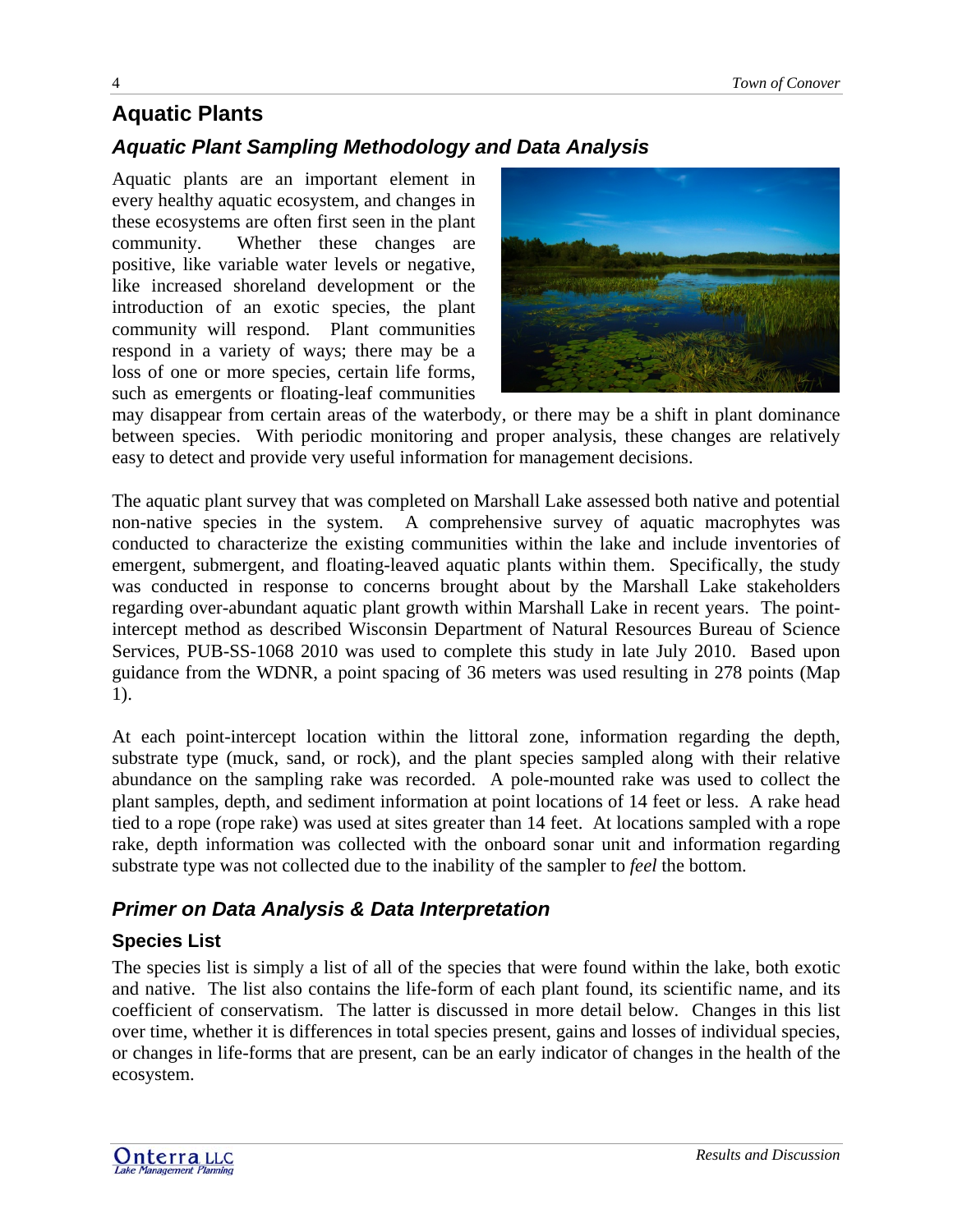## **Frequency of Occurrence**

Frequency of occurrence describes how often a certain species is found within a lake. Obviously, all of the plants cannot be counted in a lake, so samples are collected from predetermined areas. In the case of this project, plant samples were collected from plots laid out on a grid that covered the entire system (Map 1). Using the data collected from these plots, an estimate of occurrence of each plant species can be determined. In this section, two types of data are displayed: littoral frequency of occurrence and relative frequency of occurrence. Littoral frequency of occurrence is used to describe how often each species occurred in the plots that are less than the maximum depth of plant growth (littoral zone). Littoral frequency is displayed as a percentage.

Relative frequency of occurrence uses the littoral frequency for occurrence for each species compared to the sum of the littoral frequency of occurrence from all species. These values are presented in percentages and if all of the values were added up, they would equal 100%. For example, if water lily had a relative frequency of 0.1 and we described that value as a percentage, it would mean that water lily made up 10% of the population.

In the end, this analysis indicates the species that dominate the plant community within the lake. Shifts in dominant plants over time may indicate disturbances in the ecosystem. For instance, low water levels over several years may increase the occurrence of emergent species while decreasing the occurrence of floating-leaf species. Introductions of invasive exotic species may result in major shifts as they crowd out native plants within the system.

## **Species Diversity**

Species diversity is probably the most misused value in ecology because it is often confused with species richness. Species richness is simply the number of species found within a system or community. Although these values are related, they are far from the same because diversity also takes into account how evenly the species are distributed within the system. A lake with 25 species may not be more diverse than a lake with 10 if the first lake is highly dominated by one or two species and the second lake has a more even distribution.

A lake with high species diversity is much more stable than a system with a low diversity. This is analogous to a diverse financial portfolio in that a diverse aquatic plant community can withstand environmental fluctuations much like a diverse portfolio can



**Figure 1. Location of Marshall Lake within the ecoregions of Wisconsin.** After Nichols 1999.

handle economic fluctuations. For example, a lake with a diverse plant community is much better suited to compete against exotic infestation than a lake with a lower diversity.

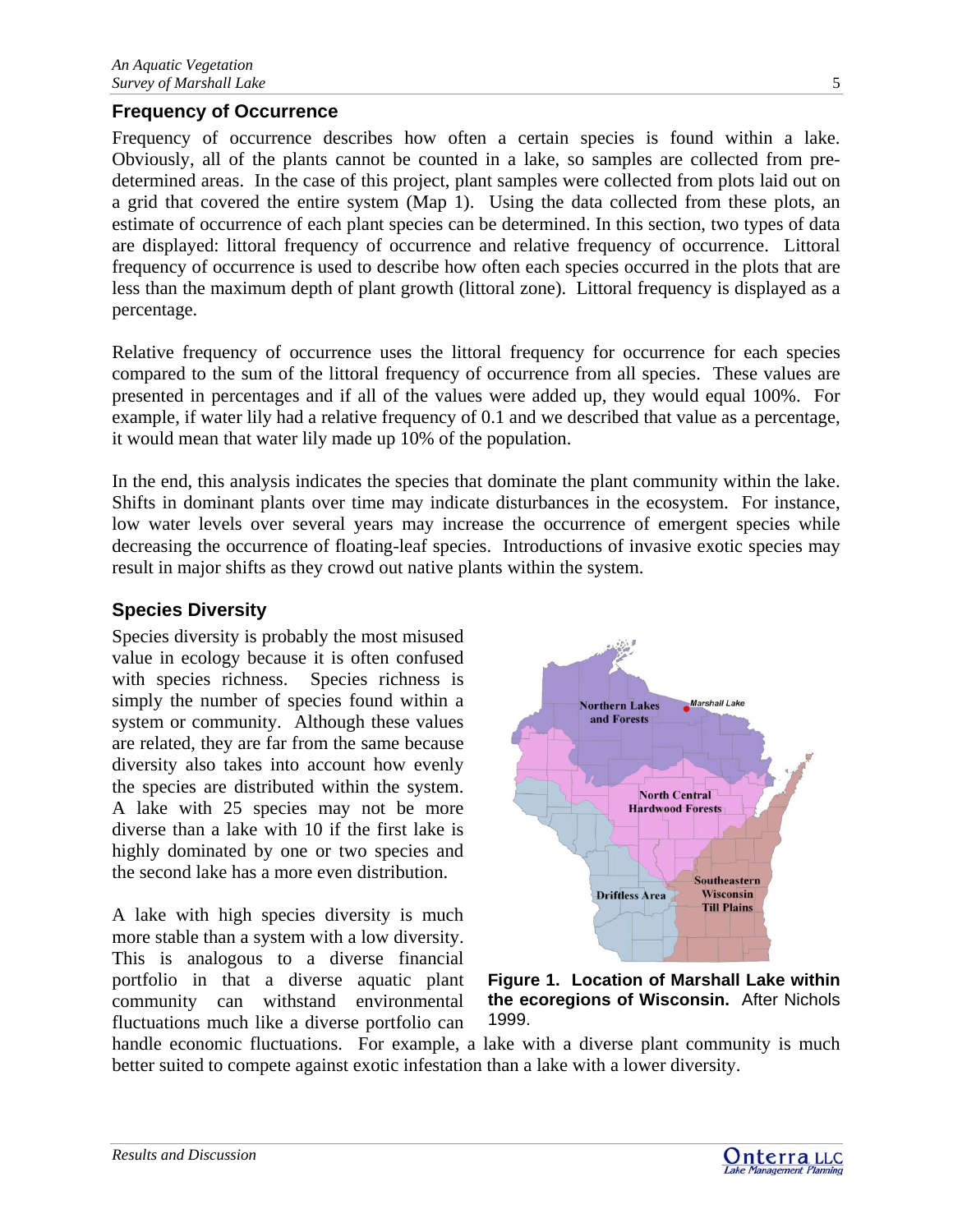## **Floristic Quality Assessment**

Floristic Quality Assessment (FQA) is used to evaluate the closeness of a lake's aquatic plant community to that of an undisturbed or pristine system. The higher the floristic quality, the closer the lake is to an undisturbed system. FQA is an excellent tool for comparing individual waterbodies and the same waterbody over time. In this section, the floristic quality of Marshall Lake will be compared to similar waterbodies within the same Wisconsin ecoregion in the state (Figure 1).

**Ecoregions** are areas related by similar climate, physiography, hydrology, vegetation and wildlife potential. Comparing ecosystems in the same ecoregion is sounder than comparing systems within manmade boundaries such as counties, towns, or states.

As mentioned above, species richness is simply the number of species that occur in the waterbody; for this analysis, only native species are utilized. Average species conservatism utilizes the coefficient of conservatism values for each of those species in its calculation. A species coefficient of conservatism value indicates that the likelihood of a given species being found in an undisturbed (pristine) system. The values range from one to ten. Species that are normally found in disturbed systems have lower coefficients, while species frequently found in pristine systems have higher values. For example, cattail, an invasive native species, has a value of 1, while common hard and softstem bulrush have values of 5, and Oakes pondweed, a sensitive and rare species, has a value of 10. On their own, the species richness and average conservatism values are useful in assessing an aquatic ecosystem's plant community; however, the best assessment of the plant community's health is determined when the two values are used to calculate the floristic quality.

## **Exotic Plants**

Because of their tendency to upset the natural balance of an aquatic ecosystem, exotic species are paid particular attention to during the aquatic plant surveys. Two exotics, curly-leaf pondweed and Eurasian water milfoil are the primary targets of this extra attention.

Eurasian water-milfoil is an invasive species, native to Europe, Asia and North Africa, that has spread to most Wisconsin counties (Figure 2). Eurasian water-milfoil is unique in that its primary mode of propagation is not by seed. It actually spreads by shoot fragmentation, which has supported its transport between lakes and rivers via boats and other equipment. In addition to its propagation method, Eurasian water-milfoil has two other competitive advantages over native aquatic plants, 1) it starts growing very early in the spring when water temperatures are too cold for most native plants to grow, and 2) once its stems reach the



**Figure 2. Spread of Eurasian water milfoil within WI counties.** WDNR Data 2009 mapped by Onterra.

water surface, it does not stop growing like most native plants, instead it continues to grow along the surface creating a canopy that blocks light from reaching native plants. Eurasian water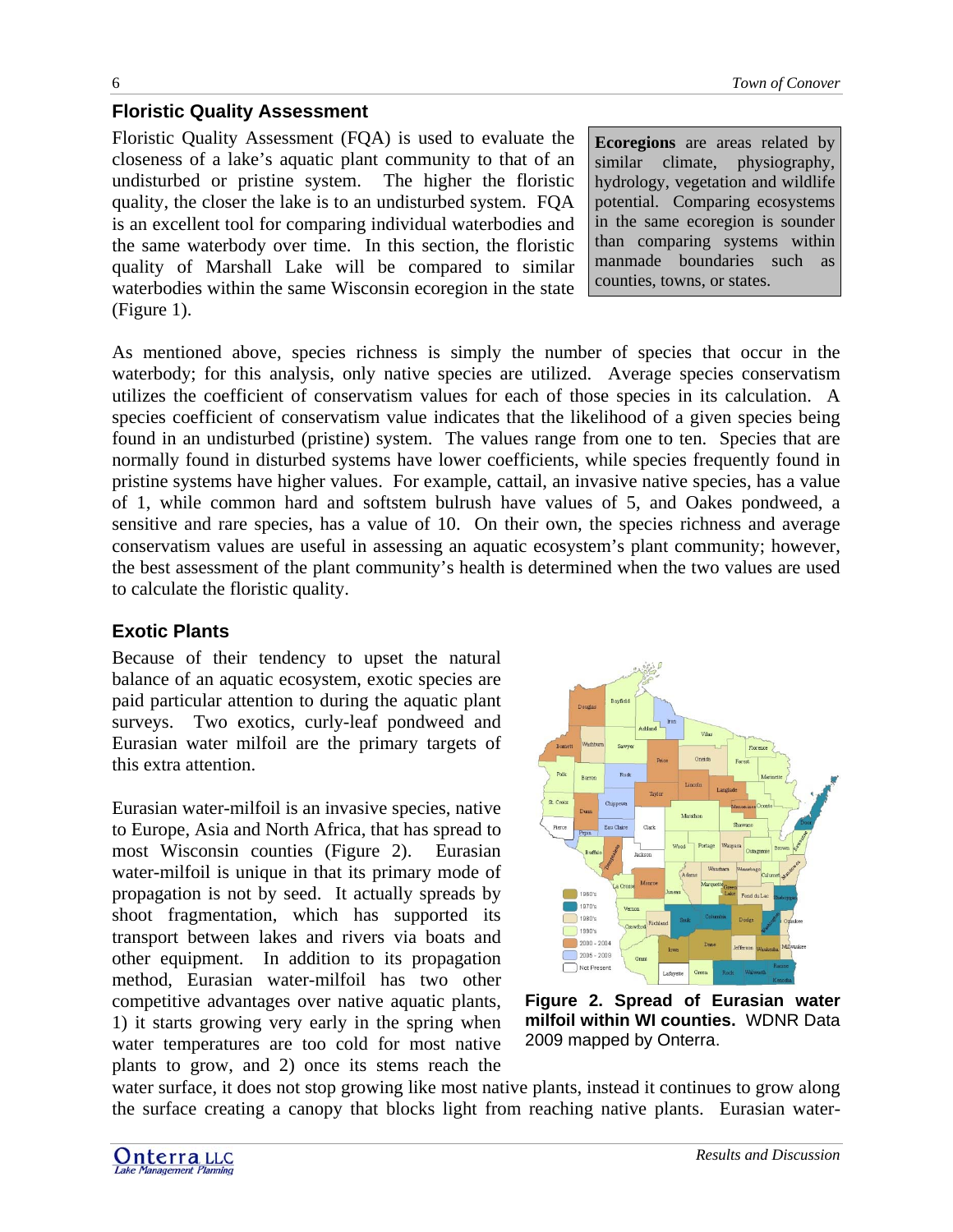milfoil can create dense stands and dominate submergent communities, reducing important natural habitat for fish and other wildlife, and impeding recreational activities such as swimming, fishing, and boating.

Curly-leaf pondweed is a European exotic first discovered in Wisconsin in the early 1900's that has an unconventional lifecycle giving it a competitive advantage over our native plants. Curly – leaf pondweed begins growing almost immediately after ice-out and by mid-June is at peak biomass. While it is growing, each plant produces many turions (asexual reproductive shoots) along its stem. By mid-July most of the plants have senesced, or died-back, leaving the turions in the sediment. The turions lie dormant until fall when they germinate to produce winter foliage, which thrives under the winter snow and ice. It remains in this state until spring foliage is produced in early May, giving the plant a significant jump on native vegetation. Like Eurasian water-milfoil, curly-leaf pondweed can become so abundant that it hampers recreational activities within the waterbody. Furthermore, its mid-summer die back can cause algal blooms spurred from the nutrients released during the plant's decomposition.

## *Aquatic Plant Point-intercept Survey Results*

The aquatic plant point-intercept survey began on July 14, 2010, and due to inclement weather, was completed on July 21, 2010 by Onterra. During the survey, 31 aquatic plant species were located; all of which are considered to be native species (Table 1). It is believed that exotic plant species do not occur in Marshall Lake at this time or exist at an undetectable level. Aquatic vegetation was found growing to the lake's maximum depth of 17 feet and is relatively evenly distributed across all depths (Figure 3). This indicates that the entire area of the lake supports aquatic plant growth. The relatively high water clarity in Marshall Lake allows light levels required for photosynthesis to penetrate to deeper depths and sustain aquatic vegetation.

Marshall Lake is highly vegetated, with approximately 83% of the 269 point-intercept sampling points visited containing aquatic vegetation. Along with high water clarity, the lake's substrate is also very conducive to supporting abundant plant growth. The vast majority (88%) of Marshall Lake's substrate is composed of fine organic matter, or muck (Map 2). Similar to terrestrial plants, most aquatic plant species favor this soft, nutrient-rich sediment, as courser substrates such as sand and gravel do not provide adequate nutrients. However, sandy substrates are often colonized by a collective group of small, rooted plants known as *isoetids*, which are slow-growing and rather inconspicuous. Four species of isoetids (lake quillwort, spiny-spored quillwort, water lobelia, and dwarf water milfoil) can be found growing in the shallow, sandy margins of Marshall Lake.

Figure 4 shows that of the 31 species located in Marshall Lake, the three most frequently encountered species were common waterweed, Griffith's pondweed, and northern water milfoil. Common waterweed, as its name suggests, is widespread in waterbodies throughout North America, and can often grow to densities that hamper navigation and recreational activities. Because it has the ability to attain essential nutrients directly from the water, common waterweed does not produce extensive root systems making it susceptible to uprooting by wave action and water movement. When this occurs, uprooted plants float and aggregate at the water's surface where they continue to grow and form dense mats. If they completely detach from the bottom, wind and water currents can carry these mats to shore.

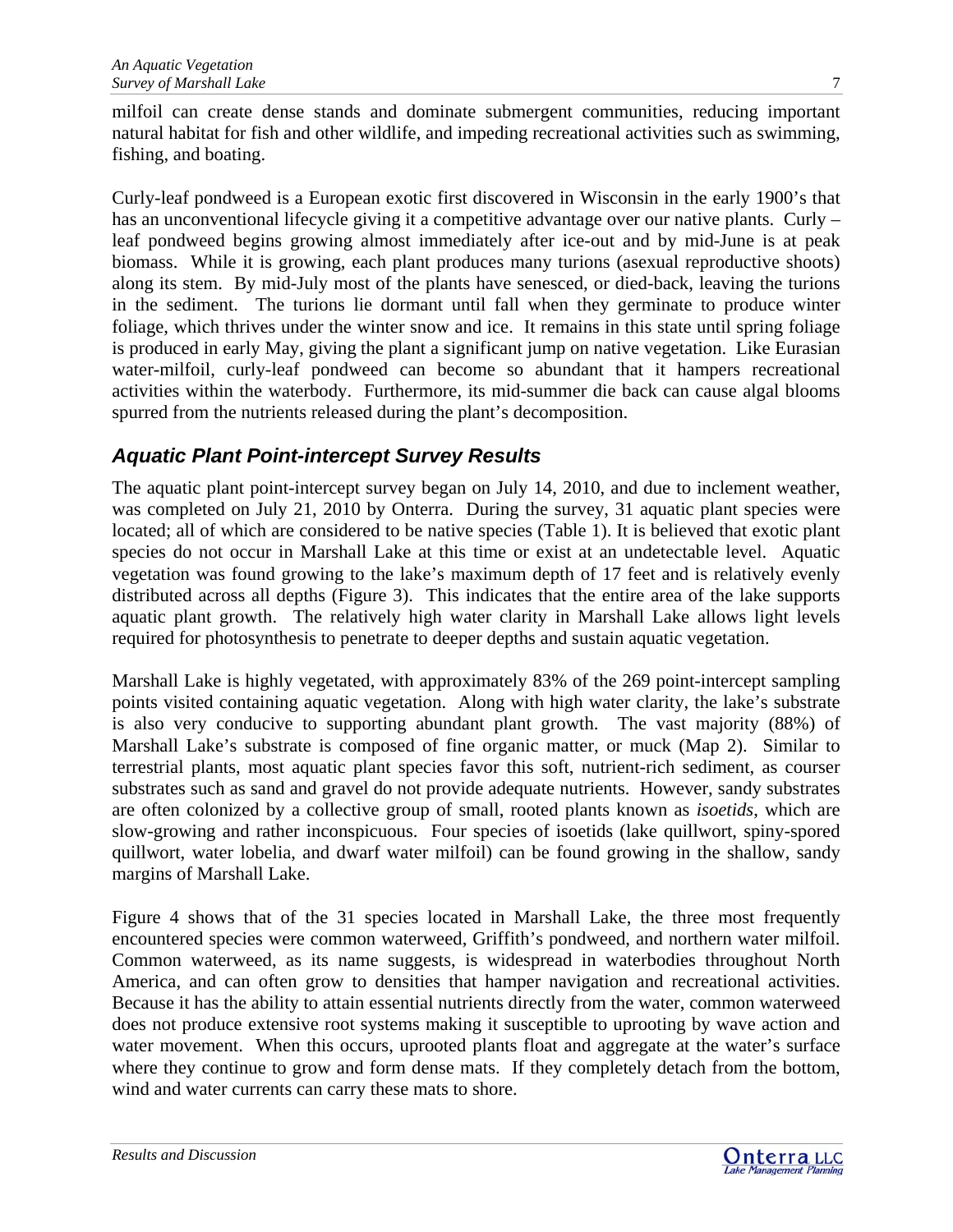| <b>Life Form</b>                                                                             | <b>Scientific</b><br><b>Name</b> | <b>Common</b><br><b>Name</b> | <b>Coefficient of</b><br>Conservatism (c) |
|----------------------------------------------------------------------------------------------|----------------------------------|------------------------------|-------------------------------------------|
|                                                                                              | Carex pseudocyperus              | Cypress-like sedge           | 8                                         |
|                                                                                              | Dulichium arundinaceum           | Three-way sedge              | 9                                         |
| Emergent                                                                                     | Eleocharis palustris             | Creeping spikerush           | 6                                         |
|                                                                                              | Glyceria canadensis              | Rattlesnake grass            | $\overline{7}$                            |
|                                                                                              | Iris versicolor                  | Northern blue flag           | 5                                         |
|                                                                                              | Juncus alpinus                   | Northern green rush          | 6                                         |
|                                                                                              | Sagittaria latifolia             | Common arrowhead             | 3                                         |
| 군                                                                                            | Nuphar variegata                 | Spatterdock                  | 6                                         |
|                                                                                              | Nymphaea odorata                 | White water lily             | 6                                         |
| FLE                                                                                          | Sparganium emersum               | Short-stemmed bur-reed       | 8                                         |
|                                                                                              | Chara sp.                        | Muskgrasses                  | 7                                         |
|                                                                                              | Ceratophyllum demersum           | Coontail                     | 3                                         |
|                                                                                              | Elodea canadensis                | Common waterweed             | 3                                         |
|                                                                                              | Isoetes lacustris                | Lake quillwort               | 8                                         |
|                                                                                              | Isoetes echinospora              | Spiny-spored quilwort        | 8                                         |
|                                                                                              | Lobelia dortmanna                | Water lobelia                | 10                                        |
|                                                                                              | Myriophyllum tenellum            | Dwarf water milfoil          | 10                                        |
| Submergent                                                                                   | Myriophyllum sibiricum           | Northern water milfoil       | 7                                         |
|                                                                                              | Najas flexilis                   | Slender naiad                | 6                                         |
|                                                                                              | Potamogeton pusillus             | Small pondweed               | 7                                         |
|                                                                                              | Potamogeton strictifolius        | Stiff pondweed               | 8                                         |
|                                                                                              | Potamogeton gramineus            | Variable pondweed            | 7                                         |
|                                                                                              | Potamogeton foliosus             | Leafy pondweed               | 6                                         |
|                                                                                              | Potamogeton natans               | Floating-leaf pondweed       | 5                                         |
|                                                                                              | Potamogeton robbinsii            | Fern pondweed                | 8                                         |
|                                                                                              | Potamogeton x griffithii         | Griffith's pondweed          | N/A                                       |
|                                                                                              | Sagittaria sp. (rosette)         | Arrowhead rosette            | N/A                                       |
|                                                                                              | Vallisneria americana            | Wild celery                  | 6                                         |
|                                                                                              | Eleocharis acicularis            | Needle spikerush             | 5                                         |
| S/E                                                                                          | Juncus pelocarpus                | Brown-fruited rush           | 8                                         |
|                                                                                              | Sagittaria cuneata               | Arum-leaved arrowhead        | $\overline{7}$                            |
| $FL = Floating Leaf$<br>FL/E = Floating Leaf and Emergent<br>$S/E =$ Submergent and Emergent |                                  |                              |                                           |

## **Table 1. Aquatic plant species located on Marshall Lake during July point-intercept survey.**

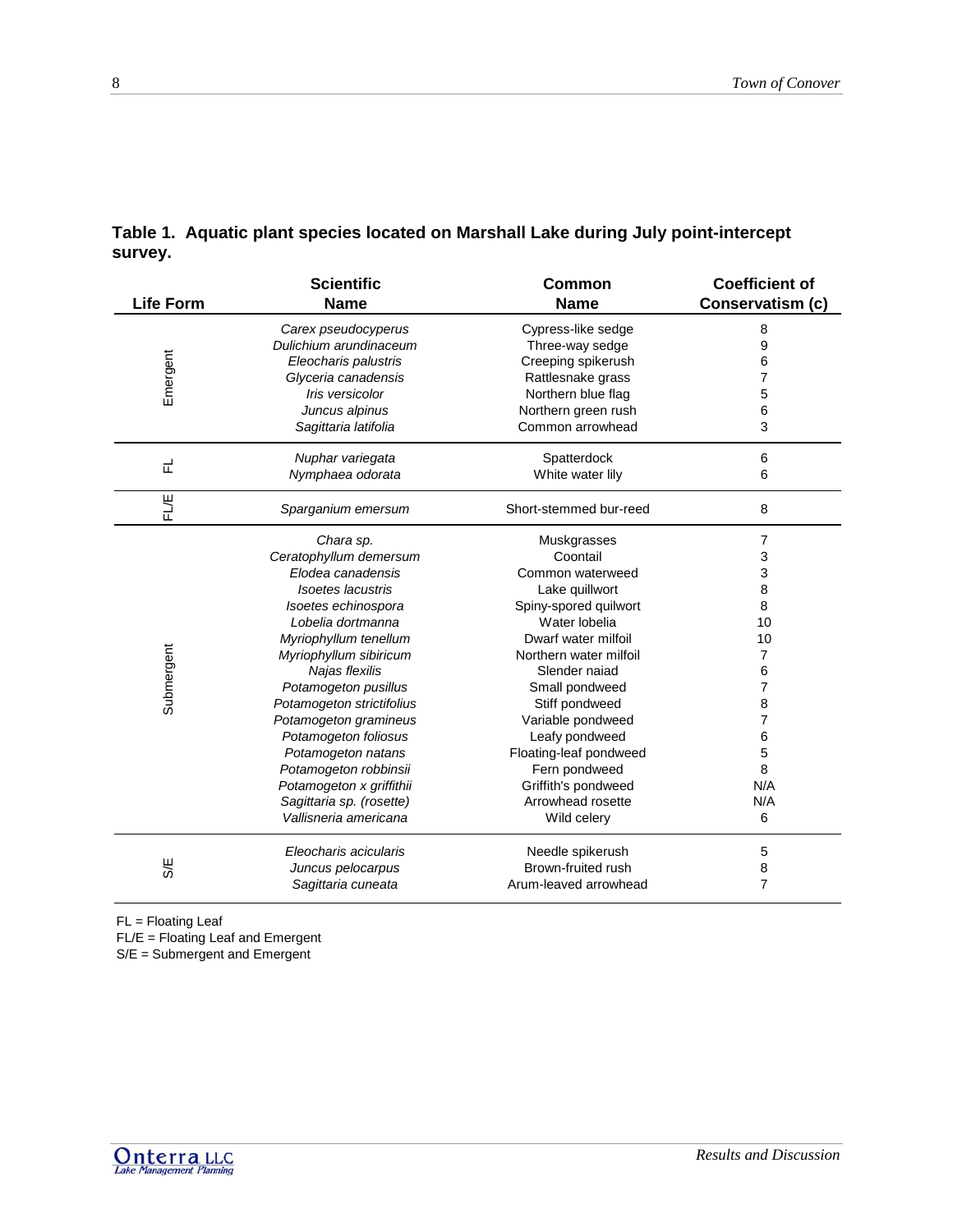

**Figure 3. Marshall Lake aquatic plant distribution across littoral depths.** Created using data from July 2010 survey.



**Figure 4. Marshall Lake aquatic plant littoral occurrence analysis.** Created using data from July 2010 survey.

*Results and Discussion* 



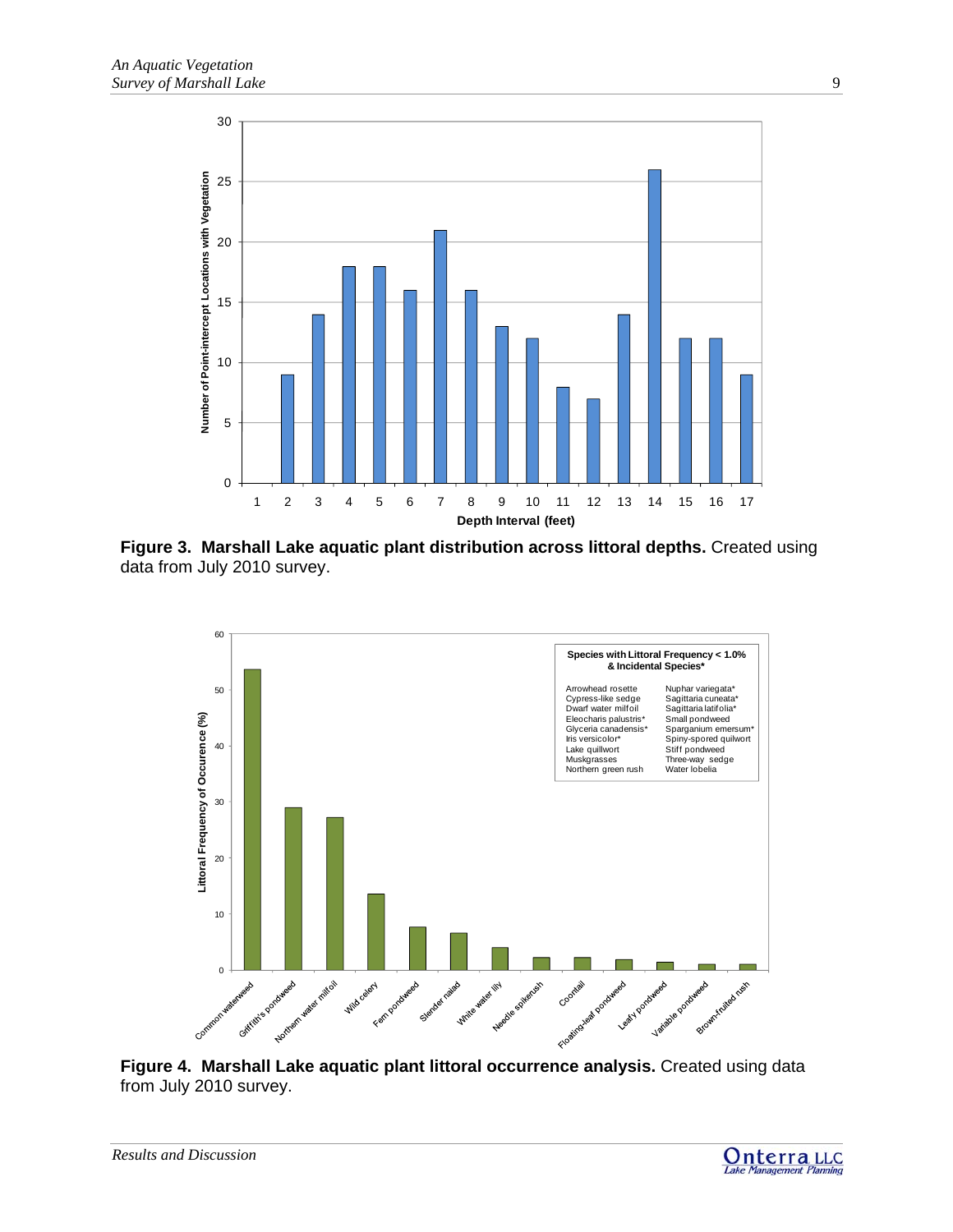During the survey on Marshall Lake, a couple surface mats of common waterweed were observed in deeper water. Despite moderate winds, these mats did not change their locations within the lake and appeared to be held in place via a network of plants extending to the bottom. Figure 5a displays the point-intercept locations containing common waterweed, illustrating that the majority is located in the deeper areas of the lake between 12 and 16 feet. Aside from the observed surface mats, most of the common waterweed was growing on the bottom well below the surface.



**Photo 1. Griffith's pondweed (***Potamogeton* **x** *griffithii***) colony on Marshall Lake.** Taken during July 2010 survey.

The second-most common plant in Marshall Lake is Griffith's pondweed. Griffith's pondweed is a hybrid between two high-quality native species: alpine pondweed (*Potamogeton alpinus*) and white-stem pondweed (*Potamogeton praelongus*). Hybridization within the pondweed genus is believed to be relatively common, and the hybrid pondweed in Marshall Lake possesses morphological attributes of both parental species (Photo 1). No individuals of either of the parental species were located within the lake, meaning this plant entered Marshall Lake as a hybrid or is a relic from a time when both parental species existed in the lake. Large, dense colonies of this plant were observed growing at or near the water surface. The data show that this plant was most abundant in shallower waters around the lake, primarily between 4 and 8 feet (Figure 5b), almost forming a ring around the lake.

Northern water milfoil, arguably Wisconsin's most common native milfoil species, was fairly widespread in Marshall Lake (Figure 5c). This species does well in lakes with soft sediments and high water clarity. Northern water milfoil is often falsely identified as Eurasian water milfoil with its feather-like leaves and 'reddish' appearance observed in late summer as it reacts to sun exposure. Only one other milfoil species, dwarf water milfoil, was located in Marshall Lake. Dwarf water milfoil often inhabits areas of sand and is morphologically much different from northern water milfoil, resembling a miniature sprig of asparagus having leaves reduced to small scales that hug the stem.

Marshall Lake contains a high number of aquatic plant species (31). The high species richness found in the lake is well above the Northern Lakes and Forests Ecoregion and Wisconsin state medians (Figure 6). Because of this, one may assume that the lake also has high species diversity. However, as discussed earlier, species diversity is also influenced by how evenly the plant species are distributed within the community. The Simpson's diversity index for Marshall Lake's plant community (0.81) shows that the lake's plant community is moderately diverse. In other words, if two individual plants were randomly sampled from Marshall Lake's plant community, there would be an 81% probability that the two individuals would be of different species. Looking at the relative frequencies of aquatic plant species (Figure 7), approximately 78% if the lake's plant community is made up of only four species. The domination of the plant community by these four species contributes to the lake's moderate diversity value.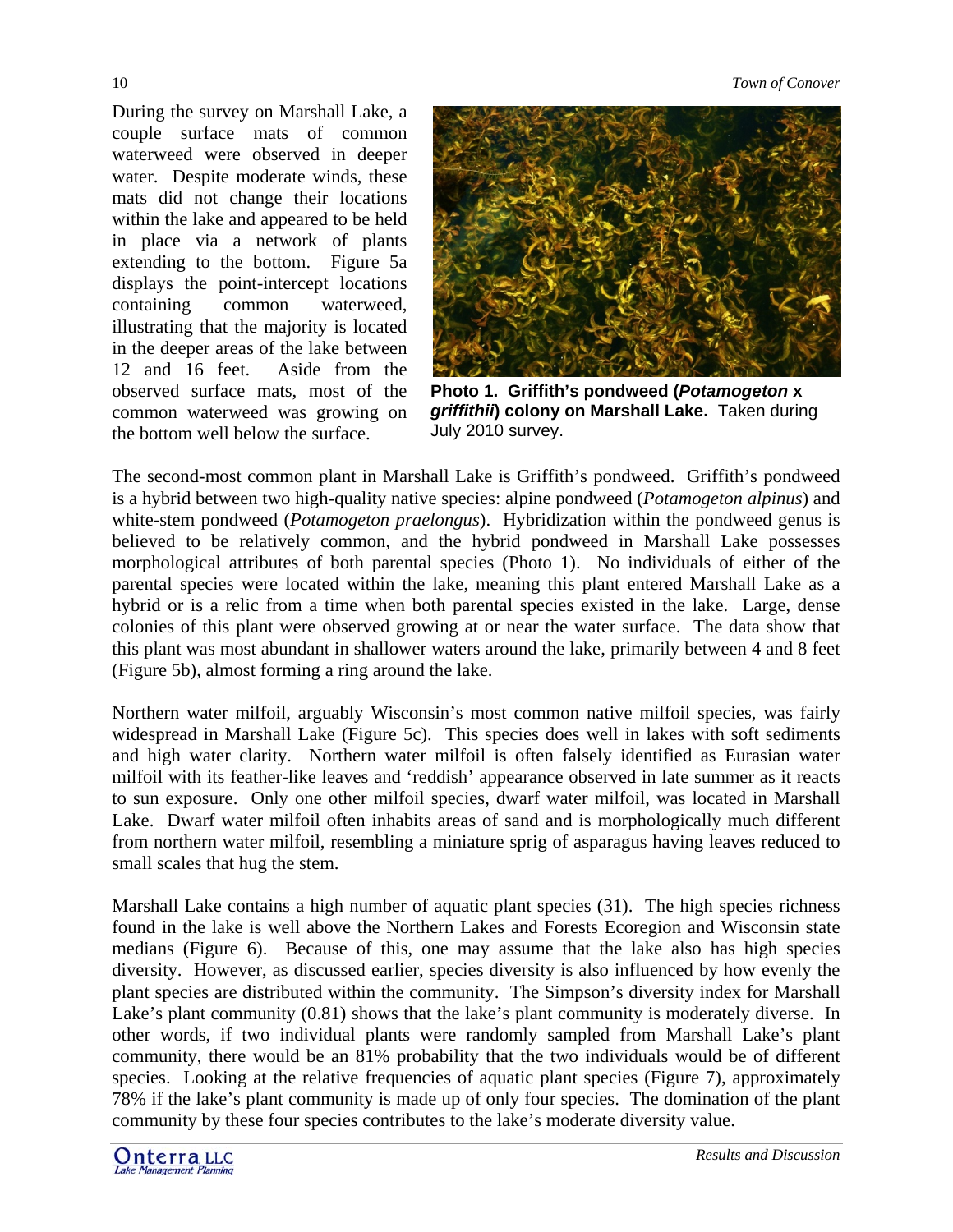

**Figure 5. Marshall Lake point-intercept locations with (a) Common waterweed, (b) Griffith's pondweed, and (c) Northern water milfoil.**

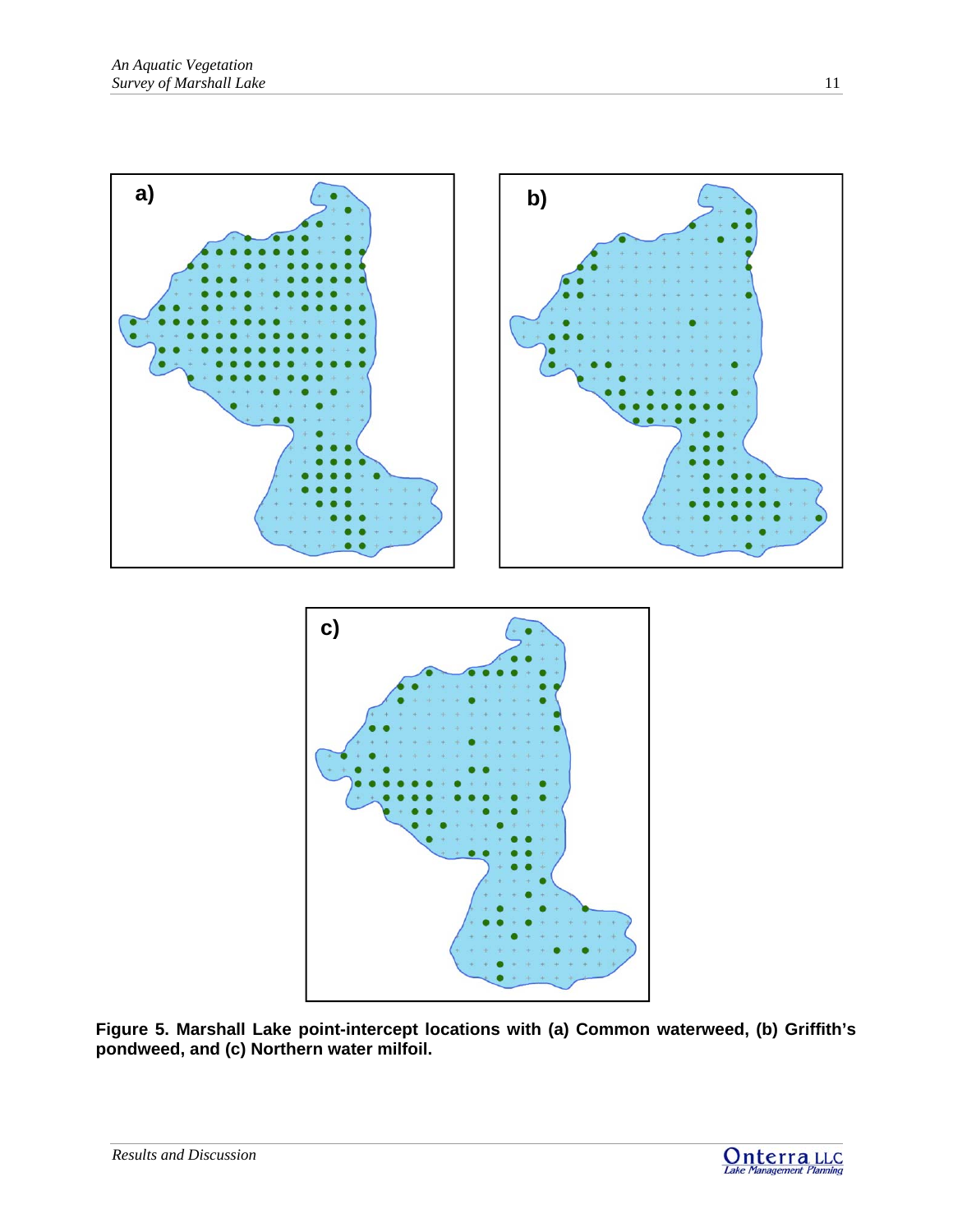Data collected from the aquatic plant survey indicates that the average conservatism value is equal to the Northern Lakes and Forests ecoregion median and slightly higher than the state median (Figure 6). This signifies that Marshall Lake's plant community is of comparable quality to those of other lakes within the ecoregion, and of higher quality than most other lakes in the state. The plant community of Marshall Lake is composed of species that are considered to be tolerant of environmental disturbance, as well as species shown to be especially sensitive to disturbances such as water quality degradation.

Combining the lake's species richness and average conservatism values to produce its Floristic Quality Index (FQI) results in an exceptionally high value of 37.1 (equation shown below); well above the median values of the state and ecoregion and further illustrating the quality of Marshall Lake's plant community.

> 31 6.7 37.1 13 6.7 24.3 13 6.0 22.2  $\Omega$ 5 10 15 20 25 30 35 40 Number of Native Species **Average Conservatism** Average Conservatism Floristic Quality ■Marshall Lake NLFL Ecoregion Median ■State Median

FQI = Average Coefficient of Conservatism  $(6.7) * \sqrt{\text{Number of Native Species (31)}}$  $FQI = 37.1$ 

**Figure 6. Marshall Lake floristic quality assessment.** Created using data from July 2010 surveys. Analysis following Nichols (1999).

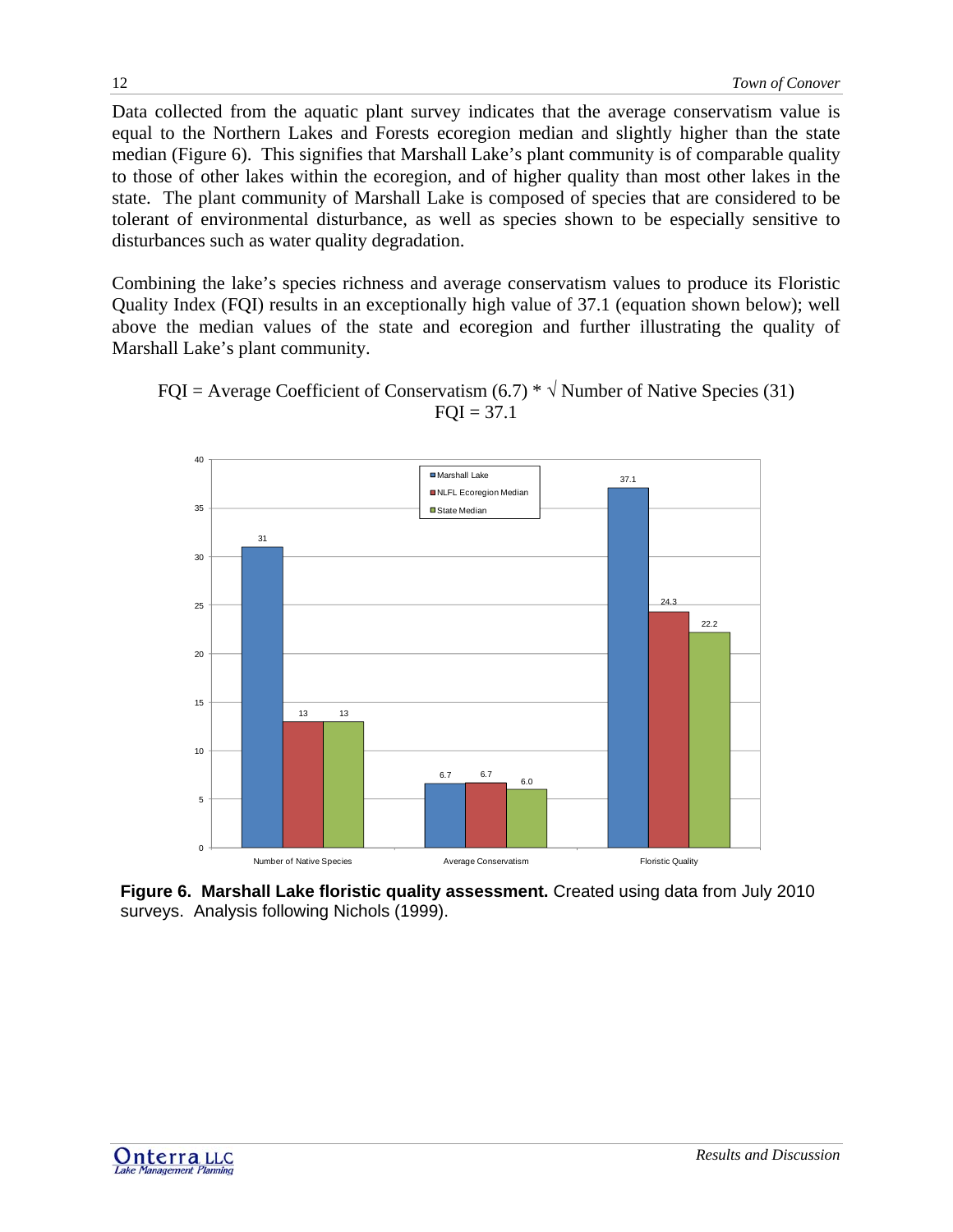

**Figure 7. Marshall Lake aquatic plant relative occurrence analysis.** Created using data from July 2010 survey.

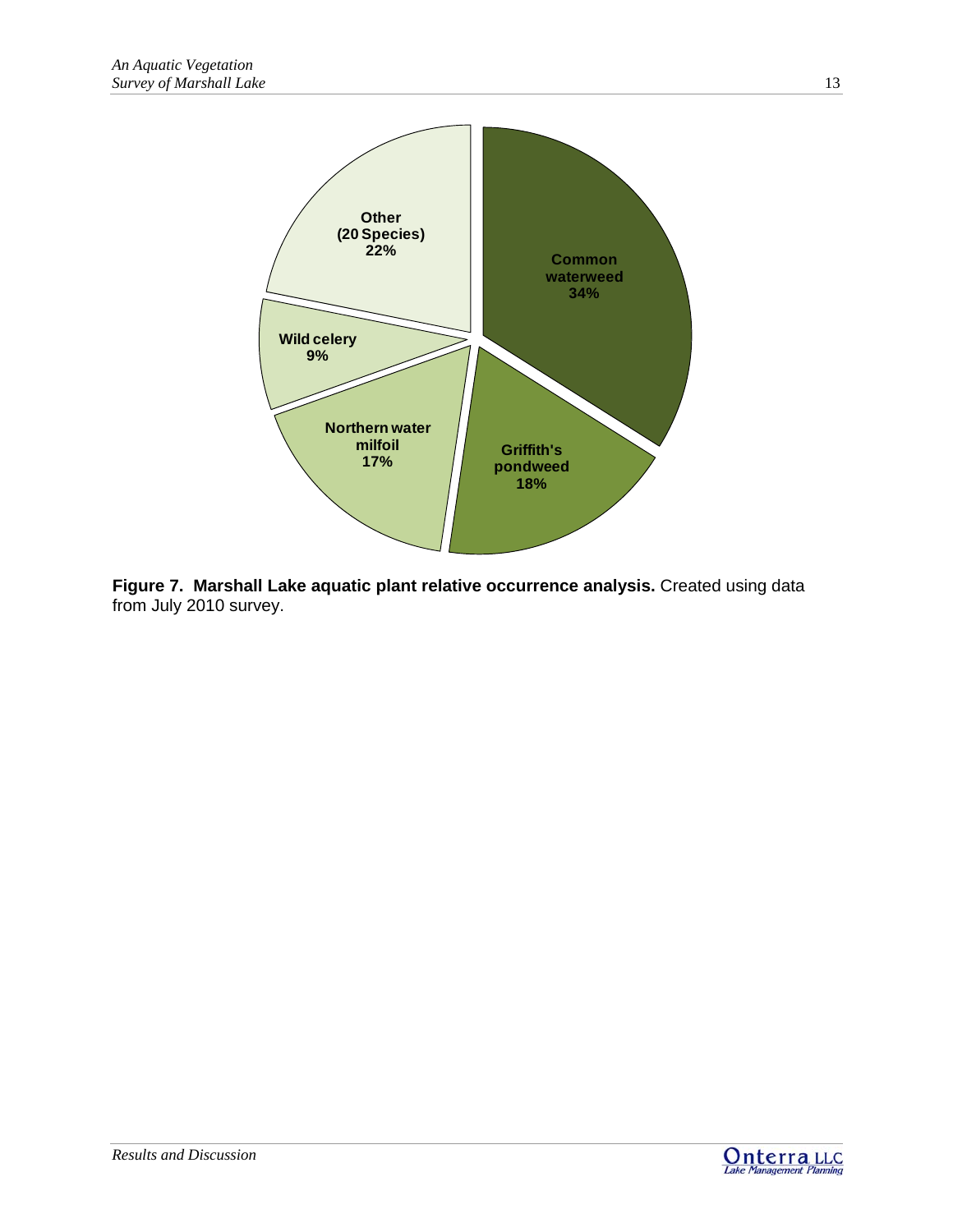# **SUMMARY AND CONCLUSIONS**

The 2010 aquatic plant survey was conducted on Marshall Lake to ascertain if concerns regarding apparent increases in aquatic plant growth within the lake were being caused by nonnative, invasive species. Fortunately, none were located within the lake during the survey and the lake supports a vibrant, high quality native plant community. However, this plant community is hindering navigation and recreational activities in certain areas. Although common waterweed is the most abundant plant within the lake, the vast majority was growing in deeper water below the surface. Aside from a couple areas of uprooted surface mats, this species does not appear to be the primary cause of recreational interference on Marshall Lake. The field crew conducting the survey did not run into any navigational issues while in the deeper areas of the lake.

However, navigation was more difficult in shallower areas near-shore and in the southern portion of the lake. These areas, mainly between 4 and 8 feet, were dominated by dense colonies of Griffith's pondweed. It appears that this pondweed is the primary cause of the conditions that are concerning lake stakeholders. The large colonies of this plant have not been observed by Onterra ecologists before, and little (if any) information is known on the ecology of hybridized pondweeds in terms of how they interact with the rest of the plant community.

Recent studies have indicated that hybrids from other aquatic plant genera, such as the naiads and water milfoils, can possess competitive advantages over other native species, often aggressively out-competing them (Les et al. 2010). Dr. Robert Freckmann, curator of the University of Wisconsin Stevens Point herbarium and one of the authorities on the flora of Wisconsin, has noted that reports of aggressive hybrid pondweeds have been increasing in recent years as intensity of field work and collection of specimens increases (Dr. Robert Freckmann personal comm.). Since this is the first vegetation survey conducted on Marshall Lake and no historical data exists for which to compare, it is not possible to conclude at this time whether or not this particular pondweed population is acting aggressively and/or increasing in occurrence. A repeat survey in the near future may reveal if this indeed is the case.

Aquatic vegetation can become more abundant with increasing concentrations of select nutrients that often originate from sources such as agricultural runoff or leaking septic systems. Increased nutrient inputs also spur greater algae growth within the water column, reducing water clarity. Roger Kerstner has been sampling water clarity via Secchi disk on Marshall Lake during the growing season almost continuously for the past 14 years. When these data are compiled, it shows that Marshall Lake's water clarity has remained relatively constant over this time period, with no apparent positive or negative trends (Figure 8). We can conclude from this data that increasing nutrient inputs to Marshall Lake are likely not occurring, and thus not the reason for the anecdotal increases in aquatic vegetation.

Marshall Lake, with its high water clarity and soft organic substrates, is prime habitat for supporting abundant aquatic plant growth. Fluctuations in aquatic vegetation abundance occur naturally over time with varying climatic conditions and water level variations. However, according to Marshall Lake stakeholders, water levels have remained stable over recent years. Climatic conditions governing ice-off, water temperature, light availability, precipitation, etc., all affect annual aquatic plant growth. For example, years with early ice-off provides aquatic plants with a prolonged growing season, and higher water temperatures favor more vigorous and rapid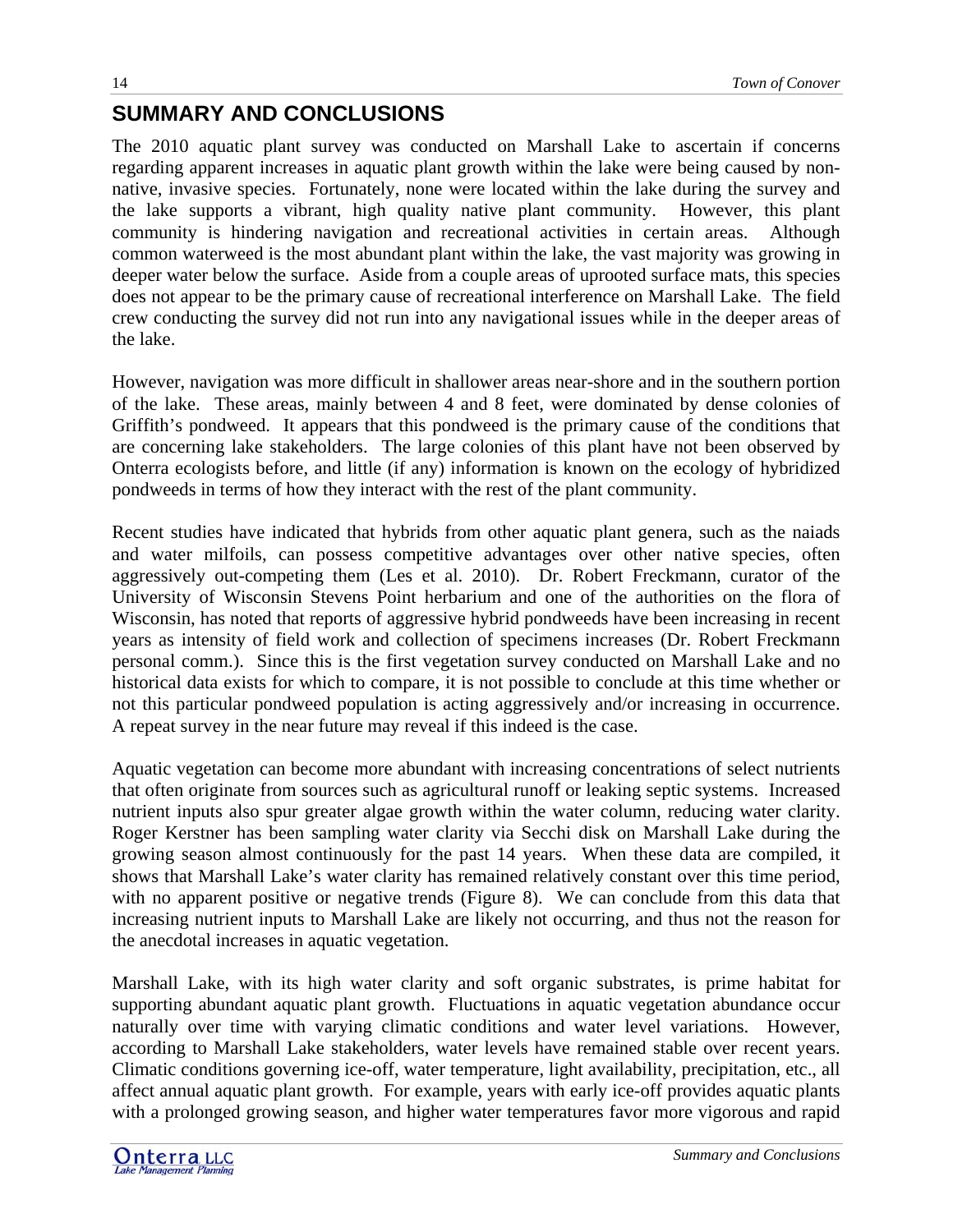aquatic plant growth. Climatic conditions also can favor individual species of aquatic plants, and these species may increase in their occurrence over a given period of time while others may decrease.



**Figure 8. Marshall Lake, regional, and state Secchi disk clarity values.** Marshall Lake data collected by Roger Kerstner (Marshall Lake stakeholder). Mean values calculated with summer month sample data. Water Quality Index values adapted from Lillie and Mason (1983).

Marshall Lake is a productive system with a moderately diverse plant community. This plant community, with a mosaic of species with differing morphological attributes, provides zooplankton, macroinvertebrates, fish, and other wildlife with diverse structural habitat and various sources of food. Lakes with a diverse plant community also have a higher resilience to environmental disturbances and greater resistance to invasion by non-native plants. Invasive species, if introduced to Marshall Lake, will have a more difficult time becoming established due to the abundance and competition from native flora.

However, if establishment of an invasive such as Eurasian water milfoil does occur, it will likely do very well in Marshall Lake. The navigational/recreational interferences experienced presently on Marshall Lake due to native species are minor when compared to a lake infested with Eurasian water milfoil. On lakes lacking public access, the responsibility of preventing invasive species introductions falls heavily on the property owners with private access points. It is their responsibility to make sure that boats/trailers and other equipment are free of plants, water, and sediment material before launching into Marshall Lake.

If the goal of Marshall Lake stakeholders is to facilitate access to open water areas of the lake, two possibilities exist: 1) manually remove the plants, and 2) contract to have the plants cut and removed through mechanical harvesting. The use of herbicides to control aquatic plant growth on Marshall Lake would likely not be permitted as the plants, including the hybrid pondweed,

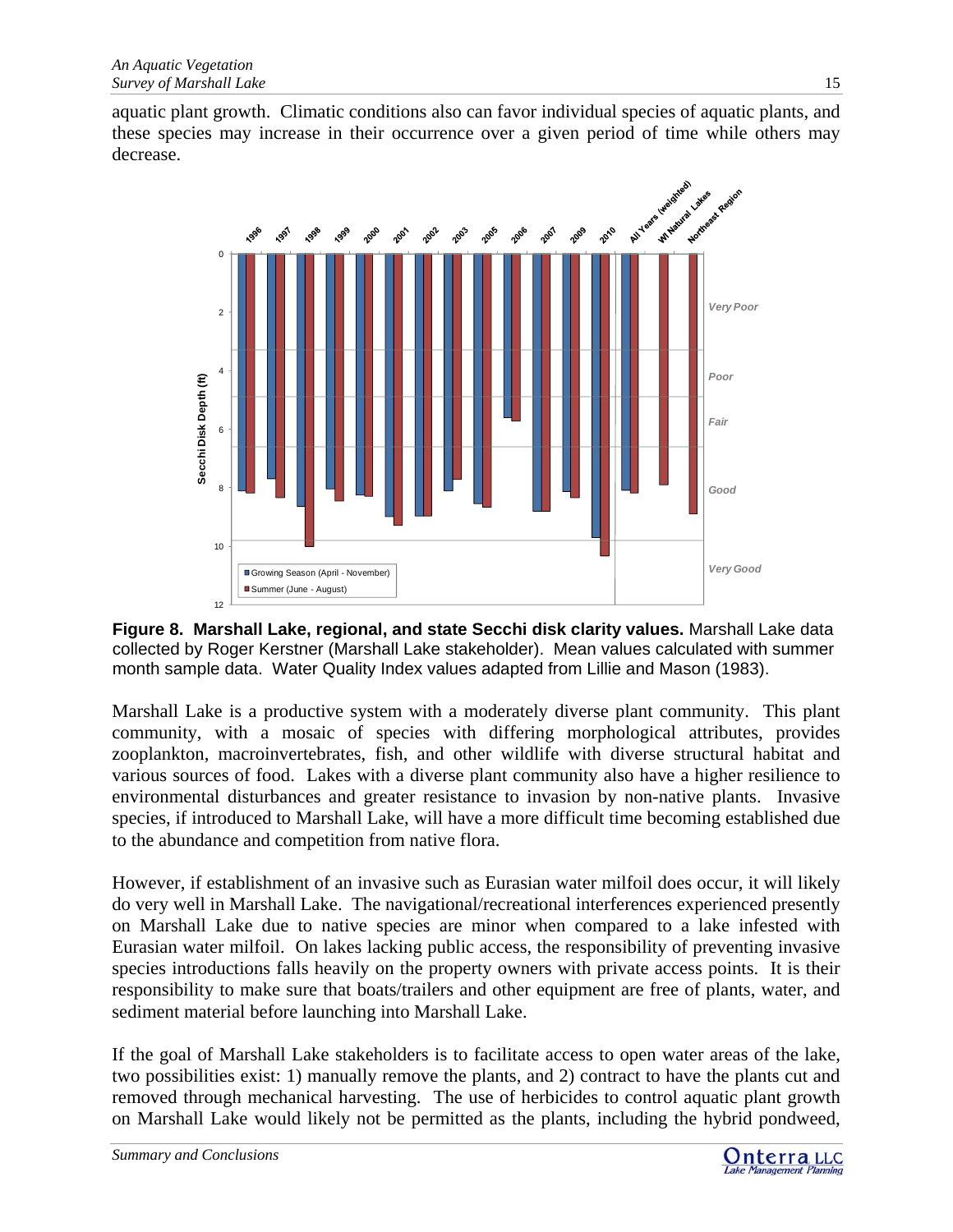are native species and valuable components to the lake ecosystem. Herbicide application to control native plants is usually only permissible under very special circumstances when native aquatic plants severely restrict navigation. One of the main goals of the Aquatic Plant Management Strategy Northern Region WDNR (Appendix B) is to preserve native species and prevent openings for invasive species establishment.

Manual removal techniques are allowable to all riparians and do not require a permit if the area of plant removal is no more than 30 feet wide and any piers, boatlifts, swim rafts, and other recreational and water use devices are located within that 30 feet. While not applicable to Marshall Lake, please note that a permit is needed in all instances if wild rice is to be removed.

Mechanical harvesting is frequently used in some parts of Wisconsin and involves the cutting and removal of plants much like mowing and bagging a lawn. A typical mechanical harvesting plan would consist of creating navigation lanes (20-30 feet wide) that would allow riparians to have access to deeper parts of the system. Contracting a harvesting firm to conduct these actions carry significant costs and may not be feasible for lakes with limited access such as Marshall Lake. And while new technology has emerged, the equipment required for such activities is still quite large, bulky, and tends to be quite difficult to use on smaller lakes.

If manual removal techniques are able to alleviate the nuisance conditions, they should be utilized first and foremost. However, if this method provides incapable of reducing the nuisance conditions on the lake, a defined, WDNR-approved plan of management would need to be developed that outlines the goals and locations that mechanical harvesting methods would be implemented.

The last option not explored above is to not do anything. While this may seem unfavorable to many riparians, the conditions that are favoring the observed increased aquatic plant growth over the recent years may change and the associated conditions may subside on their own.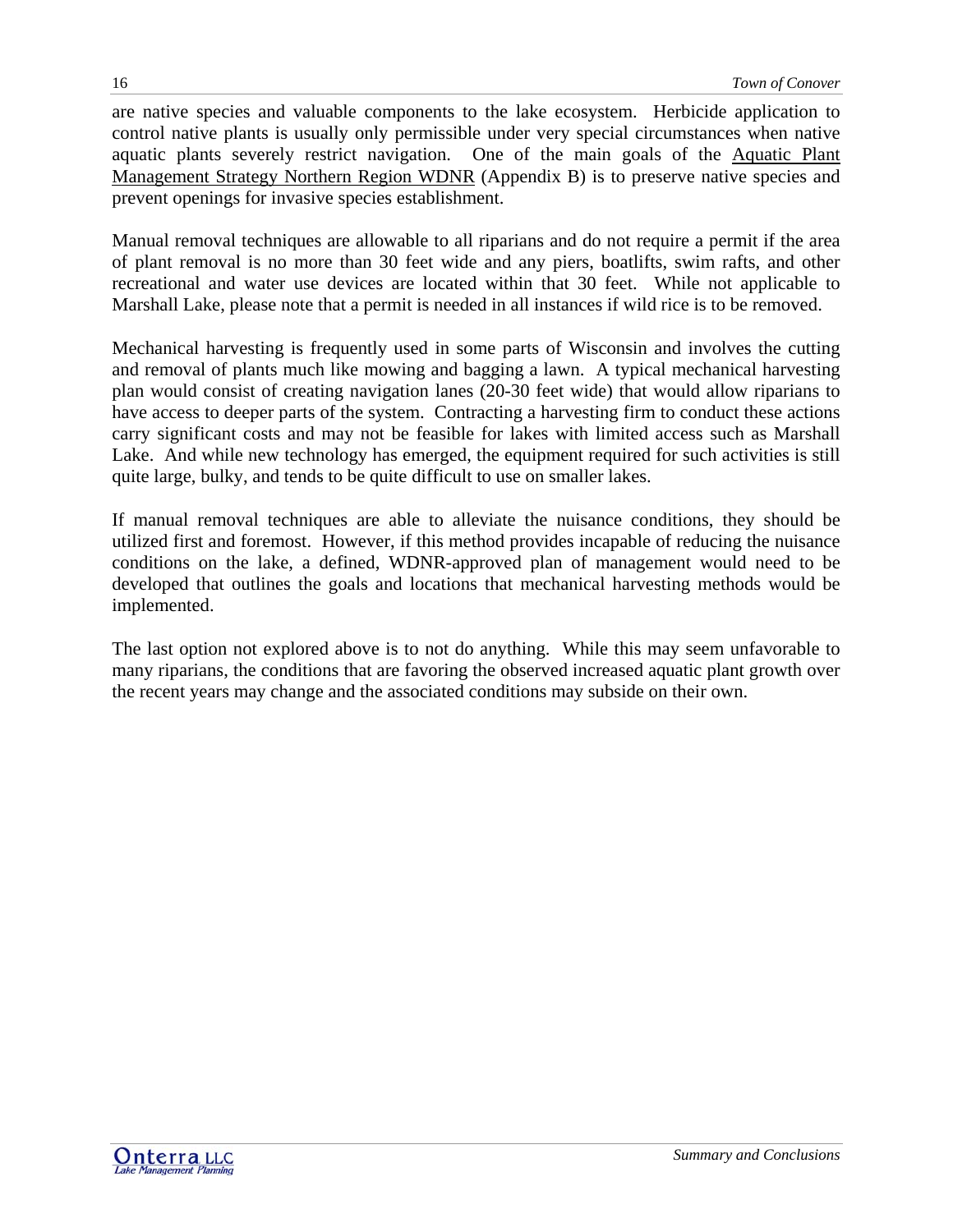# **LITERATURE CITED**

- Hauxwell, J., Knight, S., Wagner, Mikulyuk, A., Nault, M., Porzky, M. and S. Chase. 2010. Recommended Baseline Monitoring of Aquatic Plants in Wisconsin: Sampling Design, Field and Laboratory Procedures, Data Entry and Analysis, and Applications. Wisconsin Department of Natural Resources Bureau of Science Services, PUB-SS-1068 2010. Madison, Wisconsin, USA.
- Les, D.H., Sheldon, S.P., and Tippery, N.P. 2010. Hybridization in Hydrophiles: Natural Interspecific Hybrids in *Najas* (Hydrocharitaceae). Systematic Botany 35(4): 736-744.
- Nichols, S.A. 1999. Floristic quality assessment of Wisconsin lake plant communities with example applications. Journal of Lake and Reservoir Management 15(2): 133-141

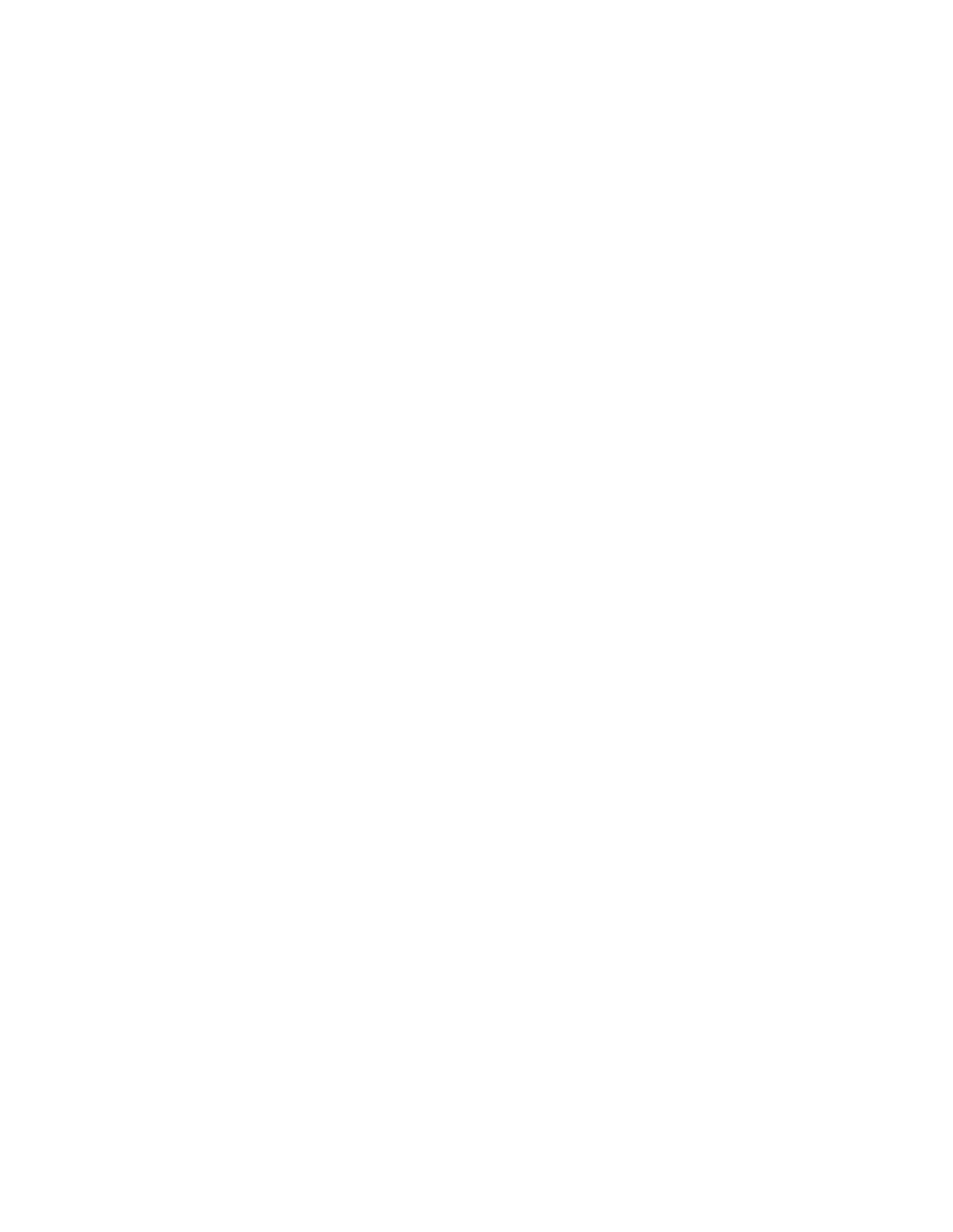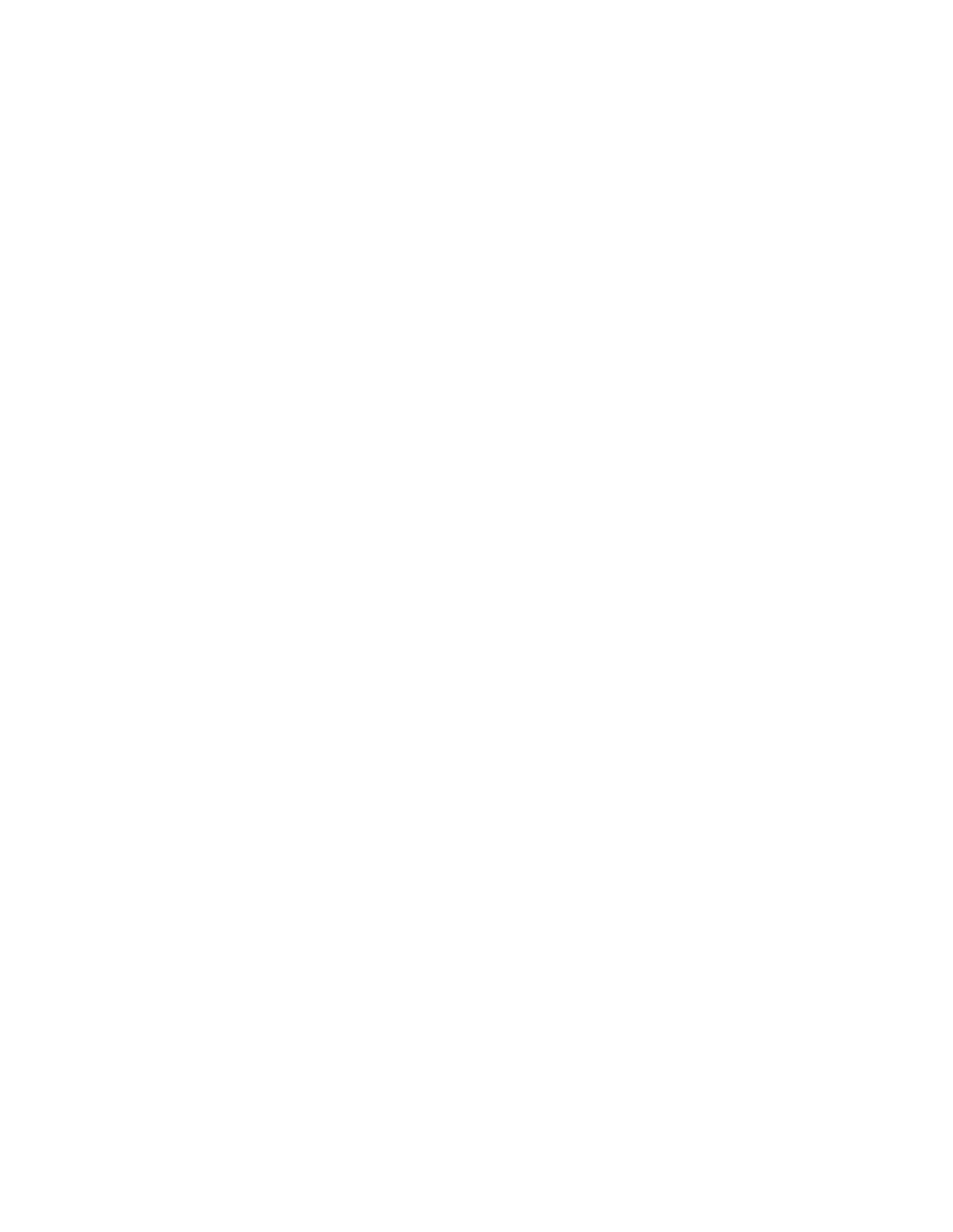

 $\frac{1}{\sqrt{\frac{1}{s}}}$ Feet Onterra, LLC **Sources:** Hydro: WDNR Orthophotography: NAIP 2005 Aquatic Plant Survey: Onterra, 2010 **Map Date:** January 12, 2011 *File Name: Marshall\_2010\_Sediment 135 South Broadway Suite C De Pere, WI 54115 920.338.8860 www.onterra-eco.com*

Project Location in Wisconsin

Sediment Types !( Sand <sup>E</sup> No Data (too deep or unreachable) Vilas County, Wisconsin

 $\bullet$  Muck

!( Rock

Marshall Lake **2010 Survey Sediment Types**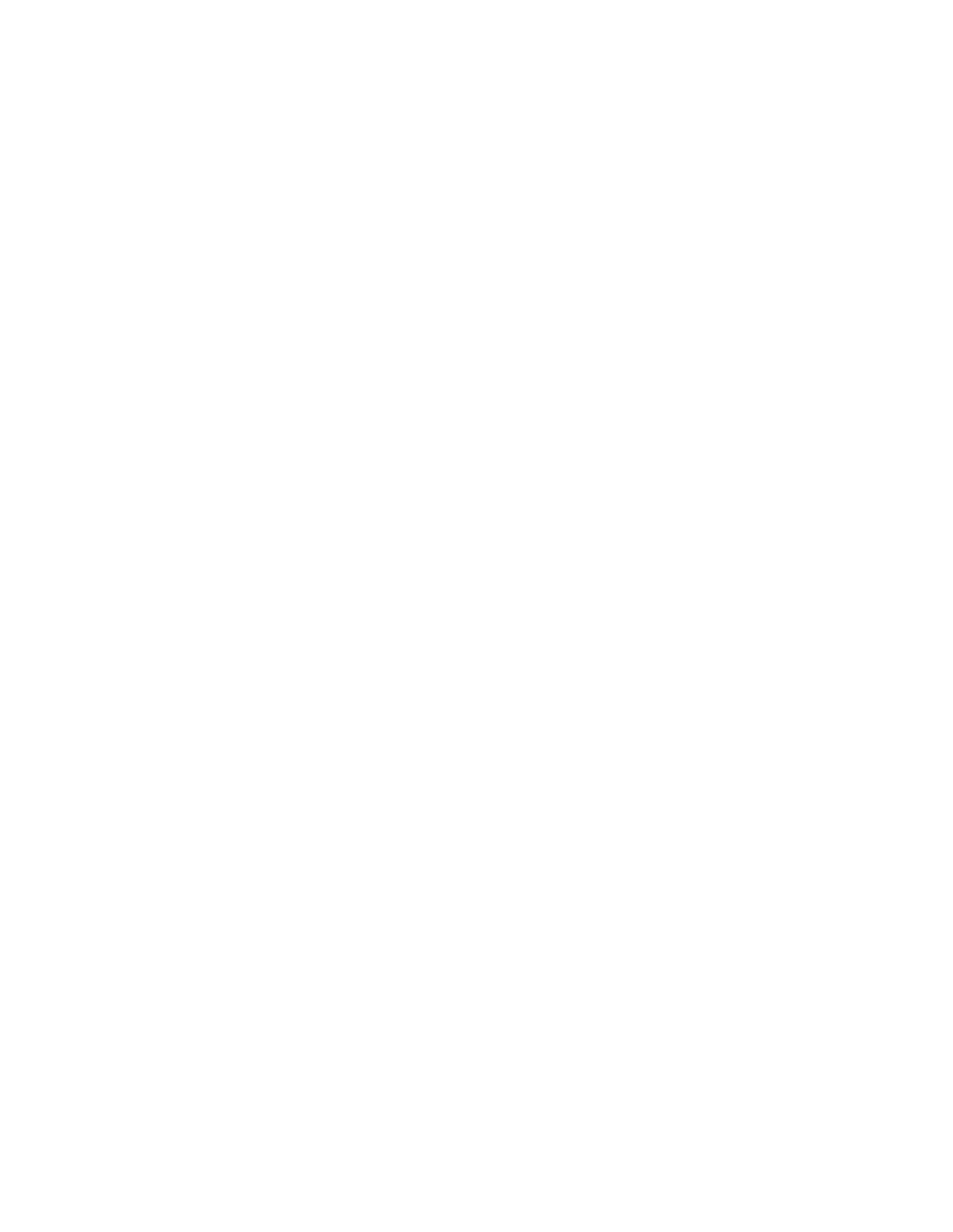# A

# **APPENDIX A**

**Marshall Lake 2010 Aquatic Plant Survey Data**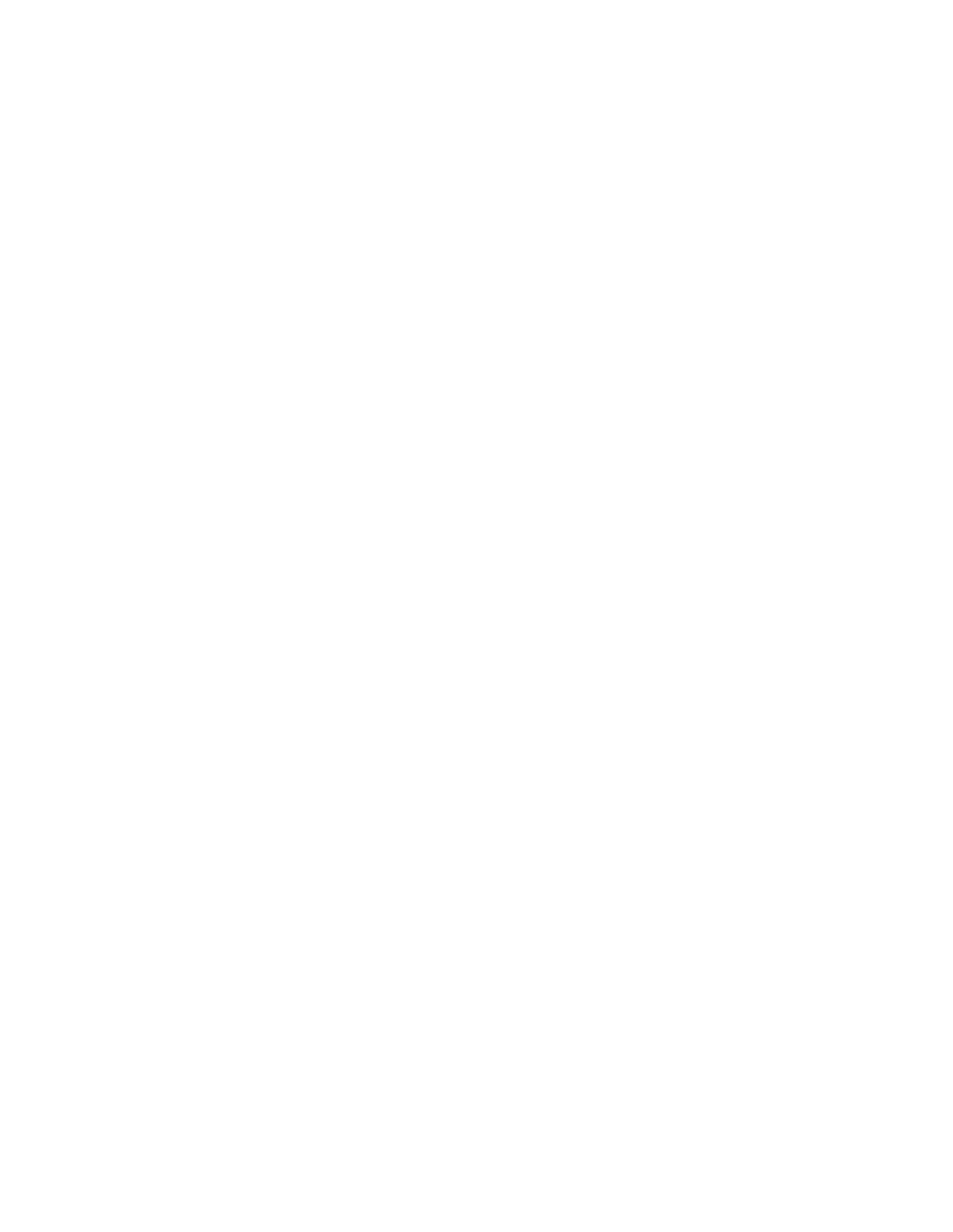| Point Number   | Latitude (Decimal Degrees) | Longitude (Decimal Degrees) | Depth (ft)                   | Sediment type (M=muck, S=Sand, R=Rock) | Rope (R); Pole (P); Visual (V) | Notes         | Carex pseudocyperus | Ceratophyllum demersum | Chara sp. | Dulichium arundinaceum | Eleocharis acicularis | Elodea canadensis | Isoetes echinospora | Isoetes lacustris | Juncus alpinus | Juncus pelocarpus | Lobelia dortmanna | Myriophyllum sibiricum | Myriophyllum tenellum | Najas flexilis | Nymphaea odorata | Potamogeton follosus | Potamogeton gramineus | Potamogeton natans | Potamogeton pusillus | Potamogeton robbinsii | Potamogeton strictifolius | Potamogeton x griffithii | Sagittaria sp. (rosette) | Vallisneria americana |
|----------------|----------------------------|-----------------------------|------------------------------|----------------------------------------|--------------------------------|---------------|---------------------|------------------------|-----------|------------------------|-----------------------|-------------------|---------------------|-------------------|----------------|-------------------|-------------------|------------------------|-----------------------|----------------|------------------|----------------------|-----------------------|--------------------|----------------------|-----------------------|---------------------------|--------------------------|--------------------------|-----------------------|
| $\mathbf{1}$   | 46.094448                  | -89.356016                  | $\overline{4}$               | М                                      | $\sf P$                        |               |                     |                        |           |                        |                       | $\mathbf{1}$      |                     |                   |                |                   |                   |                        |                       |                |                  |                      |                       | $\mathbf{1}$       |                      |                       |                           |                          |                          |                       |
| $\overline{2}$ | 46.094124                  | -89.356019                  | 3                            | М                                      | P                              |               |                     |                        |           |                        |                       | $\mathbf{1}$      |                     |                   |                |                   |                   |                        |                       |                | $\mathbf{1}$     |                      |                       |                    |                      |                       |                           |                          |                          | $\mathbf 2$           |
| $\mathsf 3$    | 46.094445                  | -89.355550                  | 6                            | М                                      | P                              |               |                     |                        |           |                        |                       |                   |                     |                   |                |                   |                   | 1                      |                       |                |                  |                      |                       |                    |                      |                       |                           |                          |                          |                       |
| 4              | 46.094121                  | -89.355554                  | $\sqrt{2}$                   | R                                      | $\mathsf{P}$                   | No Vegetation |                     |                        |           |                        |                       |                   |                     |                   |                |                   |                   |                        |                       |                |                  |                      |                       |                    |                      |                       |                           |                          |                          |                       |
| 5              | 46.094767                  | -89.355080                  | 10                           | М                                      | $\mathsf{P}$                   |               |                     |                        |           |                        |                       | $\mathbf{1}$      |                     |                   |                |                   |                   |                        |                       |                |                  |                      |                       |                    |                      |                       |                           |                          |                          |                       |
| 6              | 46.094443                  | -89.355084                  | 10                           | M                                      | P                              |               |                     |                        |           |                        |                       | $\sqrt{2}$        |                     |                   |                |                   |                   |                        |                       |                |                  |                      |                       |                    |                      |                       |                           |                          |                          |                       |
| $\overline{7}$ | 46.094119                  | -89.355088                  | $\bf 8$                      | М                                      | $\mathsf{P}$                   |               |                     | $\mathbf{1}$           |           |                        |                       |                   |                     |                   |                |                   |                   | 1                      |                       |                |                  |                      |                       |                    |                      |                       |                           | $\mathbf{1}$             |                          |                       |
| 8              | 46.093795                  | -89.355092                  | 6                            | М                                      | P                              |               |                     |                        |           |                        |                       | $\mathbf{1}$      |                     |                   |                |                   |                   | 1                      |                       |                |                  |                      |                       | $\mathbf{1}$       |                      |                       |                           | $\mathbf{1}$             |                          |                       |
| 9              | 46.093471                  | -89.355096                  | $\boldsymbol{6}$             | М                                      | P                              |               |                     |                        |           |                        |                       | $\mathbf{1}$      |                     |                   |                |                   |                   |                        |                       | $\mathbf{1}$   |                  |                      |                       | $\mathbf{1}$       |                      |                       |                           | $\mathbf{1}$             |                          |                       |
| 10             | 46.095412                  | -89.354607                  | $\overline{7}$               | М                                      | $\mathsf{P}$                   |               |                     |                        |           |                        |                       |                   |                     |                   |                |                   |                   |                        |                       |                |                  |                      |                       |                    |                      |                       |                           | 3                        |                          | $\mathbf{1}$          |
| 11             | 46.095088                  | -89.354611                  | 8                            | M                                      | $\sf P$                        |               |                     |                        |           |                        |                       |                   |                     |                   |                |                   |                   | 1                      |                       |                |                  |                      |                       |                    |                      |                       |                           | $\mathbf{1}$             |                          |                       |
| 12             | 46.094764                  | -89.354615                  | $\boldsymbol{9}$             | М                                      | $\sf P$                        |               |                     |                        |           |                        |                       | $\sqrt{2}$        |                     |                   |                |                   |                   |                        |                       |                |                  |                      |                       |                    |                      |                       |                           |                          |                          |                       |
| 13             | 46.094440                  | -89.354619                  | 10                           | M                                      | P                              |               |                     |                        |           |                        |                       | $\mathbf{1}$      |                     |                   |                |                   |                   | 1                      |                       |                |                  |                      |                       |                    |                      |                       |                           | $\overline{c}$           |                          |                       |
| 14             | 46.094116                  | -89.354622                  | $\bf 8$                      | М                                      | $\mathsf{P}$                   |               |                     |                        |           |                        |                       |                   |                     |                   |                |                   |                   |                        |                       |                |                  |                      |                       |                    |                      |                       |                           | 3                        |                          |                       |
| 15             | 46.093792                  | -89.354626                  | 8                            | M                                      | P<br>P                         |               |                     |                        |           |                        |                       | $\mathbf{1}$      |                     |                   |                |                   |                   | 1                      |                       |                |                  |                      |                       |                    |                      |                       |                           |                          |                          |                       |
| 16             | 46.093468                  | -89.354630                  | $\sqrt{2}$<br>$\overline{7}$ | ${\sf R}$<br>M                         | $\mathsf{P}$                   |               |                     |                        |           |                        |                       |                   |                     |                   |                |                   |                   |                        |                       |                |                  |                      |                       |                    |                      |                       |                           | 3                        |                          |                       |
| 17<br>18       | 46.095733<br>46.095409     | -89.354138<br>-89.354142    | $\boldsymbol{9}$             | M                                      | $\sf P$                        |               |                     |                        |           |                        |                       | $\mathbf{1}$      |                     |                   |                |                   |                   |                        |                       |                |                  |                      |                       |                    |                      | 1<br>1                |                           | $\overline{2}$           |                          |                       |
| 19             | 46.095085                  | -89.354145                  | 13                           | М                                      | P                              |               |                     |                        |           |                        |                       |                   |                     |                   |                |                   |                   | 1                      |                       |                |                  |                      |                       |                    |                      |                       |                           | $\mathbf{1}$             |                          |                       |
| 20             | 46.094761                  | -89.354149                  | 10                           | М                                      | P                              |               |                     | 3                      |           |                        |                       |                   |                     |                   |                |                   |                   |                        |                       |                |                  |                      |                       |                    |                      |                       |                           |                          |                          |                       |
| 21             | 46.094437                  | -89.354153                  | 14                           | М                                      | $\mathsf{P}$                   |               |                     |                        |           |                        |                       | $\mathbf{1}$      |                     |                   |                |                   |                   |                        |                       |                |                  |                      |                       |                    |                      |                       |                           |                          |                          |                       |
| 22             | 46.094113                  | -89.354157                  | 12                           | M                                      | P                              |               |                     |                        |           |                        |                       | $\mathbf{1}$      |                     |                   |                |                   |                   | 1                      |                       |                |                  |                      |                       |                    |                      |                       |                           | $\mathbf{1}$             |                          | $\mathbf{1}$          |
| 23             | 46.093789                  | -89.354160                  | 13                           | М                                      | P                              |               |                     |                        |           |                        |                       |                   |                     |                   |                |                   |                   | $\mathbf{1}$           |                       |                |                  |                      |                       |                    |                      |                       |                           |                          |                          |                       |
| 24             | 46.093465                  | -89.354164                  | 8                            | M                                      | $\mathsf{P}$                   |               |                     |                        |           |                        |                       |                   |                     |                   |                |                   |                   | $\mathbf{1}$           |                       |                |                  |                      |                       |                    |                      |                       |                           |                          |                          |                       |
| 25             |                            | 46.093141 -89.354168        | $\overline{7}$               | M                                      | P                              |               |                     |                        |           |                        |                       | $\mathbf{1}$      |                     |                   |                |                   |                   | 1                      |                       |                |                  |                      |                       |                    |                      |                       |                           | $\mathbf{1}$             |                          |                       |
| 26             |                            | 46.096055 -89.353668        | 8                            | M                                      | P                              |               |                     |                        |           |                        |                       | $\mathbf{1}$      |                     |                   |                |                   |                   | $\mathbf{1}$           |                       |                |                  |                      |                       |                    |                      |                       |                           | $\mathbf{1}$             |                          | $\mathbf{1}$          |
| 27             | 46.095731                  | -89.353672                  | 14                           | M                                      | P                              |               |                     |                        |           |                        |                       | $\mathbf{1}$      |                     |                   |                |                   |                   | 1                      |                       |                |                  |                      |                       |                    |                      |                       |                           | $\mathbf{1}$             |                          | $\mathbf{1}$          |
| 28             | 46.095407                  | -89.353676                  | 14                           | M                                      | P                              |               |                     |                        |           |                        |                       | $\sqrt{2}$        |                     |                   |                |                   |                   |                        |                       |                |                  |                      |                       |                    |                      |                       |                           |                          |                          |                       |
| 29             |                            | 46.095083 -89.353680        | 14                           | M                                      | P                              |               |                     |                        |           |                        |                       | 3                 |                     |                   |                |                   |                   |                        |                       |                |                  |                      |                       |                    |                      |                       |                           |                          |                          |                       |
| 30             |                            | 46.094759 -89.353683        | 14                           | M                                      | P                              |               |                     |                        |           |                        |                       | $\sqrt{2}$        |                     |                   |                |                   |                   |                        |                       |                |                  |                      |                       |                    |                      |                       |                           |                          |                          |                       |
| 31             | 46.094435                  | -89.353687                  | 13                           | M                                      | P                              |               |                     |                        |           |                        |                       | $\sqrt{2}$        |                     |                   |                |                   |                   |                        |                       |                |                  |                      |                       |                    |                      |                       |                           |                          |                          |                       |
| 32             |                            | 46.094111 -89.353691        | 13                           | M                                      | P                              |               |                     |                        |           |                        |                       | $\overline{2}$    |                     |                   |                |                   |                   |                        |                       |                |                  |                      |                       |                    |                      |                       |                           |                          |                          |                       |
| 33             | 46.093787                  | -89.353695 11               |                              | M                                      | P                              |               |                     |                        |           |                        |                       | $\mathbf{1}$      |                     |                   |                |                   |                   | $\mathbf{1}$           |                       |                |                  |                      |                       |                    |                      |                       |                           |                          |                          |                       |
| 34             |                            | 46.093463 -89.353699        | $\overline{7}$               | M                                      | P                              |               |                     |                        |           |                        |                       |                   |                     |                   |                |                   |                   | $\mathbf{1}$           |                       |                |                  |                      |                       |                    |                      |                       |                           | 3                        |                          |                       |
| 35             |                            | 46.093139 -89.353702        | $\overline{7}$               | M                                      | P                              |               |                     |                        |           |                        |                       |                   |                     |                   |                |                   |                   |                        |                       | $\mathbf{1}$   |                  |                      |                       |                    |                      |                       |                           |                          |                          | $\mathbf{1}$          |
| 36             |                            | 46.092815 -89.353706        | $\overline{4}$               | ${\sf R}$                              | P                              |               |                     |                        |           |                        | $\mathbf{1}$          |                   |                     | $\mathbf{1}$      |                |                   | $\mathbf{1}$      |                        | $\mathbf{1}$          | $\mathbf{1}$   | $\mathbf{1}$     | $\mathbf{1}$         |                       |                    |                      |                       |                           |                          |                          |                       |
| 37             | 46.096052                  | -89.353203                  | 14                           | M                                      | P                              |               |                     |                        |           |                        |                       | $\mathbf{1}$      |                     |                   |                |                   |                   | $\mathbf{1}$           |                       |                |                  |                      |                       |                    |                      |                       |                           |                          |                          |                       |
| 38             | 46.095728                  | -89.353206                  | 14                           | M                                      | P                              | No Vegetation |                     |                        |           |                        |                       |                   |                     |                   |                |                   |                   |                        |                       |                |                  |                      |                       |                    |                      |                       |                           |                          |                          |                       |
| 39             | 46.095404                  | -89.353210                  | 15                           | M                                      | P                              |               |                     |                        |           |                        |                       | $\sqrt{2}$        |                     |                   |                |                   |                   |                        |                       |                |                  |                      |                       |                    |                      |                       |                           |                          |                          |                       |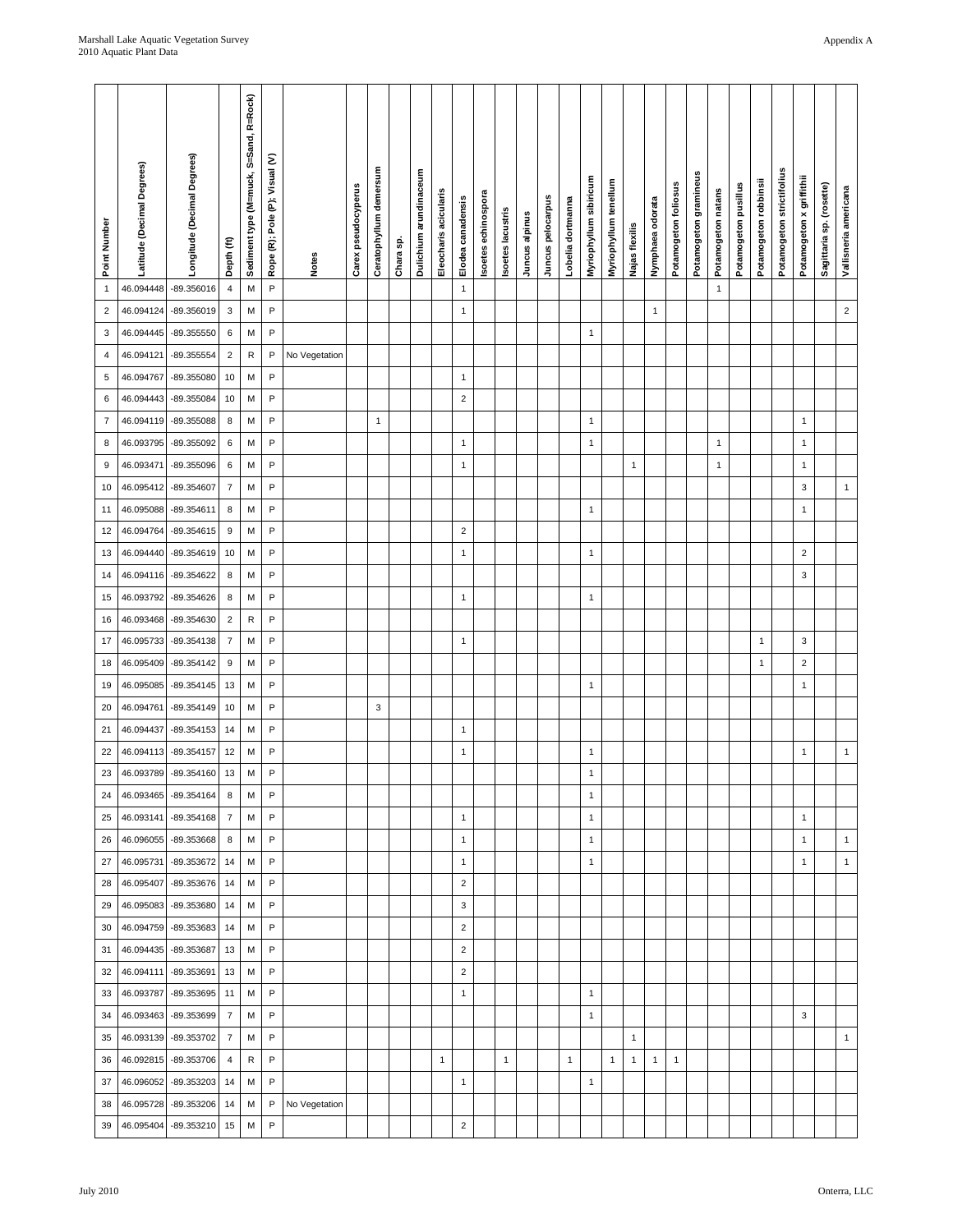| $\boldsymbol{2}$<br>M<br>P<br>40<br>46.095080<br>-89.353214<br>16<br>P<br>3<br>15<br>M<br>41<br>46.094756<br>-89.353218<br>46.094432<br>-89.353222<br>14<br>M<br>P<br>42<br>No Vegetation<br>P<br>$14$<br>M<br>$\sqrt{2}$<br>-89.353225<br>43<br>46.094108<br>-89.353229<br>14<br>M<br>P<br>$\sqrt{2}$<br>$\mathbf{1}$<br>44<br>46.093784<br>$\sqrt{2}$<br>$\bf8$<br>M<br>P<br>$\mathbf{1}$<br>-89.353233<br>$\mathbf{1}$<br>$\mathbf{1}$<br>45<br>46.093460<br>$\boldsymbol{9}$<br>M<br>P<br>$\overline{\mathbf{c}}$<br>46.093136<br>-89.353237<br>$\mathbf{1}$<br>46<br>$\overline{7}$<br>P<br>$\sqrt{2}$<br>47<br>46.092812<br>-89.353240<br>M<br>$\mathbf{1}$<br>$\mathbf{1}$<br>$\mathbf{1}$<br>P<br>$\sqrt{2}$<br>6<br>М<br>$\sqrt{2}$<br>48<br>46.096373<br>-89.352733<br>$\mathbf{1}$<br>-89.352737<br>10<br>M<br>P<br>49<br>46.096049<br>$\mathbf{1}$<br>P<br>-89.352741<br>14<br>M<br>No Vegetation<br>50<br>46.095725<br>-89.352744<br>15<br>M<br>R<br>$\sqrt{2}$<br>51<br>46.095401<br>$\mathbf{1}$<br>$\mathbf 2$<br>-89.352748<br>14<br>M<br>R<br>52<br>46.095077<br>53<br>46.094753<br>-89.352752<br>14<br>M<br>P<br>No Vegetation<br>P<br>-89.352756<br>14<br>M<br>3<br>54<br>46.094429<br>R<br>3<br>M<br>55<br>46.094105<br>-89.352760<br>14<br>46.093781<br>-89.352763<br>15<br>M<br>R<br>3<br>$\mathbf{1}$<br>56<br>P<br>$\boldsymbol{9}$<br>M<br>$\mathbf{1}$<br>$\mathbf{1}$<br>46.093457<br>-89.352767<br>57<br>P<br>58<br>46.093133<br>-89.352771<br>$9\,$<br>M<br>$\mathbf{1}$<br>$\mathbf{1}$<br>$\mathbf{1}$<br>$\bf 8$<br>P<br>$\overline{2}$<br>М<br>59<br>46.092810<br>-89.352775<br>P<br>-89.352779<br>$\overline{7}$<br>М<br>$\overline{c}$<br>60<br>46.092486<br>$\mathbf{1}$<br>$\mathbf{1}$<br>$\mathbf{1}$<br>P<br>8<br>3<br>61<br>46.096371<br>-89.352267<br>M<br>3<br>62<br>46.096047<br>$-89.352271$<br>M<br>R<br>14<br>-89.352275<br>46.095723<br>15<br>M<br>R<br>$\mathbf{1}$<br>63<br>-89.352279<br>46.095399<br>16<br>M<br>R<br>No Vegetation<br>64<br>46.095075 -89.352283<br>16<br>M<br>R<br>$\mathbf{1}$<br>65<br>P<br>-89.352286<br>16<br>M<br>3<br>46.094751<br>66<br>46.094427<br>-89.352290<br>15<br>M<br>P<br>67<br>$\mathbf{1}$<br>P<br>46.094103<br>-89.352294<br>15<br>M<br>No Vegetation<br>68<br>46.093779 -89.352298<br>13<br>M<br>P<br>$\sqrt{2}$<br>69<br>-89.352302<br>P<br>$\overline{c}$<br>46.093455<br>15<br>M<br>70<br>46.093131<br>-89.352305<br>14<br>M<br>P<br>71<br>$\mathbf{1}$<br>46.092807<br>-89.352309<br>10<br>M<br>P<br>$\mathbf{1}$<br>72<br>$\mathbf{1}$<br>P<br>-89.352313<br>8<br>M<br>$\overline{c}$<br>46.092483<br>73<br>46.092159 -89.352317<br>$\sqrt{5}$<br>M<br>P<br>74<br>$\mathbf{1}$<br>$\mathbf{1}$<br>$\mathbf{1}$<br>$-89.351805$<br>R<br>$\boldsymbol{2}$<br>46.096044<br>16<br>M<br>75<br>46.095720 -89.351809<br>17<br>M<br>R<br>$\mathbf{1}$<br>76 | Point Number | Latitude (Decimal Degrees) | Longitude (Decimal Degrees) | Depth (ft | Sediment type (M=muck, S=Sand, R=Rock) | Rope (R); Pole (P); Visual (V) | <b>Notes</b> | Carex pseudocyperus | Ceratophyllum demersum | Chara sp. | Dulichium arundinaceum | Eleocharis acicularis | Elodea canadensis | Isoetes echinospora | Isoetes lacustris | Juncus alpinus | Juncus pelocarpus | Lobelia dortmanna | Myriophyllum sibiricum | Myriophyllum tenellum | Najas flexilis | Nymphaea odorata | Potamogeton foliosus | Potamogeton gramineus | Potamogeton natans | Potamogeton pusillus | Potamogeton robbinsii | Potamogeton strictifolius | Potamogeton x griffithi | Sagittaria sp. (rosette) | Vallisneria americana |
|----------------------------------------------------------------------------------------------------------------------------------------------------------------------------------------------------------------------------------------------------------------------------------------------------------------------------------------------------------------------------------------------------------------------------------------------------------------------------------------------------------------------------------------------------------------------------------------------------------------------------------------------------------------------------------------------------------------------------------------------------------------------------------------------------------------------------------------------------------------------------------------------------------------------------------------------------------------------------------------------------------------------------------------------------------------------------------------------------------------------------------------------------------------------------------------------------------------------------------------------------------------------------------------------------------------------------------------------------------------------------------------------------------------------------------------------------------------------------------------------------------------------------------------------------------------------------------------------------------------------------------------------------------------------------------------------------------------------------------------------------------------------------------------------------------------------------------------------------------------------------------------------------------------------------------------------------------------------------------------------------------------------------------------------------------------------------------------------------------------------------------------------------------------------------------------------------------------------------------------------------------------------------------------------------------------------------------------------------------------------------------------------------------------------------------------------------------------------------------------------------------------------------------------------------------------------------------------------------------------------------------------------------------------------------------------------------------------------------------------------------------------------------------------------------------------------------------------------------|--------------|----------------------------|-----------------------------|-----------|----------------------------------------|--------------------------------|--------------|---------------------|------------------------|-----------|------------------------|-----------------------|-------------------|---------------------|-------------------|----------------|-------------------|-------------------|------------------------|-----------------------|----------------|------------------|----------------------|-----------------------|--------------------|----------------------|-----------------------|---------------------------|-------------------------|--------------------------|-----------------------|
|                                                                                                                                                                                                                                                                                                                                                                                                                                                                                                                                                                                                                                                                                                                                                                                                                                                                                                                                                                                                                                                                                                                                                                                                                                                                                                                                                                                                                                                                                                                                                                                                                                                                                                                                                                                                                                                                                                                                                                                                                                                                                                                                                                                                                                                                                                                                                                                                                                                                                                                                                                                                                                                                                                                                                                                                                                                    |              |                            |                             |           |                                        |                                |              |                     |                        |           |                        |                       |                   |                     |                   |                |                   |                   |                        |                       |                |                  |                      |                       |                    |                      |                       |                           |                         |                          |                       |
|                                                                                                                                                                                                                                                                                                                                                                                                                                                                                                                                                                                                                                                                                                                                                                                                                                                                                                                                                                                                                                                                                                                                                                                                                                                                                                                                                                                                                                                                                                                                                                                                                                                                                                                                                                                                                                                                                                                                                                                                                                                                                                                                                                                                                                                                                                                                                                                                                                                                                                                                                                                                                                                                                                                                                                                                                                                    |              |                            |                             |           |                                        |                                |              |                     |                        |           |                        |                       |                   |                     |                   |                |                   |                   |                        |                       |                |                  |                      |                       |                    |                      |                       |                           |                         |                          |                       |
|                                                                                                                                                                                                                                                                                                                                                                                                                                                                                                                                                                                                                                                                                                                                                                                                                                                                                                                                                                                                                                                                                                                                                                                                                                                                                                                                                                                                                                                                                                                                                                                                                                                                                                                                                                                                                                                                                                                                                                                                                                                                                                                                                                                                                                                                                                                                                                                                                                                                                                                                                                                                                                                                                                                                                                                                                                                    |              |                            |                             |           |                                        |                                |              |                     |                        |           |                        |                       |                   |                     |                   |                |                   |                   |                        |                       |                |                  |                      |                       |                    |                      |                       |                           |                         |                          |                       |
|                                                                                                                                                                                                                                                                                                                                                                                                                                                                                                                                                                                                                                                                                                                                                                                                                                                                                                                                                                                                                                                                                                                                                                                                                                                                                                                                                                                                                                                                                                                                                                                                                                                                                                                                                                                                                                                                                                                                                                                                                                                                                                                                                                                                                                                                                                                                                                                                                                                                                                                                                                                                                                                                                                                                                                                                                                                    |              |                            |                             |           |                                        |                                |              |                     |                        |           |                        |                       |                   |                     |                   |                |                   |                   |                        |                       |                |                  |                      |                       |                    |                      |                       |                           |                         |                          |                       |
|                                                                                                                                                                                                                                                                                                                                                                                                                                                                                                                                                                                                                                                                                                                                                                                                                                                                                                                                                                                                                                                                                                                                                                                                                                                                                                                                                                                                                                                                                                                                                                                                                                                                                                                                                                                                                                                                                                                                                                                                                                                                                                                                                                                                                                                                                                                                                                                                                                                                                                                                                                                                                                                                                                                                                                                                                                                    |              |                            |                             |           |                                        |                                |              |                     |                        |           |                        |                       |                   |                     |                   |                |                   |                   |                        |                       |                |                  |                      |                       |                    |                      |                       |                           |                         |                          |                       |
|                                                                                                                                                                                                                                                                                                                                                                                                                                                                                                                                                                                                                                                                                                                                                                                                                                                                                                                                                                                                                                                                                                                                                                                                                                                                                                                                                                                                                                                                                                                                                                                                                                                                                                                                                                                                                                                                                                                                                                                                                                                                                                                                                                                                                                                                                                                                                                                                                                                                                                                                                                                                                                                                                                                                                                                                                                                    |              |                            |                             |           |                                        |                                |              |                     |                        |           |                        |                       |                   |                     |                   |                |                   |                   |                        |                       |                |                  |                      |                       |                    |                      |                       |                           |                         |                          |                       |
|                                                                                                                                                                                                                                                                                                                                                                                                                                                                                                                                                                                                                                                                                                                                                                                                                                                                                                                                                                                                                                                                                                                                                                                                                                                                                                                                                                                                                                                                                                                                                                                                                                                                                                                                                                                                                                                                                                                                                                                                                                                                                                                                                                                                                                                                                                                                                                                                                                                                                                                                                                                                                                                                                                                                                                                                                                                    |              |                            |                             |           |                                        |                                |              |                     |                        |           |                        |                       |                   |                     |                   |                |                   |                   |                        |                       |                |                  |                      |                       |                    |                      |                       |                           |                         |                          |                       |
|                                                                                                                                                                                                                                                                                                                                                                                                                                                                                                                                                                                                                                                                                                                                                                                                                                                                                                                                                                                                                                                                                                                                                                                                                                                                                                                                                                                                                                                                                                                                                                                                                                                                                                                                                                                                                                                                                                                                                                                                                                                                                                                                                                                                                                                                                                                                                                                                                                                                                                                                                                                                                                                                                                                                                                                                                                                    |              |                            |                             |           |                                        |                                |              |                     |                        |           |                        |                       |                   |                     |                   |                |                   |                   |                        |                       |                |                  |                      |                       |                    |                      |                       |                           |                         |                          |                       |
|                                                                                                                                                                                                                                                                                                                                                                                                                                                                                                                                                                                                                                                                                                                                                                                                                                                                                                                                                                                                                                                                                                                                                                                                                                                                                                                                                                                                                                                                                                                                                                                                                                                                                                                                                                                                                                                                                                                                                                                                                                                                                                                                                                                                                                                                                                                                                                                                                                                                                                                                                                                                                                                                                                                                                                                                                                                    |              |                            |                             |           |                                        |                                |              |                     |                        |           |                        |                       |                   |                     |                   |                |                   |                   |                        |                       |                |                  |                      |                       |                    |                      |                       |                           |                         |                          |                       |
|                                                                                                                                                                                                                                                                                                                                                                                                                                                                                                                                                                                                                                                                                                                                                                                                                                                                                                                                                                                                                                                                                                                                                                                                                                                                                                                                                                                                                                                                                                                                                                                                                                                                                                                                                                                                                                                                                                                                                                                                                                                                                                                                                                                                                                                                                                                                                                                                                                                                                                                                                                                                                                                                                                                                                                                                                                                    |              |                            |                             |           |                                        |                                |              |                     |                        |           |                        |                       |                   |                     |                   |                |                   |                   |                        |                       |                |                  |                      |                       |                    |                      |                       |                           |                         |                          |                       |
|                                                                                                                                                                                                                                                                                                                                                                                                                                                                                                                                                                                                                                                                                                                                                                                                                                                                                                                                                                                                                                                                                                                                                                                                                                                                                                                                                                                                                                                                                                                                                                                                                                                                                                                                                                                                                                                                                                                                                                                                                                                                                                                                                                                                                                                                                                                                                                                                                                                                                                                                                                                                                                                                                                                                                                                                                                                    |              |                            |                             |           |                                        |                                |              |                     |                        |           |                        |                       |                   |                     |                   |                |                   |                   |                        |                       |                |                  |                      |                       |                    |                      |                       |                           |                         |                          |                       |
|                                                                                                                                                                                                                                                                                                                                                                                                                                                                                                                                                                                                                                                                                                                                                                                                                                                                                                                                                                                                                                                                                                                                                                                                                                                                                                                                                                                                                                                                                                                                                                                                                                                                                                                                                                                                                                                                                                                                                                                                                                                                                                                                                                                                                                                                                                                                                                                                                                                                                                                                                                                                                                                                                                                                                                                                                                                    |              |                            |                             |           |                                        |                                |              |                     |                        |           |                        |                       |                   |                     |                   |                |                   |                   |                        |                       |                |                  |                      |                       |                    |                      |                       |                           |                         |                          |                       |
|                                                                                                                                                                                                                                                                                                                                                                                                                                                                                                                                                                                                                                                                                                                                                                                                                                                                                                                                                                                                                                                                                                                                                                                                                                                                                                                                                                                                                                                                                                                                                                                                                                                                                                                                                                                                                                                                                                                                                                                                                                                                                                                                                                                                                                                                                                                                                                                                                                                                                                                                                                                                                                                                                                                                                                                                                                                    |              |                            |                             |           |                                        |                                |              |                     |                        |           |                        |                       |                   |                     |                   |                |                   |                   |                        |                       |                |                  |                      |                       |                    |                      |                       |                           |                         |                          |                       |
|                                                                                                                                                                                                                                                                                                                                                                                                                                                                                                                                                                                                                                                                                                                                                                                                                                                                                                                                                                                                                                                                                                                                                                                                                                                                                                                                                                                                                                                                                                                                                                                                                                                                                                                                                                                                                                                                                                                                                                                                                                                                                                                                                                                                                                                                                                                                                                                                                                                                                                                                                                                                                                                                                                                                                                                                                                                    |              |                            |                             |           |                                        |                                |              |                     |                        |           |                        |                       |                   |                     |                   |                |                   |                   |                        |                       |                |                  |                      |                       |                    |                      |                       |                           |                         |                          |                       |
|                                                                                                                                                                                                                                                                                                                                                                                                                                                                                                                                                                                                                                                                                                                                                                                                                                                                                                                                                                                                                                                                                                                                                                                                                                                                                                                                                                                                                                                                                                                                                                                                                                                                                                                                                                                                                                                                                                                                                                                                                                                                                                                                                                                                                                                                                                                                                                                                                                                                                                                                                                                                                                                                                                                                                                                                                                                    |              |                            |                             |           |                                        |                                |              |                     |                        |           |                        |                       |                   |                     |                   |                |                   |                   |                        |                       |                |                  |                      |                       |                    |                      |                       |                           |                         |                          |                       |
|                                                                                                                                                                                                                                                                                                                                                                                                                                                                                                                                                                                                                                                                                                                                                                                                                                                                                                                                                                                                                                                                                                                                                                                                                                                                                                                                                                                                                                                                                                                                                                                                                                                                                                                                                                                                                                                                                                                                                                                                                                                                                                                                                                                                                                                                                                                                                                                                                                                                                                                                                                                                                                                                                                                                                                                                                                                    |              |                            |                             |           |                                        |                                |              |                     |                        |           |                        |                       |                   |                     |                   |                |                   |                   |                        |                       |                |                  |                      |                       |                    |                      |                       |                           |                         |                          |                       |
|                                                                                                                                                                                                                                                                                                                                                                                                                                                                                                                                                                                                                                                                                                                                                                                                                                                                                                                                                                                                                                                                                                                                                                                                                                                                                                                                                                                                                                                                                                                                                                                                                                                                                                                                                                                                                                                                                                                                                                                                                                                                                                                                                                                                                                                                                                                                                                                                                                                                                                                                                                                                                                                                                                                                                                                                                                                    |              |                            |                             |           |                                        |                                |              |                     |                        |           |                        |                       |                   |                     |                   |                |                   |                   |                        |                       |                |                  |                      |                       |                    |                      |                       |                           |                         |                          |                       |
|                                                                                                                                                                                                                                                                                                                                                                                                                                                                                                                                                                                                                                                                                                                                                                                                                                                                                                                                                                                                                                                                                                                                                                                                                                                                                                                                                                                                                                                                                                                                                                                                                                                                                                                                                                                                                                                                                                                                                                                                                                                                                                                                                                                                                                                                                                                                                                                                                                                                                                                                                                                                                                                                                                                                                                                                                                                    |              |                            |                             |           |                                        |                                |              |                     |                        |           |                        |                       |                   |                     |                   |                |                   |                   |                        |                       |                |                  |                      |                       |                    |                      |                       |                           |                         |                          |                       |
|                                                                                                                                                                                                                                                                                                                                                                                                                                                                                                                                                                                                                                                                                                                                                                                                                                                                                                                                                                                                                                                                                                                                                                                                                                                                                                                                                                                                                                                                                                                                                                                                                                                                                                                                                                                                                                                                                                                                                                                                                                                                                                                                                                                                                                                                                                                                                                                                                                                                                                                                                                                                                                                                                                                                                                                                                                                    |              |                            |                             |           |                                        |                                |              |                     |                        |           |                        |                       |                   |                     |                   |                |                   |                   |                        |                       |                |                  |                      |                       |                    |                      |                       |                           |                         |                          |                       |
|                                                                                                                                                                                                                                                                                                                                                                                                                                                                                                                                                                                                                                                                                                                                                                                                                                                                                                                                                                                                                                                                                                                                                                                                                                                                                                                                                                                                                                                                                                                                                                                                                                                                                                                                                                                                                                                                                                                                                                                                                                                                                                                                                                                                                                                                                                                                                                                                                                                                                                                                                                                                                                                                                                                                                                                                                                                    |              |                            |                             |           |                                        |                                |              |                     |                        |           |                        |                       |                   |                     |                   |                |                   |                   |                        |                       |                |                  |                      |                       |                    |                      |                       |                           |                         |                          |                       |
|                                                                                                                                                                                                                                                                                                                                                                                                                                                                                                                                                                                                                                                                                                                                                                                                                                                                                                                                                                                                                                                                                                                                                                                                                                                                                                                                                                                                                                                                                                                                                                                                                                                                                                                                                                                                                                                                                                                                                                                                                                                                                                                                                                                                                                                                                                                                                                                                                                                                                                                                                                                                                                                                                                                                                                                                                                                    |              |                            |                             |           |                                        |                                |              |                     |                        |           |                        |                       |                   |                     |                   |                |                   |                   |                        |                       |                |                  |                      |                       |                    |                      |                       |                           |                         |                          |                       |
|                                                                                                                                                                                                                                                                                                                                                                                                                                                                                                                                                                                                                                                                                                                                                                                                                                                                                                                                                                                                                                                                                                                                                                                                                                                                                                                                                                                                                                                                                                                                                                                                                                                                                                                                                                                                                                                                                                                                                                                                                                                                                                                                                                                                                                                                                                                                                                                                                                                                                                                                                                                                                                                                                                                                                                                                                                                    |              |                            |                             |           |                                        |                                |              |                     |                        |           |                        |                       |                   |                     |                   |                |                   |                   |                        |                       |                |                  |                      |                       |                    |                      |                       |                           |                         |                          |                       |
|                                                                                                                                                                                                                                                                                                                                                                                                                                                                                                                                                                                                                                                                                                                                                                                                                                                                                                                                                                                                                                                                                                                                                                                                                                                                                                                                                                                                                                                                                                                                                                                                                                                                                                                                                                                                                                                                                                                                                                                                                                                                                                                                                                                                                                                                                                                                                                                                                                                                                                                                                                                                                                                                                                                                                                                                                                                    |              |                            |                             |           |                                        |                                |              |                     |                        |           |                        |                       |                   |                     |                   |                |                   |                   |                        |                       |                |                  |                      |                       |                    |                      |                       |                           |                         |                          |                       |
|                                                                                                                                                                                                                                                                                                                                                                                                                                                                                                                                                                                                                                                                                                                                                                                                                                                                                                                                                                                                                                                                                                                                                                                                                                                                                                                                                                                                                                                                                                                                                                                                                                                                                                                                                                                                                                                                                                                                                                                                                                                                                                                                                                                                                                                                                                                                                                                                                                                                                                                                                                                                                                                                                                                                                                                                                                                    |              |                            |                             |           |                                        |                                |              |                     |                        |           |                        |                       |                   |                     |                   |                |                   |                   |                        |                       |                |                  |                      |                       |                    |                      |                       |                           |                         |                          |                       |
|                                                                                                                                                                                                                                                                                                                                                                                                                                                                                                                                                                                                                                                                                                                                                                                                                                                                                                                                                                                                                                                                                                                                                                                                                                                                                                                                                                                                                                                                                                                                                                                                                                                                                                                                                                                                                                                                                                                                                                                                                                                                                                                                                                                                                                                                                                                                                                                                                                                                                                                                                                                                                                                                                                                                                                                                                                                    |              |                            |                             |           |                                        |                                |              |                     |                        |           |                        |                       |                   |                     |                   |                |                   |                   |                        |                       |                |                  |                      |                       |                    |                      |                       |                           |                         |                          |                       |
|                                                                                                                                                                                                                                                                                                                                                                                                                                                                                                                                                                                                                                                                                                                                                                                                                                                                                                                                                                                                                                                                                                                                                                                                                                                                                                                                                                                                                                                                                                                                                                                                                                                                                                                                                                                                                                                                                                                                                                                                                                                                                                                                                                                                                                                                                                                                                                                                                                                                                                                                                                                                                                                                                                                                                                                                                                                    |              |                            |                             |           |                                        |                                |              |                     |                        |           |                        |                       |                   |                     |                   |                |                   |                   |                        |                       |                |                  |                      |                       |                    |                      |                       |                           |                         |                          |                       |
|                                                                                                                                                                                                                                                                                                                                                                                                                                                                                                                                                                                                                                                                                                                                                                                                                                                                                                                                                                                                                                                                                                                                                                                                                                                                                                                                                                                                                                                                                                                                                                                                                                                                                                                                                                                                                                                                                                                                                                                                                                                                                                                                                                                                                                                                                                                                                                                                                                                                                                                                                                                                                                                                                                                                                                                                                                                    |              |                            |                             |           |                                        |                                |              |                     |                        |           |                        |                       |                   |                     |                   |                |                   |                   |                        |                       |                |                  |                      |                       |                    |                      |                       |                           |                         |                          |                       |
|                                                                                                                                                                                                                                                                                                                                                                                                                                                                                                                                                                                                                                                                                                                                                                                                                                                                                                                                                                                                                                                                                                                                                                                                                                                                                                                                                                                                                                                                                                                                                                                                                                                                                                                                                                                                                                                                                                                                                                                                                                                                                                                                                                                                                                                                                                                                                                                                                                                                                                                                                                                                                                                                                                                                                                                                                                                    |              |                            |                             |           |                                        |                                |              |                     |                        |           |                        |                       |                   |                     |                   |                |                   |                   |                        |                       |                |                  |                      |                       |                    |                      |                       |                           |                         |                          |                       |
|                                                                                                                                                                                                                                                                                                                                                                                                                                                                                                                                                                                                                                                                                                                                                                                                                                                                                                                                                                                                                                                                                                                                                                                                                                                                                                                                                                                                                                                                                                                                                                                                                                                                                                                                                                                                                                                                                                                                                                                                                                                                                                                                                                                                                                                                                                                                                                                                                                                                                                                                                                                                                                                                                                                                                                                                                                                    |              |                            |                             |           |                                        |                                |              |                     |                        |           |                        |                       |                   |                     |                   |                |                   |                   |                        |                       |                |                  |                      |                       |                    |                      |                       |                           |                         |                          |                       |
|                                                                                                                                                                                                                                                                                                                                                                                                                                                                                                                                                                                                                                                                                                                                                                                                                                                                                                                                                                                                                                                                                                                                                                                                                                                                                                                                                                                                                                                                                                                                                                                                                                                                                                                                                                                                                                                                                                                                                                                                                                                                                                                                                                                                                                                                                                                                                                                                                                                                                                                                                                                                                                                                                                                                                                                                                                                    |              |                            |                             |           |                                        |                                |              |                     |                        |           |                        |                       |                   |                     |                   |                |                   |                   |                        |                       |                |                  |                      |                       |                    |                      |                       |                           |                         |                          |                       |
|                                                                                                                                                                                                                                                                                                                                                                                                                                                                                                                                                                                                                                                                                                                                                                                                                                                                                                                                                                                                                                                                                                                                                                                                                                                                                                                                                                                                                                                                                                                                                                                                                                                                                                                                                                                                                                                                                                                                                                                                                                                                                                                                                                                                                                                                                                                                                                                                                                                                                                                                                                                                                                                                                                                                                                                                                                                    |              |                            |                             |           |                                        |                                |              |                     |                        |           |                        |                       |                   |                     |                   |                |                   |                   |                        |                       |                |                  |                      |                       |                    |                      |                       |                           |                         |                          |                       |
|                                                                                                                                                                                                                                                                                                                                                                                                                                                                                                                                                                                                                                                                                                                                                                                                                                                                                                                                                                                                                                                                                                                                                                                                                                                                                                                                                                                                                                                                                                                                                                                                                                                                                                                                                                                                                                                                                                                                                                                                                                                                                                                                                                                                                                                                                                                                                                                                                                                                                                                                                                                                                                                                                                                                                                                                                                                    |              |                            |                             |           |                                        |                                |              |                     |                        |           |                        |                       |                   |                     |                   |                |                   |                   |                        |                       |                |                  |                      |                       |                    |                      |                       |                           |                         |                          |                       |
|                                                                                                                                                                                                                                                                                                                                                                                                                                                                                                                                                                                                                                                                                                                                                                                                                                                                                                                                                                                                                                                                                                                                                                                                                                                                                                                                                                                                                                                                                                                                                                                                                                                                                                                                                                                                                                                                                                                                                                                                                                                                                                                                                                                                                                                                                                                                                                                                                                                                                                                                                                                                                                                                                                                                                                                                                                                    |              |                            |                             |           |                                        |                                |              |                     |                        |           |                        |                       |                   |                     |                   |                |                   |                   |                        |                       |                |                  |                      |                       |                    |                      |                       |                           |                         |                          |                       |
|                                                                                                                                                                                                                                                                                                                                                                                                                                                                                                                                                                                                                                                                                                                                                                                                                                                                                                                                                                                                                                                                                                                                                                                                                                                                                                                                                                                                                                                                                                                                                                                                                                                                                                                                                                                                                                                                                                                                                                                                                                                                                                                                                                                                                                                                                                                                                                                                                                                                                                                                                                                                                                                                                                                                                                                                                                                    |              |                            |                             |           |                                        |                                |              |                     |                        |           |                        |                       |                   |                     |                   |                |                   |                   |                        |                       |                |                  |                      |                       |                    |                      |                       |                           |                         |                          |                       |
|                                                                                                                                                                                                                                                                                                                                                                                                                                                                                                                                                                                                                                                                                                                                                                                                                                                                                                                                                                                                                                                                                                                                                                                                                                                                                                                                                                                                                                                                                                                                                                                                                                                                                                                                                                                                                                                                                                                                                                                                                                                                                                                                                                                                                                                                                                                                                                                                                                                                                                                                                                                                                                                                                                                                                                                                                                                    |              |                            |                             |           |                                        |                                |              |                     |                        |           |                        |                       |                   |                     |                   |                |                   |                   |                        |                       |                |                  |                      |                       |                    |                      |                       |                           |                         |                          |                       |
|                                                                                                                                                                                                                                                                                                                                                                                                                                                                                                                                                                                                                                                                                                                                                                                                                                                                                                                                                                                                                                                                                                                                                                                                                                                                                                                                                                                                                                                                                                                                                                                                                                                                                                                                                                                                                                                                                                                                                                                                                                                                                                                                                                                                                                                                                                                                                                                                                                                                                                                                                                                                                                                                                                                                                                                                                                                    |              |                            |                             |           |                                        |                                |              |                     |                        |           |                        |                       |                   |                     |                   |                |                   |                   |                        |                       |                |                  |                      |                       |                    |                      |                       |                           |                         |                          |                       |
| 46.095396<br>-89.351813<br>16<br>M<br>R<br>No Vegetation<br>77                                                                                                                                                                                                                                                                                                                                                                                                                                                                                                                                                                                                                                                                                                                                                                                                                                                                                                                                                                                                                                                                                                                                                                                                                                                                                                                                                                                                                                                                                                                                                                                                                                                                                                                                                                                                                                                                                                                                                                                                                                                                                                                                                                                                                                                                                                                                                                                                                                                                                                                                                                                                                                                                                                                                                                                     |              |                            |                             |           |                                        |                                |              |                     |                        |           |                        |                       |                   |                     |                   |                |                   |                   |                        |                       |                |                  |                      |                       |                    |                      |                       |                           |                         |                          |                       |
| No Vegetation<br>46.095072<br>-89.351817<br>15<br>M<br>78<br>R                                                                                                                                                                                                                                                                                                                                                                                                                                                                                                                                                                                                                                                                                                                                                                                                                                                                                                                                                                                                                                                                                                                                                                                                                                                                                                                                                                                                                                                                                                                                                                                                                                                                                                                                                                                                                                                                                                                                                                                                                                                                                                                                                                                                                                                                                                                                                                                                                                                                                                                                                                                                                                                                                                                                                                                     |              |                            |                             |           |                                        |                                |              |                     |                        |           |                        |                       |                   |                     |                   |                |                   |                   |                        |                       |                |                  |                      |                       |                    |                      |                       |                           |                         |                          |                       |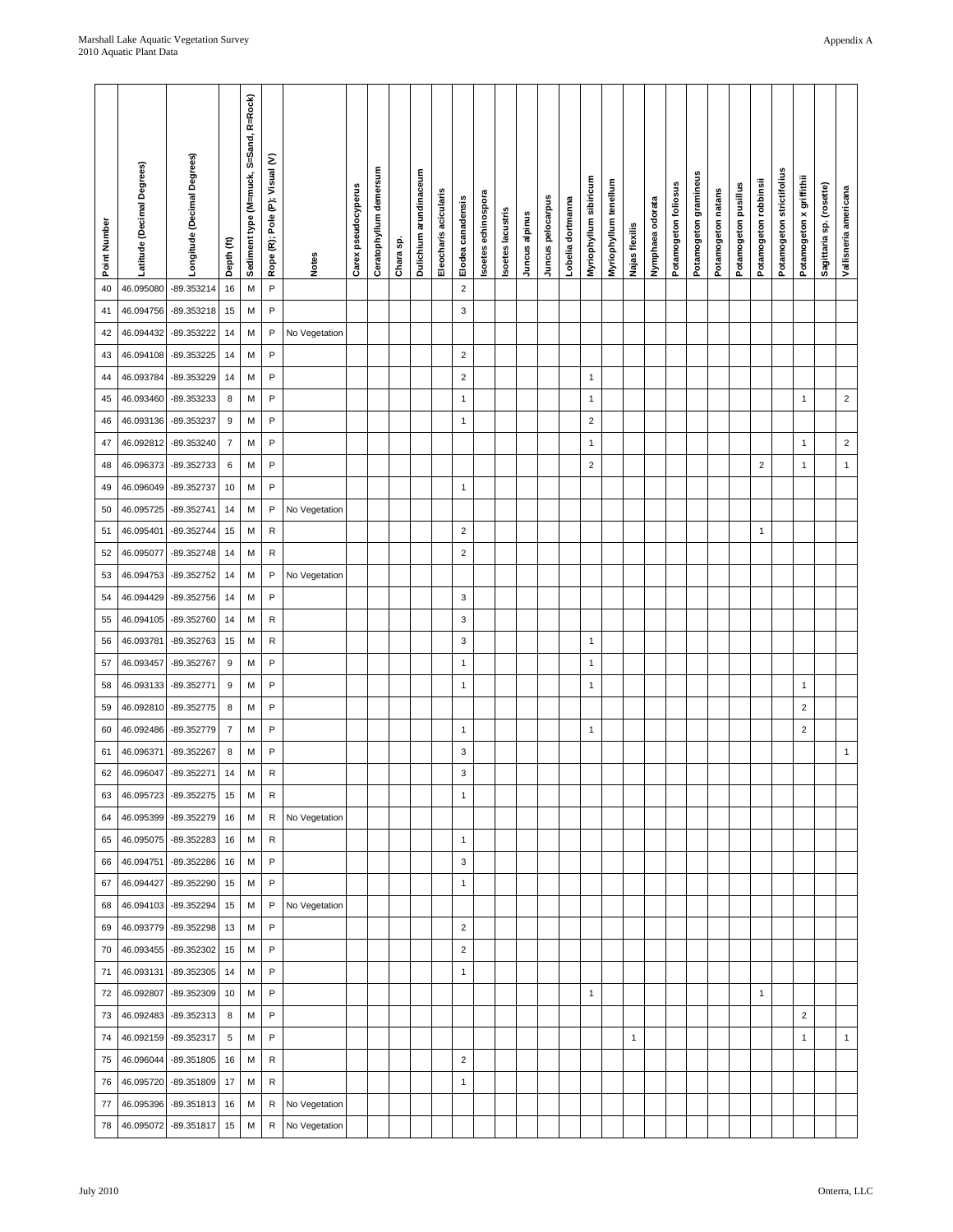|            |               |                  |                   |                |                  |                   |                       |                      |                      | Appendix A       |  |
|------------|---------------|------------------|-------------------|----------------|------------------|-------------------|-----------------------|----------------------|----------------------|------------------|--|
| s flexilis | phaea odorata | mogeton follosus | mogeton gramineus | mogeton natans | mogeton pusillus | mogeton robbinsii | mogeton strictifolius | mogeton x griffithii | ttaria sp. (rosette) | sneria americana |  |

| Point Number | Latitude (Decimal Degrees) | Longitude (Decimal Degrees) | Depth (ft)               | Sediment type (M=muck, S=Sand, R=Rock) | Rope (R); Pole (P); Visual (V) | <b>Notes</b>  | Carex pseudocyperus | Ceratophyllum demersum | Chara sp. | Dulichium arundinaceum | Eleocharis acicularis | Elodea canadensis | soetes echinospora | Isoetes lacustris | Juncus alpinus | Juncus pelocarpus | Lobelia dortmanna | Myriophyllum sibiricum | Myriophyllum tenellum | Najas flexilis | Nymphaea odorata | Potamogeton follosus | Potamogeton gramineus | Potamogeton natans | Potamogeton pusillus | Potamogeton robbinsii | Potamogeton strictifolius | Potamogeton x griffithii | Sagittaria sp. (rosette) | Vallisneria americana |
|--------------|----------------------------|-----------------------------|--------------------------|----------------------------------------|--------------------------------|---------------|---------------------|------------------------|-----------|------------------------|-----------------------|-------------------|--------------------|-------------------|----------------|-------------------|-------------------|------------------------|-----------------------|----------------|------------------|----------------------|-----------------------|--------------------|----------------------|-----------------------|---------------------------|--------------------------|--------------------------|-----------------------|
| 79           | 46.094748                  | -89.351821                  | 15                       | M                                      | ${\sf R}$                      | No Vegetation |                     |                        |           |                        |                       |                   |                    |                   |                |                   |                   |                        |                       |                |                  |                      |                       |                    |                      |                       |                           |                          |                          |                       |
| 80           | 46.094424                  | -89.351824                  | 15                       | M                                      | R                              |               |                     |                        |           |                        |                       | 3                 |                    |                   |                |                   |                   |                        |                       |                |                  |                      |                       |                    |                      |                       |                           |                          |                          |                       |
| 81           | 46.094100                  | -89.351828                  | 12                       | M                                      | $\mathsf{P}$                   |               |                     |                        |           |                        |                       | $\mathbf{1}$      |                    |                   |                |                   |                   |                        |                       |                |                  |                      |                       |                    |                      |                       |                           |                          |                          |                       |
| 82           | 46.093776                  | -89.351832                  | 12                       | М                                      | P                              |               |                     |                        |           |                        |                       | $\mathbf{1}$      |                    |                   |                |                   |                   | $\mathbf{1}$           |                       |                |                  |                      |                       |                    |                      |                       |                           |                          |                          |                       |
| 83           | 46.093452                  | -89.351836                  | 12                       | M                                      | P                              |               |                     |                        |           |                        |                       | $\overline{c}$    |                    |                   |                |                   |                   | $\mathbf{1}$           |                       |                |                  |                      |                       |                    |                      |                       |                           |                          |                          |                       |
| 84           | 46.093128                  | -89.351840                  | 12                       | M                                      | $\mathsf{P}$                   |               |                     |                        |           |                        |                       | $\mathbf{1}$      |                    |                   |                |                   |                   |                        |                       |                |                  |                      |                       |                    |                      |                       |                           |                          |                          |                       |
| 85           | 46.092804                  | -89.351843                  | 9                        | M                                      | $\mathsf{P}$                   |               |                     |                        |           |                        |                       |                   |                    |                   |                |                   |                   |                        |                       |                |                  |                      |                       |                    |                      |                       |                           | $\overline{c}$           |                          | $\mathbf 1$           |
| 86           | 46.092480                  | -89.351847                  | $\overline{\mathcal{I}}$ | M                                      | P                              |               |                     |                        |           |                        |                       |                   |                    |                   |                |                   |                   |                        |                       |                |                  |                      |                       |                    |                      | 1                     |                           | $\mathbf{1}$             |                          | $\mathbf{1}$          |
| 87           | 46.092156                  | -89.351851                  | 5                        | S                                      | P                              |               |                     |                        |           |                        |                       |                   |                    |                   |                |                   |                   |                        |                       | $\mathbf{1}$   |                  |                      | $\mathbf{1}$          |                    |                      |                       |                           | 1                        |                          | $\mathbf{1}$          |
| 88           | 46.090212                  | -89.351874                  |                          |                                        |                                | Unreachable   |                     |                        |           |                        |                       |                   |                    |                   |                |                   |                   |                        |                       |                |                  |                      |                       |                    |                      |                       |                           |                          |                          |                       |
| 89           | 46.089888                  | -89.351878                  |                          |                                        |                                | Unreachable   |                     |                        |           |                        |                       |                   |                    |                   |                |                   |                   |                        |                       |                |                  |                      |                       |                    |                      |                       |                           |                          |                          |                       |
| 90           | 46.089564                  | -89.351881                  |                          |                                        |                                | Unreachable   |                     |                        |           |                        |                       |                   |                    |                   |                |                   |                   |                        |                       |                |                  |                      |                       |                    |                      |                       |                           |                          |                          |                       |
| 91           | 46.096365                  | -89.351336                  | 8                        | M                                      | $\mathsf{P}$                   |               |                     |                        |           |                        |                       | $\mathbf{1}$      |                    |                   |                |                   |                   | $\mathbf{1}$           |                       |                |                  |                      |                       |                    |                      |                       |                           |                          |                          | $\mathbf{1}$          |
| 92           | 46.096041                  | -89.351340                  | 14                       | M                                      | P                              |               |                     |                        |           |                        |                       | 3                 |                    |                   |                |                   |                   |                        |                       |                |                  |                      |                       |                    |                      |                       |                           |                          |                          | $\mathbf{1}$          |
| 93           | 46.095717                  | -89.351344                  | 17                       | М                                      | R                              |               |                     |                        |           |                        |                       |                   |                    |                   |                |                   |                   | $\mathbf{1}$           |                       |                |                  |                      |                       |                    |                      |                       |                           |                          |                          |                       |
| 94<br>95     | 46.095393                  | -89.351347                  | 16                       | M                                      | R<br>R                         | No Vegetation |                     |                        |           |                        |                       | $\mathbf{1}$      |                    |                   |                |                   |                   |                        |                       |                |                  |                      |                       |                    |                      |                       |                           |                          |                          |                       |
| 96           | 46.095069<br>46.094746     | -89.351351<br>-89.351355    | 16<br>14                 | M<br>M                                 | R                              |               |                     |                        |           |                        |                       |                   |                    |                   |                |                   |                   | $\sqrt{2}$             |                       |                |                  |                      |                       |                    |                      |                       |                           |                          |                          |                       |
| 97           | 46.094422                  | -89.351359                  | 13                       | M                                      | P                              |               |                     |                        |           |                        |                       | 3                 |                    |                   |                |                   |                   |                        |                       |                |                  |                      |                       |                    |                      |                       |                           |                          |                          |                       |
| 98           | 46.094098                  | -89.351363                  | 13                       | М                                      | $\mathsf{P}$                   |               |                     |                        |           |                        |                       | $\mathbf{1}$      |                    |                   |                |                   |                   | $\sqrt{2}$             |                       |                |                  |                      |                       |                    |                      |                       |                           |                          |                          |                       |
| 99           | 46.093774                  | -89.351366                  | 13                       | M                                      | $\mathsf{P}$                   |               |                     |                        |           |                        |                       | 3                 |                    |                   |                |                   |                   |                        |                       |                |                  |                      |                       |                    |                      |                       |                           |                          |                          |                       |
| 100          | 46.093450                  | -89.351370                  | 13                       | M                                      | P                              |               |                     |                        |           |                        |                       | 3                 |                    |                   |                |                   |                   | $\mathbf{1}$           |                       |                |                  |                      |                       |                    |                      |                       |                           |                          |                          |                       |
| 101          | 46.093126                  | -89.351374                  | 12                       | M                                      | P                              | No Vegetation |                     |                        |           |                        |                       |                   |                    |                   |                |                   |                   |                        |                       |                |                  |                      |                       |                    |                      |                       |                           |                          |                          |                       |
| 102          | 46.092802                  | -89.351378                  | 9                        | M                                      | P                              |               |                     |                        |           |                        |                       | $\sqrt{2}$        |                    |                   |                |                   |                   |                        |                       |                |                  |                      |                       |                    |                      |                       |                           |                          |                          | $\mathbf{1}$          |
| 103          | 46.092478                  | -89.351382                  | 8                        | M                                      | $\mathsf{P}$                   |               |                     |                        |           |                        |                       |                   |                    |                   |                |                   |                   |                        |                       |                |                  |                      |                       |                    |                      |                       |                           | $\sqrt{2}$               |                          |                       |
| 104          | 46.092154                  | -89.351385                  | $\overline{4}$           | $\mathbb S$                            | P                              |               |                     |                        |           |                        | $\overline{1}$        | $\mathbf{1}$      |                    |                   |                |                   |                   | $\mathbf{1}$           |                       |                |                  |                      |                       |                    |                      |                       |                           |                          |                          |                       |
| 105          | 46.090858                  | $-89.351401$                | 3                        | M                                      | P                              |               |                     |                        |           |                        |                       |                   |                    |                   |                |                   |                   |                        |                       |                |                  |                      |                       |                    |                      |                       |                           |                          |                          | $\mathbf{1}$          |
| 106          | 46.090534                  | $-89.351404$                | $\overline{2}$           | M                                      | P                              |               |                     |                        |           |                        |                       |                   |                    |                   |                |                   |                   |                        |                       | $\mathbf{1}$   |                  |                      |                       | $\mathbf{1}$       |                      |                       |                           |                          |                          |                       |
| 107          | 46.090210                  | $-89.351408$                |                          |                                        |                                | Unreachable   |                     |                        |           |                        |                       |                   |                    |                   |                |                   |                   |                        |                       |                |                  |                      |                       |                    |                      |                       |                           |                          |                          |                       |
| 108          | 46.089886                  | $-89.351412$                |                          |                                        |                                | Unreachable   |                     |                        |           |                        |                       |                   |                    |                   |                |                   |                   |                        |                       |                |                  |                      |                       |                    |                      |                       |                           |                          |                          |                       |
| 109          | 46.089562                  | $-89.351416$                |                          |                                        |                                | Unreachable   |                     |                        |           |                        |                       |                   |                    |                   |                |                   |                   |                        |                       |                |                  |                      |                       |                    |                      |                       |                           |                          |                          |                       |
| 110          | 46.096363                  | -89.350870                  | 10                       | M                                      | $\mathsf{P}$                   |               |                     |                        |           |                        |                       | $\mathbf{1}$      |                    |                   |                |                   |                   | $\mathbf{1}$           |                       |                |                  |                      |                       |                    |                      |                       |                           |                          |                          | $\overline{c}$        |
| 111          | 46.096039                  | -89.350874                  | 14                       | M                                      | R                              |               |                     |                        |           |                        |                       | 3                 |                    |                   |                |                   |                   |                        |                       |                |                  |                      |                       |                    |                      |                       |                           |                          |                          |                       |
| 112          | 46.095715                  | -89.350878                  | 17                       | M                                      | R                              |               |                     |                        |           |                        |                       | $\mathbf{1}$      |                    |                   |                |                   |                   |                        |                       |                |                  |                      |                       |                    |                      |                       |                           |                          |                          |                       |
| 113          | 46.095391                  | -89.350882                  | 17                       | M                                      | $\mathsf{R}$                   |               |                     |                        |           |                        |                       | $\mathbf{1}$      |                    |                   |                |                   |                   |                        |                       |                |                  |                      |                       |                    |                      |                       |                           |                          |                          |                       |
| 114          | 46.095067                  | -89.350886                  | 16                       | M                                      | R                              |               |                     |                        |           |                        |                       | $\mathbf{1}$      |                    |                   |                |                   |                   |                        |                       |                |                  |                      |                       |                    |                      |                       |                           |                          |                          |                       |
| 115          | 46.094743                  | -89.350889                  | 15                       | M                                      | ${\sf R}$                      | No Vegetation |                     |                        |           |                        |                       |                   |                    |                   |                |                   |                   |                        |                       |                |                  |                      |                       |                    |                      |                       |                           |                          |                          |                       |
| 116          | 46.094419                  | -89.350893                  | 15                       | M                                      | R                              | No Vegetation |                     |                        |           |                        |                       |                   |                    |                   |                |                   |                   |                        |                       |                |                  |                      |                       |                    |                      |                       |                           |                          |                          |                       |
| 117          | 46.094095                  | -89.350897                  | 14                       | M                                      | ${\sf R}$                      |               |                     | $\mathbf{1}$           |           |                        |                       | $\mathbf{1}$      |                    |                   |                |                   |                   | $\mathbf{1}$           |                       |                |                  |                      |                       |                    |                      |                       |                           |                          |                          |                       |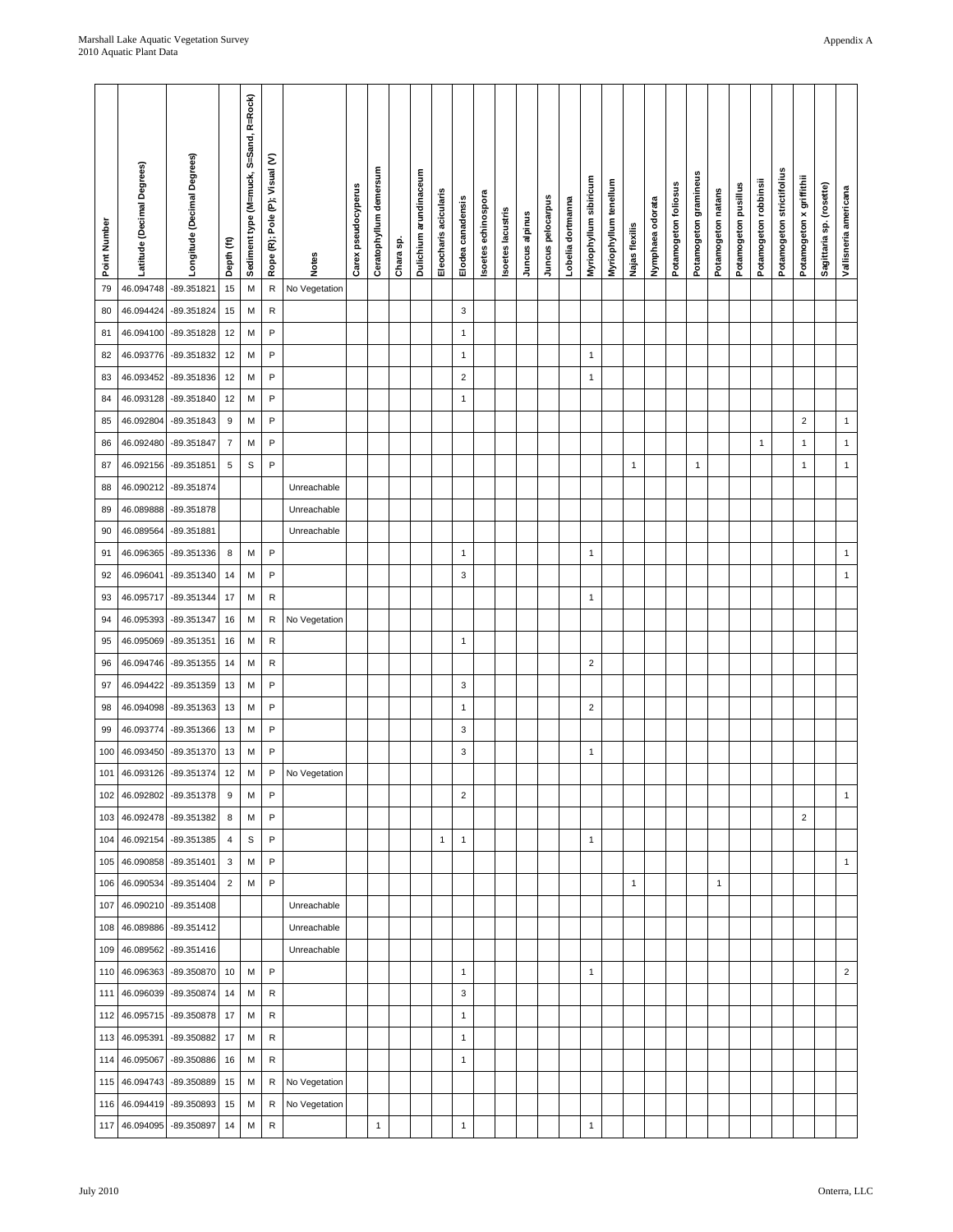l.

| Point Numbe | Latitude (Decimal Degrees) | Longitude (Decimal Degrees) | Depth (ft)               | Sediment type (M=muck, S=Sand, R=Rock) | Rope (R); Pole (P); Visual (V) | Notes         | Carex pseudocyperus | Ceratophyllum demersum | Chara sp. | Dulichium arundinaceum | Eleocharis acicularis | Elodea canadensis         | soetes echinospora | Isoetes lacustris | Juncus alpinus | Juncus pelocarpus | Lobelia dortmanna | Myriophyllum sibiricu | Myriophyllum tenellum | Najas flexilis | Nymphaea odorata | Potamogeton follosus | Potamogeton gramineus | Potamogeton natans | Potamogeton pusillus | Potamogeton robbinsii | Potamogeton strictifolius | Potamogeton x griffithii | Sagittaria sp. (rosette) | Vallisneria americana |
|-------------|----------------------------|-----------------------------|--------------------------|----------------------------------------|--------------------------------|---------------|---------------------|------------------------|-----------|------------------------|-----------------------|---------------------------|--------------------|-------------------|----------------|-------------------|-------------------|-----------------------|-----------------------|----------------|------------------|----------------------|-----------------------|--------------------|----------------------|-----------------------|---------------------------|--------------------------|--------------------------|-----------------------|
| 118         | 46.093771                  | -89.350901                  | 14                       | M                                      | ${\sf R}$                      |               |                     |                        |           |                        |                       | $\mathsf 3$               |                    |                   |                |                   |                   |                       |                       |                |                  |                      |                       |                    |                      | $\mathbf{1}$          |                           |                          |                          |                       |
| 119         | 46.093447                  | -89.350904                  | 13                       | M                                      | R                              |               |                     |                        |           |                        |                       | $\mathbf{1}$              |                    |                   |                |                   |                   | 1                     |                       |                |                  |                      |                       |                    |                      |                       |                           |                          |                          |                       |
| 120         | 46.093123                  | -89.350908                  | 12                       | M                                      | $\sf P$                        |               |                     |                        |           |                        |                       | $\sqrt{2}$                |                    |                   |                |                   |                   | $\mathbf{1}$          |                       |                |                  |                      |                       |                    |                      |                       |                           |                          |                          |                       |
| 121         | 46.092799                  | -89.350912                  | 10                       | М                                      | P                              |               |                     |                        |           |                        |                       |                           |                    |                   |                |                   |                   |                       |                       |                |                  |                      |                       |                    |                      |                       |                           | 1                        |                          | $\mathbf 2$           |
| 122         | 46.092475                  | -89.350916                  | $\overline{7}$           | М                                      | $\mathsf{P}$                   |               |                     |                        |           |                        |                       |                           |                    |                   |                |                   |                   |                       |                       |                |                  |                      |                       |                    |                      |                       |                           | $\mathbf{1}$             |                          |                       |
| 123         | 46.092151                  | -89.350920                  | $\overline{4}$           | S                                      | P                              |               |                     |                        |           |                        |                       | $\mathbf{1}$              |                    |                   |                |                   |                   | 1                     |                       |                |                  |                      |                       |                    |                      |                       |                           | $\mathbf{1}$             |                          |                       |
| 124         | 46.091503                  | -89.350927                  | $\sqrt{5}$               | М                                      | P                              | No Vegetation |                     |                        |           |                        |                       |                           |                    |                   |                |                   |                   |                       |                       |                |                  |                      |                       |                    |                      |                       |                           |                          |                          |                       |
| 125         | 46.091179                  | -89.350931                  | $\sqrt{5}$               | M                                      | $\mathsf{P}$                   |               |                     |                        |           |                        |                       |                           |                    |                   |                |                   |                   |                       |                       | $\mathbf{1}$   |                  |                      |                       |                    |                      |                       |                           |                          |                          |                       |
| 126         | 46.090855                  | -89.350935                  | $\overline{4}$           | M                                      | P                              |               |                     |                        |           |                        |                       |                           |                    |                   |                |                   |                   |                       |                       | $\mathbf{1}$   |                  |                      |                       |                    |                      |                       |                           |                          |                          |                       |
| 127         | 46.090531                  | -89.350939                  | $\overline{4}$           | М                                      | P                              |               |                     |                        |           |                        |                       |                           |                    |                   |                |                   |                   | 1                     |                       | $\mathbf{1}$   |                  |                      |                       |                    |                      |                       |                           |                          |                          |                       |
| 128         | 46.090207                  | -89.350943                  | $\mathbf{3}$             | M                                      | P                              |               |                     |                        |           |                        |                       |                           |                    |                   |                |                   |                   |                       |                       |                | $\mathbf{1}$     |                      |                       |                    |                      |                       |                           |                          |                          |                       |
| 129         | 46.089883                  | -89.350946                  | $\mathsf 3$              | M                                      | $\sf P$                        | No Vegetation |                     |                        |           |                        |                       |                           |                    |                   |                |                   |                   |                       |                       |                |                  |                      |                       |                    |                      |                       |                           |                          |                          |                       |
| 130         | 46.089559                  | -89.350950                  | $\sqrt{2}$<br>$\sqrt{2}$ | M                                      | P<br>$\mathsf{P}$              |               |                     |                        |           |                        |                       |                           |                    |                   |                |                   |                   |                       |                       |                | $\mathbf{1}$     |                      |                       |                    | 1                    |                       |                           | $\mathbf{1}$             |                          |                       |
| 131<br>132  | 46.089235<br>46.096684     | -89.350954<br>-89.350401    | $\boldsymbol{9}$         | М<br>М                                 | P                              |               |                     |                        |           |                        |                       | $\mathbf{1}$              |                    |                   |                |                   |                   |                       |                       | 1              |                  |                      |                       |                    | 1                    |                       |                           | $\mathbf{1}$             |                          |                       |
| 133         | 46.096360                  | -89.350405                  | 11                       | M                                      | $\sf P$                        |               |                     |                        |           |                        |                       | $\sqrt{2}$                |                    |                   |                |                   |                   | 1                     |                       |                |                  |                      |                       |                    |                      |                       |                           |                          |                          |                       |
| 134         | 46.096036                  | -89.350408                  | 14                       | М                                      | ${\sf R}$                      |               |                     |                        |           |                        |                       | $\ensuremath{\mathsf{3}}$ |                    |                   |                |                   |                   |                       |                       |                |                  |                      |                       |                    |                      |                       |                           |                          |                          |                       |
| 135         | 46.095712                  | -89.350412                  | 17                       | М                                      | R                              |               |                     |                        |           |                        |                       | $\overline{\mathbf{c}}$   |                    |                   |                |                   |                   |                       |                       |                |                  |                      |                       |                    |                      |                       |                           |                          |                          |                       |
| 136         | 46.095388                  | -89.350416                  | 17                       | M                                      | ${\sf R}$                      |               |                     |                        |           |                        |                       | $\mathbf{1}$              |                    |                   |                |                   |                   |                       |                       |                |                  |                      |                       |                    |                      |                       |                           |                          |                          |                       |
| 137         | 46.095064                  | -89.350420                  | 17                       | M                                      | R                              |               |                     |                        |           |                        |                       | $\mathbf{1}$              |                    |                   |                |                   |                   |                       |                       |                |                  |                      |                       |                    |                      |                       |                           |                          |                          |                       |
| 138         | 46.094740                  | -89.350424                  | 16                       | М                                      | ${\sf R}$                      |               |                     |                        |           |                        |                       | $\sqrt{2}$                |                    |                   |                |                   |                   |                       |                       |                |                  |                      |                       |                    |                      |                       |                           |                          |                          |                       |
| 139         | 46.094416                  | -89.350427                  | 16                       | М                                      | ${\sf R}$                      |               |                     | $\mathbf{1}$           |           |                        |                       | $\mathbf{1}$              |                    |                   |                |                   |                   |                       |                       |                |                  |                      |                       |                    |                      |                       |                           | $\mathbf{1}$             |                          |                       |
| 140         | 46.094092                  | -89.350431                  | 15                       | M                                      | ${\sf R}$                      |               |                     |                        |           |                        |                       | $\mathbf{1}$              |                    |                   |                |                   |                   |                       |                       |                |                  |                      |                       |                    |                      |                       |                           |                          |                          |                       |
| 141         |                            | 46.093768 -89.350435        | 14                       | M                                      | ${\sf R}$                      |               |                     | $\mathbf{1}$           |           |                        |                       | $\sqrt{2}$                |                    |                   |                |                   |                   |                       |                       |                |                  |                      |                       |                    |                      |                       |                           |                          |                          |                       |
| 142         | 46.093444                  | -89.350439                  | 13                       | M                                      | $\mathsf{P}$                   | No Vegetation |                     |                        |           |                        |                       |                           |                    |                   |                |                   |                   |                       |                       |                |                  |                      |                       |                    |                      |                       |                           |                          |                          |                       |
| 143         |                            | 46.093120 -89.350443        | $\boldsymbol{9}$         | M                                      | P                              |               |                     |                        |           |                        |                       | $\mathbf{1}$              |                    |                   |                |                   |                   |                       |                       |                |                  |                      |                       |                    |                      |                       |                           |                          |                          |                       |
| 144         |                            | 46.092796 -89.350446        | $\boldsymbol{9}$         | M                                      | P                              |               |                     |                        |           |                        |                       | $\overline{2}$            |                    |                   |                |                   |                   | 1                     |                       |                |                  |                      |                       |                    |                      |                       |                           | $\sqrt{2}$               |                          |                       |
| 145         | 46.092472                  | -89.350450                  | 8                        | S                                      | P                              |               |                     |                        |           |                        |                       |                           |                    |                   |                |                   |                   |                       |                       |                |                  |                      |                       |                    |                      |                       |                           | $\mathbf{1}$             |                          | $\mathbf{1}$          |
| 146         | 46.092148                  | -89.350454                  | $\overline{7}$           | M                                      | P                              |               |                     |                        |           |                        |                       |                           |                    |                   |                |                   |                   |                       |                       |                |                  |                      |                       |                    |                      |                       |                           | 1                        |                          |                       |
| 147         | 46.091824                  | -89.350458                  | $\overline{7}$           | M                                      | $\mathsf{P}$                   | No Vegetation |                     |                        |           |                        |                       |                           |                    |                   |                |                   |                   |                       |                       |                |                  |                      |                       |                    |                      |                       |                           |                          |                          |                       |
| 148         |                            | 46.091500 -89.350462        | $\overline{7}$           | M                                      | P                              |               |                     |                        |           |                        |                       |                           |                    |                   |                |                   |                   |                       |                       |                |                  |                      |                       |                    |                      |                       |                           | $\mathbf{1}$             |                          |                       |
| 149         | 46.091176                  | -89.350465                  | $\overline{7}$           | M                                      | P                              |               |                     |                        |           |                        |                       |                           |                    |                   |                |                   |                   |                       |                       |                |                  |                      |                       |                    |                      |                       |                           | $\mathbf 2$              |                          |                       |
| 150         | 46.090852                  | -89.350469                  | $\overline{7}$           | M                                      | P                              |               |                     |                        |           |                        |                       | $\sqrt{2}$                |                    |                   |                |                   |                   | $\mathbf{1}$          |                       |                |                  |                      |                       |                    |                      |                       |                           |                          |                          |                       |
| 151         |                            | 46.090528 -89.350473        | $\sqrt{5}$               | M                                      | P                              |               |                     |                        |           |                        |                       | $\mathbf{1}$              |                    |                   |                |                   |                   | 1                     |                       |                |                  |                      |                       |                    |                      |                       |                           |                          |                          |                       |
| 152         | 46.090204                  | -89.350477                  | $\overline{5}$           | M                                      | P                              |               |                     |                        |           |                        |                       |                           |                    |                   |                |                   |                   |                       |                       |                |                  |                      |                       |                    |                      |                       |                           | $\mathbf{1}$             |                          |                       |
| 153         | 46.089880                  | -89.350481                  | $\mathbf{3}$             | M                                      | P                              | No Vegetation |                     |                        |           |                        |                       |                           |                    |                   |                |                   |                   |                       |                       |                |                  |                      |                       |                    |                      |                       |                           |                          |                          |                       |
| 154         | 46.089556                  | -89.350484                  | $\mathbf{3}$             | M                                      | P                              |               |                     |                        |           |                        |                       |                           |                    |                   |                |                   |                   | $\mathbf{1}$          |                       |                | $\mathbf{1}$     |                      |                       |                    |                      |                       |                           |                          |                          |                       |
| 155         | 46.089232                  | -89.350488                  | $\overline{2}$           | M                                      | P                              |               |                     |                        |           |                        |                       |                           |                    |                   |                |                   |                   | 1                     |                       |                | $\mathbf{1}$     |                      | $\mathbf{1}$          |                    |                      |                       |                           |                          |                          |                       |
| 156         | 46.097329                  | -89.349927                  | $\mathbf{3}$             | M                                      | P                              |               |                     |                        |           |                        |                       |                           |                    |                   |                |                   |                   |                       |                       |                | $\mathbf{1}$     |                      |                       |                    |                      | $\mathbf{1}$          |                           |                          |                          | $\mathbf{1}$          |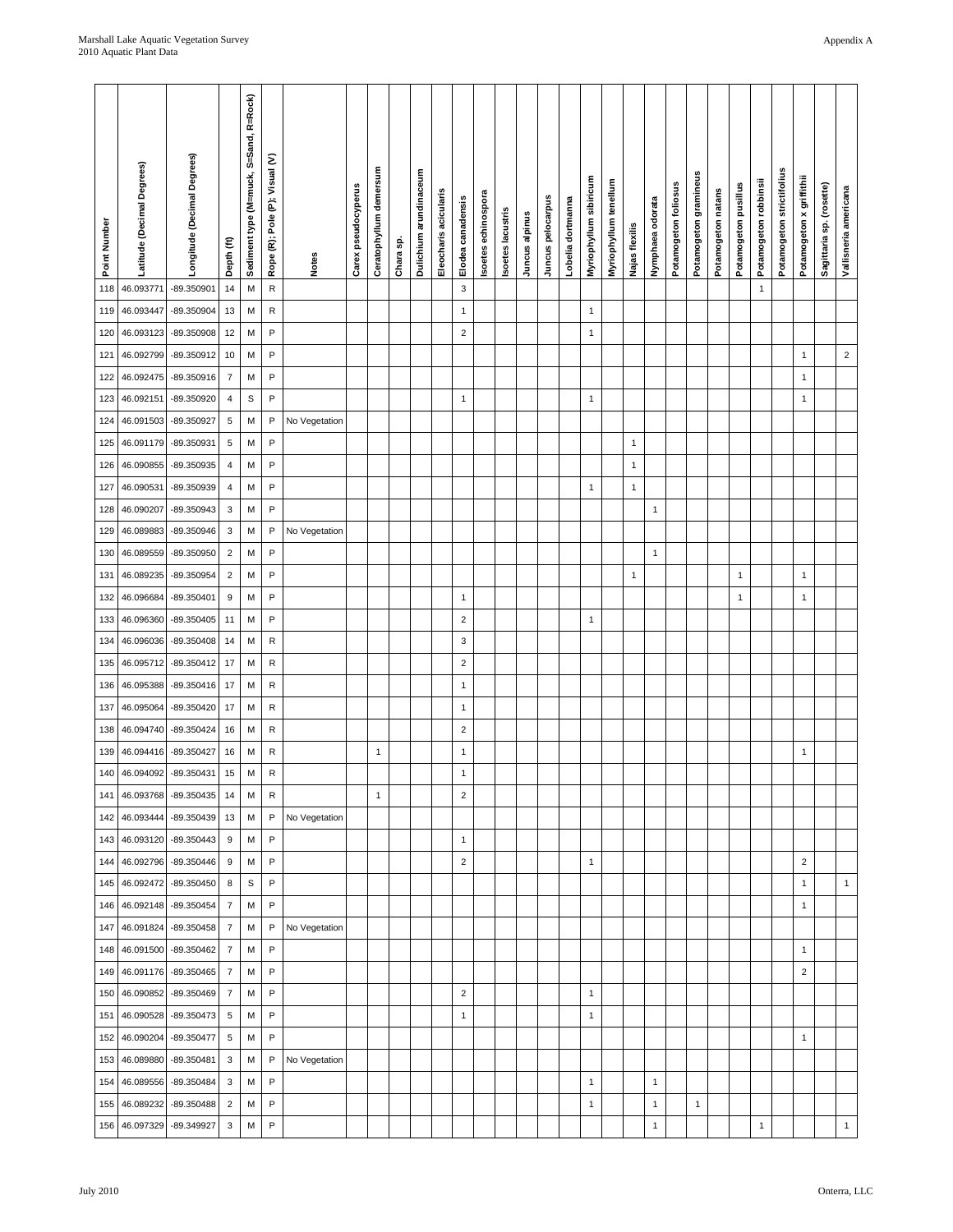l.

| Point Numbe | Latitude (Decimal Degrees) | Longitude (Decimal Degrees) | Depth (ft)     | Sediment type (M=muck, S=Sand, R=Rock) | Rope (R); Pole (P); Visual (V) | Notes         | Carex pseudocyperus | Ceratophyllum demersum | Chara sp. | Dulichium arundinaceum | Eleocharis acicularis | Elodea canadensis | Isoetes echinospora | Isoetes lacustris | Juncus alpinus | Juncus pelocarpus | Lobelia dortmanna | Myriophyllum sibiricum | Myriophyllum tenellum | Najas flexilis | Nymphaea odorata | Potamogeton foliosus | Potamogeton gramineus | Potamogeton natans | Potamogeton pusillus | Potamogeton robbinsii | Potamogeton strictifolius | Potamogeton x griffithii | Sagittaria sp. (rosette) | Vallisneria americana |
|-------------|----------------------------|-----------------------------|----------------|----------------------------------------|--------------------------------|---------------|---------------------|------------------------|-----------|------------------------|-----------------------|-------------------|---------------------|-------------------|----------------|-------------------|-------------------|------------------------|-----------------------|----------------|------------------|----------------------|-----------------------|--------------------|----------------------|-----------------------|---------------------------|--------------------------|--------------------------|-----------------------|
| 157         | 46.096681                  | -89.349935                  | $10$           | M                                      | P                              |               |                     |                        |           |                        |                       | $\mathbf{1}$      |                     |                   |                |                   |                   | $\mathbf{1}$           |                       |                |                  |                      |                       |                    |                      |                       |                           |                          |                          |                       |
| 158         | 46.096358                  | -89.349939                  | 11             | M                                      | P                              |               |                     |                        |           |                        |                       |                   |                     |                   |                |                   |                   | $\mathbf{1}$           |                       |                |                  |                      |                       |                    |                      |                       |                           |                          |                          |                       |
| 159         | 46.096034                  | -89.349943                  | 11             | M                                      | P                              | No Vegetation |                     |                        |           |                        |                       |                   |                     |                   |                |                   |                   |                        |                       |                |                  |                      |                       |                    |                      |                       |                           |                          |                          |                       |
| 160         | 46.095710                  | -89.349947                  | 13             | M                                      | R                              |               |                     |                        |           |                        |                       | $\mathbf{1}$      |                     |                   |                |                   |                   |                        |                       |                |                  |                      |                       |                    |                      |                       |                           |                          |                          |                       |
| 161         | 46.095386                  | -89.349950                  | 16             | M                                      | R                              |               |                     |                        |           |                        |                       | $\sqrt{2}$        |                     |                   |                |                   |                   |                        |                       |                |                  |                      |                       |                    |                      |                       |                           |                          |                          |                       |
| 162         | 46.095062                  | -89.349954                  | 17             | M                                      | R                              |               |                     |                        |           |                        |                       | $\mathbf{1}$      |                     |                   |                |                   |                   |                        |                       |                |                  |                      |                       |                    |                      |                       |                           |                          |                          |                       |
| 163         | 46.094738                  | -89.349958                  | 17             | M                                      | R                              |               |                     |                        |           |                        |                       | $\mathbf{1}$      |                     |                   |                |                   |                   |                        |                       |                |                  |                      |                       |                    |                      |                       |                           |                          |                          |                       |
| 164         | 46.094414                  | -89.349962                  | 16             | M                                      | R                              | No Vegetation |                     |                        |           |                        |                       |                   |                     |                   |                |                   |                   |                        |                       |                |                  |                      |                       |                    |                      |                       |                           |                          |                          |                       |
| 165         | 46.094090                  | -89.349966                  | 16             | M                                      | R                              | No Vegetation |                     |                        |           |                        |                       |                   |                     |                   |                |                   |                   |                        |                       |                |                  |                      |                       |                    |                      |                       |                           |                          |                          |                       |
| 166         | 46.093766<br>46.093442     | -89.349969<br>-89.349973    | 16<br>15       | M<br>M                                 | R<br>R                         |               |                     |                        |           |                        |                       | $\sqrt{2}$<br>3   |                     |                   |                |                   |                   | 1                      |                       |                |                  |                      |                       |                    |                      |                       |                           |                          |                          |                       |
| 167<br>168  | 46.093118                  | -89.349977                  | 13             | M                                      | R                              |               |                     |                        |           |                        |                       | $\mathbf{1}$      |                     |                   |                |                   |                   | $\mathbf 2$            |                       |                |                  |                      |                       |                    |                      |                       |                           |                          |                          |                       |
| 169         | 46.092794                  | -89.349981                  | 10             | M                                      | P                              | No Vegetation |                     |                        |           |                        |                       |                   |                     |                   |                |                   |                   |                        |                       |                |                  |                      |                       |                    |                      |                       |                           |                          |                          |                       |
| 170         | 46.092470                  | -89.349985                  | $9\,$          | M                                      | P                              |               |                     |                        |           |                        |                       | $\mathbf{1}$      |                     |                   |                |                   |                   | $\mathbf{1}$           |                       |                |                  |                      |                       |                    |                      |                       |                           | $\sqrt{2}$               |                          |                       |
| 171         | 46.092146                  | -89.349988                  | 8              | M                                      | P                              |               |                     |                        |           |                        |                       |                   |                     |                   |                |                   |                   | $\boldsymbol{2}$       |                       |                |                  |                      |                       |                    |                      |                       |                           |                          |                          | $\mathbf{1}$          |
| 172         | 46.091822                  | -89.349992                  | 6              | M                                      | P                              |               |                     |                        |           |                        |                       | $\overline{c}$    |                     |                   |                |                   |                   | $\mathbf{1}$           |                       |                |                  |                      |                       |                    |                      |                       |                           | $\mathbf{1}$             |                          |                       |
| 173         | 46.091498                  | -89.349996                  | 6              | М                                      | P                              |               |                     |                        |           |                        |                       | $\sqrt{2}$        |                     |                   |                |                   |                   |                        |                       |                |                  |                      |                       |                    |                      |                       |                           | 3                        |                          |                       |
| 174         | 46.091174                  | -89.350000                  | $\,$ 5 $\,$    | M                                      | P                              |               |                     |                        |           |                        |                       | $\mathbf{1}$      |                     |                   |                |                   |                   |                        |                       |                |                  |                      |                       |                    |                      |                       |                           | $\overline{c}$           |                          |                       |
| 175         | 46.090850                  | -89.350004                  | $\sqrt{5}$     | M                                      | P                              |               |                     |                        |           |                        |                       | $\mathbf{1}$      |                     |                   |                |                   |                   |                        |                       |                |                  |                      |                       |                    |                      |                       |                           | 3                        |                          |                       |
| 176         | 46.090526                  | -89.350007                  | $\,$ 5 $\,$    | M                                      | P                              |               |                     |                        |           |                        |                       | $\mathbf{1}$      |                     |                   |                |                   |                   |                        |                       |                |                  |                      |                       |                    |                      |                       |                           | $\mathbf{1}$             |                          |                       |
| 177         | 46.090202                  | -89.350011                  | $\,$ 5 $\,$    | M                                      | P                              |               |                     |                        |           |                        |                       | $\overline{c}$    |                     |                   |                |                   |                   | $\mathbf{1}$           |                       |                |                  |                      |                       |                    |                      |                       |                           | $\sqrt{2}$               |                          |                       |
| 178         | 46.089878                  | -89.350015                  | $\sqrt{5}$     | M                                      | P                              |               |                     |                        |           |                        |                       |                   |                     |                   |                |                   |                   |                        |                       |                |                  |                      |                       |                    |                      |                       |                           | $\mathbf{1}$             |                          |                       |
| 179         | 46.089554                  | -89.350019                  | $\overline{4}$ | M                                      | P                              |               |                     |                        |           |                        |                       |                   |                     |                   |                |                   |                   |                        |                       |                |                  | $\mathbf{1}$         |                       |                    |                      |                       |                           |                          |                          |                       |
| 180         | 46.089230                  | -89.350023                  | $\overline{4}$ | M                                      | P                              |               |                     |                        |           |                        |                       |                   |                     |                   |                |                   |                   |                        |                       |                | $\mathbf{1}$     |                      |                       |                    |                      |                       |                           |                          |                          |                       |
| 181         | 46.097327                  | -89.349462                  | $\overline{4}$ | M                                      | P                              |               |                     |                        |           |                        |                       | $\mathbf{1}$      |                     |                   |                |                   |                   | $\mathbf{1}$           |                       |                |                  |                      |                       | $\mathbf{1}$       |                      | $\mathbf{1}$          |                           |                          |                          |                       |
| 182         | 46.097003                  | -89.349466                  | 6              | $\mathsf S$                            | P                              | No Vegetation |                     |                        |           |                        |                       |                   |                     |                   |                |                   |                   |                        |                       |                |                  |                      |                       |                    |                      |                       |                           |                          |                          |                       |
| 183         | 46.096679                  | -89.349469                  | 8              | M                                      | P                              |               |                     |                        |           |                        |                       |                   |                     |                   |                |                   |                   | $\mathbf{1}$           |                       |                |                  |                      |                       |                    |                      |                       |                           |                          |                          | $\mathbf{1}$          |
| 184         | 46.096355                  | -89.349473                  | 9              | M                                      | P                              |               |                     |                        |           |                        |                       |                   |                     |                   |                |                   |                   |                        |                       |                |                  |                      |                       |                    |                      | $\mathbf{1}$          |                           | $\sqrt{2}$               |                          |                       |
| 185         | 46.096031                  | -89.349477                  | 11             | M                                      | P                              |               |                     |                        |           |                        |                       |                   |                     |                   |                |                   |                   |                        |                       |                |                  |                      |                       |                    |                      | 3                     |                           |                          |                          |                       |
| 186         | 46.095707                  | -89.349481                  | 14             | M                                      | R                              |               |                     |                        |           |                        |                       | 3                 |                     |                   |                |                   |                   |                        |                       |                |                  |                      |                       |                    |                      |                       |                           |                          |                          |                       |
| 187         |                            | 46.095383 -89.349485        | 14             | M                                      | R                              |               |                     |                        |           |                        |                       | $\sqrt{2}$        |                     |                   |                |                   |                   |                        |                       |                |                  |                      |                       |                    |                      |                       |                           |                          |                          |                       |
| 188         | 46.095059                  | -89.349488                  | 15             | M                                      | R                              |               |                     |                        |           |                        |                       | $\overline{c}$    |                     |                   |                |                   |                   |                        |                       |                |                  |                      |                       |                    |                      |                       |                           |                          |                          |                       |
| 189         | 46.094735                  | -89.349492                  | 16             | M                                      | R                              |               |                     | $\mathbf{1}$           |           |                        |                       | $\mathbf{1}$      |                     |                   |                |                   |                   |                        |                       |                |                  |                      |                       |                    |                      |                       |                           |                          |                          |                       |
| 190         | 46.094411                  | -89.349496                  | 16             | M                                      | R                              | No Vegetation |                     |                        |           |                        |                       |                   |                     |                   |                |                   |                   |                        |                       |                |                  |                      |                       |                    |                      |                       |                           |                          |                          |                       |
| 191         | 46.094087                  | -89.349500                  | 16             | M                                      | R                              |               |                     |                        |           |                        |                       | $\overline{c}$    |                     |                   |                |                   |                   |                        |                       |                |                  |                      |                       |                    |                      |                       |                           |                          |                          |                       |
| 192<br>193  | 46.093763<br>46.093439     | -89.349504<br>-89.349507    | 16<br>14       | M<br>M                                 | R<br>R                         | No Vegetation |                     |                        |           |                        |                       | $\mathbf{1}$      |                     |                   |                |                   |                   |                        |                       |                |                  |                      |                       |                    |                      |                       |                           |                          |                          |                       |
| 194         | 46.093115                  | -89.349511                  | 13             | M                                      | P                              | No Vegetation |                     |                        |           |                        |                       |                   |                     |                   |                |                   |                   |                        |                       |                |                  |                      |                       |                    |                      |                       |                           |                          |                          |                       |
| 195         | 46.092791                  | -89.349515                  | 10             | M                                      | P                              |               |                     |                        |           |                        |                       | $\mathbf{1}$      |                     |                   |                |                   |                   |                        |                       |                |                  |                      |                       |                    |                      |                       |                           |                          |                          | $\mathbf{1}$          |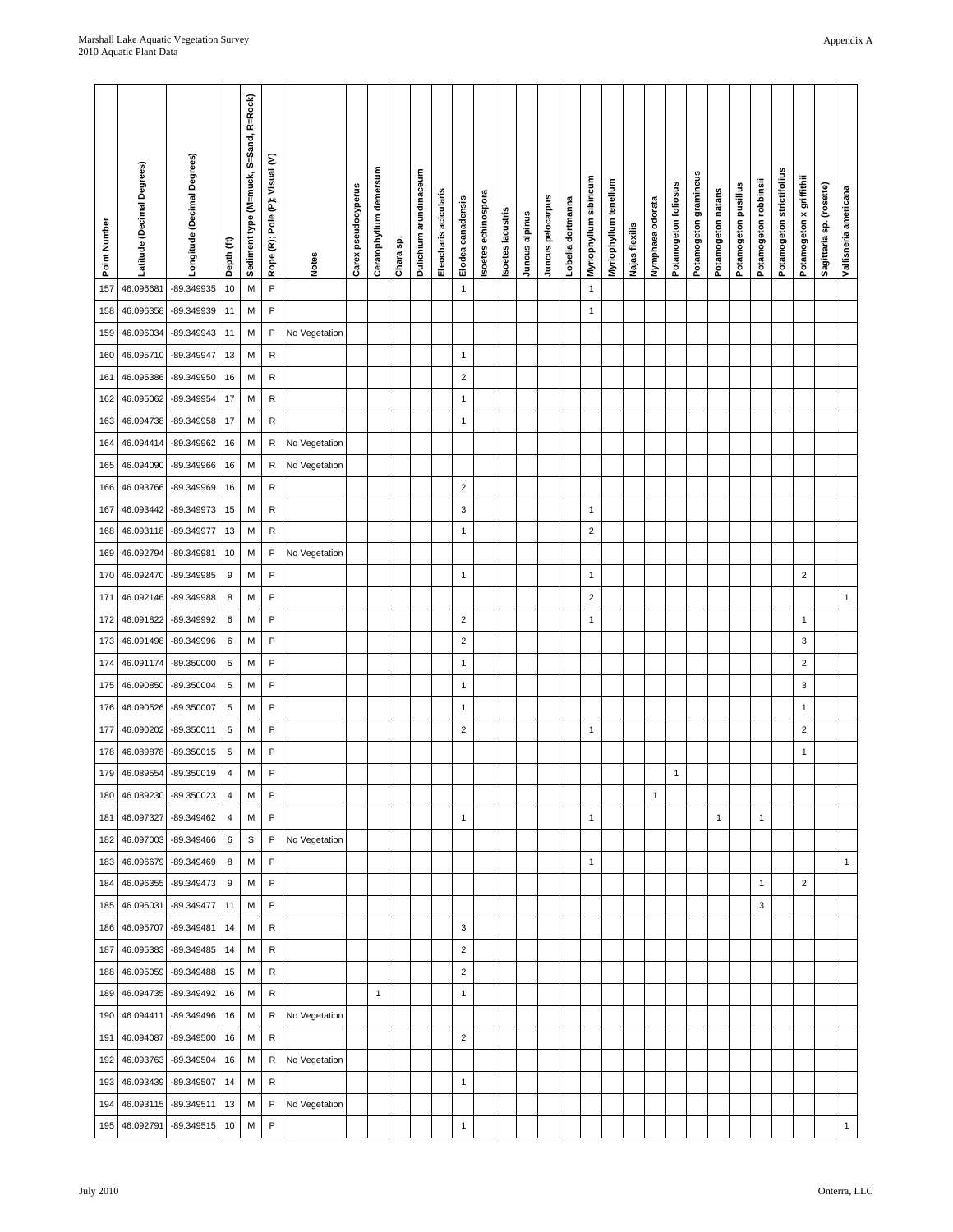| Point Number | Latitude (Decimal Degrees) | Longitude (Decimal Degrees)        | Depth (ft                     | Sediment type (M=muck, S=Sand, R=Rock) | Rope (R); Pole (P); Visual (V) | <b>Notes</b>  | Carex pseudocyperus | Ceratophyllum demersum | Chara sp. | Dulichium arundinaceum | Eleocharis acicularis | Elodea canadensis            | soetes echinospora | soetes lacustris | Juncus alpinus | Juncus pelocarpus | Lobelia dortmanna | Myriophyllum sibiricum | Myriophyllum tenellum | Najas flexilis               | Nymphaea odorata | Potamogeton follosus | Potamogeton gramineus | Potamogeton natans | Potamogeton pusillus | Potamogeton robbinsii | Potamogeton strictifolius | Potamogeton x griffithii | Sagittaria sp. (rosette) | Vallisneria americana |
|--------------|----------------------------|------------------------------------|-------------------------------|----------------------------------------|--------------------------------|---------------|---------------------|------------------------|-----------|------------------------|-----------------------|------------------------------|--------------------|------------------|----------------|-------------------|-------------------|------------------------|-----------------------|------------------------------|------------------|----------------------|-----------------------|--------------------|----------------------|-----------------------|---------------------------|--------------------------|--------------------------|-----------------------|
| 196          | 46.092467                  | -89.349519                         | $\bf8$                        | M                                      | P                              |               |                     |                        |           |                        |                       |                              |                    |                  |                |                   |                   | $\mathbf{1}$           |                       |                              |                  |                      |                       |                    |                      |                       |                           | $\mathbf 2$              |                          |                       |
| 197          | 46.092143                  | -89.349523                         | $\overline{7}$                | M                                      | P                              |               |                     |                        |           |                        |                       |                              |                    |                  |                |                   |                   | $\mathbf{1}$           |                       |                              |                  |                      |                       |                    |                      | $\mathbf{1}$          |                           |                          |                          |                       |
| 198          | 46.091819                  | -89.349527                         | $\boldsymbol{7}$              | M                                      | P                              |               |                     |                        |           |                        |                       |                              |                    |                  |                |                   |                   | $\mathbf{1}$           |                       |                              |                  |                      |                       |                    |                      | $\boldsymbol{2}$      |                           | $\mathbf{1}$             |                          |                       |
| 199          | 46.091495                  | -89.349530                         | $\overline{7}$                | М                                      | P                              |               |                     |                        |           |                        |                       | 2                            |                    |                  |                |                   |                   |                        |                       |                              |                  |                      |                       |                    |                      |                       |                           | $\mathbf{1}$             |                          |                       |
| 200          | 46.091171                  | -89.349534                         | 6                             | M                                      | P                              |               |                     |                        |           |                        |                       | $\mathbf{1}$                 |                    |                  |                |                   |                   | 1                      |                       |                              |                  |                      |                       |                    |                      |                       |                           | $\mathbf{1}$             |                          |                       |
| 201          | 46.090847                  | -89.349538                         | 6                             | M                                      | P                              |               |                     |                        |           |                        |                       | 3                            |                    |                  |                |                   |                   |                        |                       |                              |                  |                      |                       |                    |                      |                       |                           |                          |                          |                       |
| 202          | 46.090523                  | -89.349542                         | 6                             | M                                      | P                              |               |                     |                        |           |                        |                       | $\mathbf{1}$                 |                    |                  |                |                   |                   | $\mathbf{1}$           |                       |                              |                  |                      |                       |                    |                      |                       |                           | 3                        |                          |                       |
| 203          | 46.090199                  | -89.349546                         | 6                             | M                                      | P                              |               |                     |                        |           |                        |                       | $\mathbf{1}$                 |                    |                  |                |                   |                   |                        |                       |                              |                  |                      |                       |                    |                      |                       |                           | 3                        |                          |                       |
| 204          | 46.089875                  | -89.349549                         | $\,$ 5 $\,$                   | М                                      | P                              |               |                     |                        |           |                        |                       | $\mathbf{1}$                 |                    |                  |                |                   |                   |                        |                       |                              |                  |                      |                       |                    |                      |                       |                           |                          |                          |                       |
| 205          | 46.089551                  | -89.349553                         | $\overline{4}$                | M                                      | P                              | No Vegetation |                     |                        |           |                        |                       |                              |                    |                  |                |                   |                   |                        |                       |                              |                  |                      |                       |                    |                      |                       |                           |                          |                          |                       |
| 206<br>207   | 46.089227<br>46.097324     | -89.349557                         | $\overline{4}$<br>$\sqrt{3}$  | M<br>$\mbox{\textsf{s}}$               | P<br>P                         | No Vegetation |                     |                        |           |                        |                       |                              |                    |                  |                |                   |                   |                        |                       |                              |                  |                      |                       |                    |                      |                       |                           |                          |                          | $\mathbf{1}$          |
| 208          | 46.097000                  | -89.348996<br>-89.349000           | $\overline{4}$                | M                                      | P                              |               |                     |                        |           |                        | $\mathbf{1}$          | $\mathbf{1}$                 |                    |                  |                |                   |                   |                        |                       |                              |                  |                      |                       |                    |                      | 3                     |                           |                          | $\mathbf{1}$             |                       |
| 209          | 46.096676                  | -89.349004                         | $\overline{4}$                | M                                      | P                              |               |                     |                        |           |                        |                       |                              |                    |                  |                |                   |                   |                        |                       |                              |                  |                      |                       |                    |                      | 1                     |                           | $\sqrt{2}$               |                          |                       |
| 210          | 46.096352                  | -89.349007                         | $\overline{4}$                | М                                      | P                              |               |                     |                        |           |                        |                       | $\sqrt{2}$                   |                    |                  |                |                   |                   | $\mathbf{1}$           |                       |                              |                  |                      |                       |                    |                      |                       |                           |                          |                          |                       |
| 211          | 46.096028                  | -89.349011                         | $9\,$                         | M                                      | P                              |               |                     |                        |           |                        |                       | $\sqrt{2}$                   |                    |                  |                |                   |                   | 1                      |                       |                              |                  |                      |                       |                    |                      |                       |                           |                          |                          |                       |
| 212          | 46.095704                  | -89.349015                         | 11                            | M                                      | P                              |               |                     |                        |           |                        |                       | $\boldsymbol{2}$             |                    |                  |                |                   |                   | $\mathbf{1}$           |                       |                              |                  |                      |                       |                    |                      |                       |                           |                          |                          |                       |
| 213          | 46.095380                  | -89.349019                         | 12                            | M                                      | P                              |               |                     |                        |           |                        |                       | $\overline{\mathbf{c}}$      |                    |                  |                |                   |                   |                        |                       |                              |                  |                      |                       |                    |                      |                       |                           |                          |                          | $\mathbf{1}$          |
| 214          | 46.095056                  | -89.349023                         | 13                            | M                                      | R                              |               |                     |                        |           |                        |                       |                              |                    |                  |                |                   |                   |                        |                       |                              |                  | $\mathbf 2$          |                       |                    |                      |                       |                           |                          |                          |                       |
| 215          | 46.094732                  | -89.349027                         | 14                            | M                                      | R                              |               |                     |                        |           |                        |                       | 3                            |                    |                  |                |                   |                   |                        |                       |                              |                  |                      |                       |                    |                      |                       |                           |                          |                          |                       |
| 216          | 46.094408                  | -89.349030                         | $14$                          | M                                      | R                              |               |                     |                        |           |                        |                       | 3                            |                    |                  |                |                   |                   |                        |                       |                              |                  |                      |                       |                    |                      |                       |                           |                          |                          |                       |
| 217          | 46.094084                  | -89.349034                         | 15                            | M                                      | R                              |               |                     |                        |           |                        |                       | $\sqrt{2}$                   |                    |                  |                |                   |                   |                        |                       |                              |                  |                      |                       |                    |                      |                       |                           |                          |                          |                       |
| 218          | 46.093760                  | -89.349038                         | 14                            | M                                      | R                              |               |                     |                        |           |                        |                       |                              |                    |                  |                |                   |                   | $\mathbf{1}$           |                       |                              |                  |                      |                       |                    |                      |                       |                           |                          |                          |                       |
| 219          | 46.093436                  | -89.349042                         | 13                            | M                                      | R                              |               |                     |                        |           |                        |                       | $\mathbf{1}$                 |                    |                  |                |                   |                   | $\mathbf{1}$           |                       |                              |                  |                      |                       |                    |                      |                       |                           | $\overline{1}$           |                          | $\mathbf{1}$          |
| 220          | 46.093112                  | -89.349046                         | 12                            | $\mathsf S$                            | P                              | No Vegetation |                     |                        |           |                        |                       |                              |                    |                  |                |                   |                   |                        |                       |                              |                  |                      |                       |                    |                      |                       |                           |                          |                          |                       |
| 221          | 46.092788                  | -89.349049                         | $\sqrt{5}$                    | $\mathsf S$                            | P                              |               |                     |                        |           |                        |                       |                              |                    |                  |                |                   |                   |                        |                       | $\mathbf{1}$                 |                  |                      |                       |                    |                      |                       |                           | $\mathbf{1}$             |                          | $\mathbf{1}$          |
| 222          | 46.092464                  | -89.349053                         | $\overline{5}$                | $\mathsf S$                            | P                              | No Vegetation |                     |                        |           |                        |                       |                              |                    |                  |                |                   |                   |                        |                       |                              |                  |                      |                       |                    |                      |                       |                           |                          |                          |                       |
| 223          | 46.092140                  | -89.349057                         | $\sqrt{5}$                    | $\mathsf S$                            | P                              | No Vegetation |                     |                        |           |                        |                       |                              |                    |                  |                |                   |                   |                        |                       |                              |                  |                      |                       |                    |                      |                       |                           |                          |                          |                       |
| 224          | 46.091816                  | -89.349061                         | $\overline{7}$                | $\mathsf S$                            | P                              | No Vegetation |                     |                        |           |                        |                       |                              |                    |                  |                |                   |                   |                        |                       |                              |                  |                      |                       |                    |                      |                       |                           |                          |                          |                       |
| 225          | 46.091492                  | -89.349065                         | $\overline{7}$                | M                                      | P                              |               |                     |                        |           |                        |                       | $\mathbf{1}$                 |                    |                  |                |                   |                   | $\mathbf{1}$           |                       |                              |                  |                      |                       |                    |                      |                       | $\mathbf{1}$              |                          |                          | $\mathbf{1}$          |
| 226          |                            | 46.091168 -89.349068               | $\overline{7}$                | M                                      | P                              |               |                     |                        |           |                        |                       | $\mathbf{1}$                 |                    |                  |                |                   |                   |                        |                       |                              |                  |                      |                       |                    |                      | 3                     |                           |                          |                          |                       |
| 227          |                            | 46.090844 -89.349072               | $\overline{7}$                | M                                      | P                              |               |                     |                        |           |                        |                       | $\mathbf{1}$                 |                    |                  |                |                   |                   | $\mathbf{1}$           |                       |                              |                  |                      |                       |                    |                      | $\mathbf{1}$          |                           | $\overline{2}$           |                          |                       |
| 228          | 46.090520                  | -89.349076                         | $\overline{7}$                | M                                      | P                              |               |                     |                        |           |                        |                       | 3                            |                    |                  |                |                   |                   |                        |                       |                              |                  |                      |                       |                    |                      |                       |                           | $\mathbf{1}$             |                          |                       |
| 229          |                            | 46.090196 -89.349080               | 6                             | M                                      | P                              |               |                     |                        |           |                        |                       | $\mathbf{1}$                 |                    |                  |                |                   |                   |                        |                       |                              |                  |                      |                       |                    |                      |                       |                           | $\overline{c}$           |                          |                       |
| 230          | 46.089872                  | -89.349084                         | $\,6\,$                       | M                                      | P<br>P                         |               |                     |                        |           |                        |                       | $\mathbf{1}$                 |                    |                  |                |                   |                   |                        |                       |                              |                  |                      |                       |                    |                      |                       |                           | $\overline{2}$           |                          |                       |
| 231<br>232   | 46.089225                  | 46.089548 -89.349088<br>-89.349091 | $\overline{4}$<br>$\mathbf 3$ | M<br>M                                 | P                              |               |                     |                        |           |                        |                       | $\mathbf{1}$<br>$\mathbf{1}$ |                    |                  |                |                   |                   |                        |                       | $\mathbf{1}$<br>$\mathbf{1}$ |                  |                      |                       |                    |                      |                       |                           |                          |                          |                       |
| 233          | 46.096998                  | -89.348534                         | $\overline{5}$                | M                                      | P                              |               |                     |                        |           |                        |                       |                              |                    |                  |                |                   |                   |                        |                       |                              |                  |                      |                       |                    |                      |                       |                           | $\mathbf{1}$             |                          | $\mathbf{1}$          |
| 234          | 46.096674                  | -89.348538                         | $\overline{7}$                | M                                      | P                              |               |                     |                        |           |                        |                       |                              |                    |                  |                |                   |                   |                        |                       |                              |                  |                      |                       |                    |                      |                       |                           | $\mathsf 3$              |                          |                       |
|              |                            |                                    |                               |                                        |                                |               |                     |                        |           |                        |                       |                              |                    |                  |                |                   |                   |                        |                       |                              |                  |                      |                       |                    |                      |                       |                           |                          |                          |                       |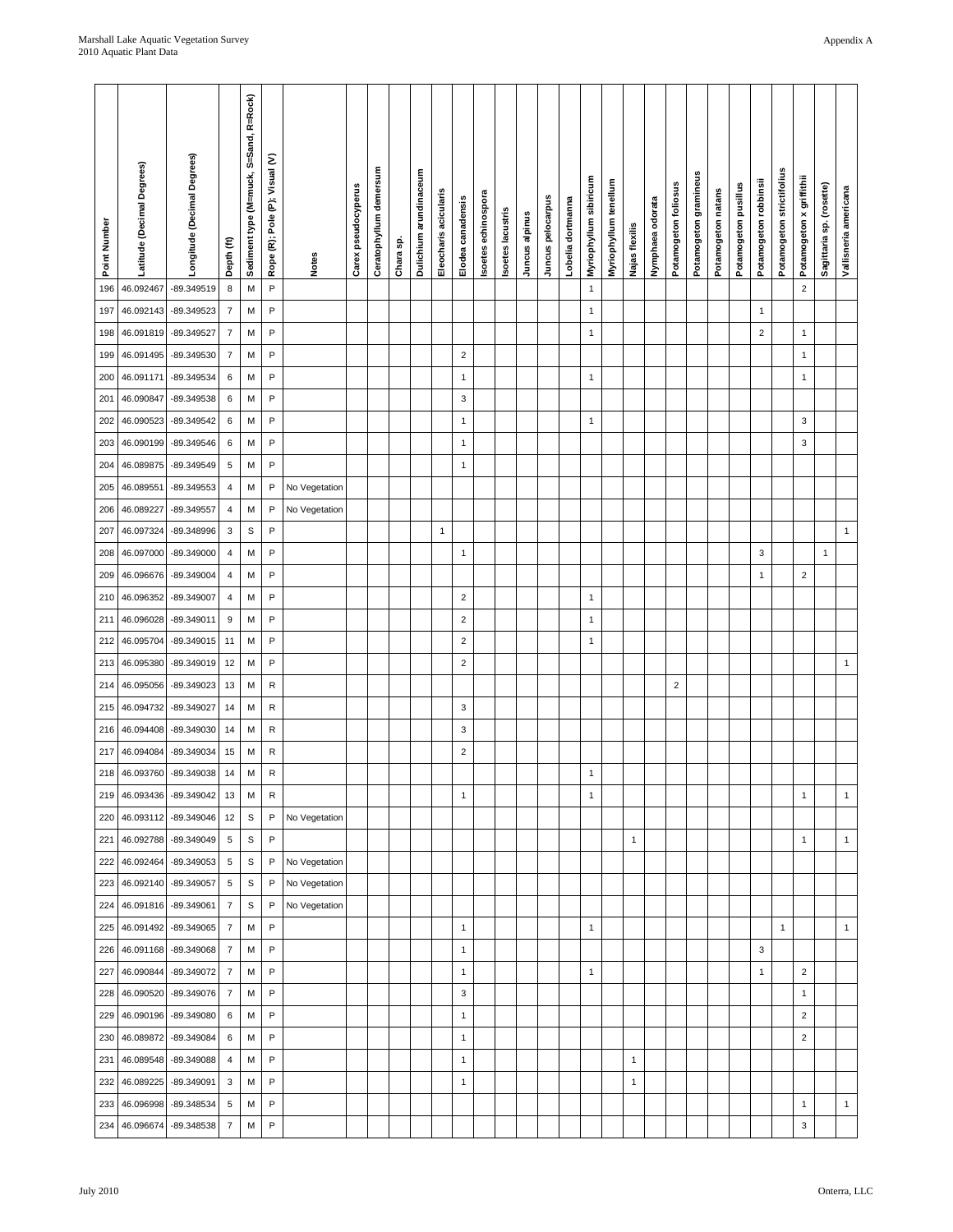| Point Number | Latitude (Decimal Degrees) | Longitude (Decimal Degrees) | Depth (ft)       | Sediment type (M=muck, S=Sand, R=Rock) | Rope (R); Pole (P); Visual (V) | <b>Notes</b>  | Carex pseudocyperus | Ceratophyllum demersum | Chara sp.    | Dulichium arundinaceum | Eleocharis acicularis | Elodea canadensis       | Isoetes echinospora | soetes lacustris | Juncus alpinus | Juncus pelocarpus | Lobelia dortmanna | Myriophyllum sibiricum | Myriophyllum tenellum | Najas flexilis | Nymphaea odorata | Potamogeton follosus | Potamogeton gramineus | Potamogeton natans | Potamogeton pusillus | Potamogeton robbinsi | Potamogeton strictifolius | Potamogeton x griffithii | Sagittaria sp. (rosette) | Vallisneria americana |
|--------------|----------------------------|-----------------------------|------------------|----------------------------------------|--------------------------------|---------------|---------------------|------------------------|--------------|------------------------|-----------------------|-------------------------|---------------------|------------------|----------------|-------------------|-------------------|------------------------|-----------------------|----------------|------------------|----------------------|-----------------------|--------------------|----------------------|----------------------|---------------------------|--------------------------|--------------------------|-----------------------|
| 235          | 46.096350                  | -89.348542                  | $\boldsymbol{6}$ | M                                      | P                              |               |                     |                        |              |                        |                       |                         |                     |                  |                |                   |                   |                        |                       |                |                  |                      |                       |                    |                      |                      |                           | 3                        |                          |                       |
| 236          | 46.096026                  | -89.348546                  | $\overline{4}$   | $\mathbb S$                            | P                              |               |                     |                        |              |                        |                       | $\mathbf{1}$            |                     |                  |                |                   |                   | $\mathbf{1}$           |                       |                |                  |                      |                       |                    |                      | $\mathbf{1}$         |                           | $\mathbf{1}$             |                          | $\mathbf{1}$          |
| 237          | 46.095702                  | -89.348549                  | 6                | S                                      | P                              |               |                     |                        |              |                        | 1                     | 1                       |                     |                  |                |                   |                   |                        |                       | 1              |                  |                      |                       |                    |                      |                      |                           | $\mathbf{1}$             |                          | $\sqrt{2}$            |
| 238          | 46.095378                  | -89.348553                  | $\boldsymbol{6}$ | $\mathsf S$                            | P                              |               |                     |                        |              |                        |                       | $\mathbf{1}$            |                     |                  |                |                   |                   | $\mathbf{1}$           |                       | $\mathbf{1}$   |                  |                      | $\mathbf{1}$          |                    |                      |                      | $\mathbf{1}$              |                          |                          |                       |
| 239          | 46.095054                  | -89.348557                  | 10               | M                                      | P                              |               |                     |                        |              |                        |                       |                         |                     |                  |                |                   |                   | $\mathbf{1}$           |                       |                |                  |                      |                       |                    |                      |                      |                           | $\overline{c}$           |                          | $\mathbf{1}$          |
| 240          | 46.094730                  | -89.348561                  | 10               | M                                      | P                              |               |                     |                        |              |                        |                       | 3                       |                     |                  |                |                   |                   |                        |                       |                |                  |                      |                       |                    |                      |                      |                           |                          |                          | $\mathbf{1}$          |
| 241          | 46.094406                  | -89.348565                  | 11               | M                                      | P                              |               |                     |                        |              |                        |                       | 3                       |                     |                  |                |                   |                   |                        |                       |                |                  |                      |                       |                    |                      |                      |                           |                          |                          | $\mathbf{1}$          |
| 242          | 46.094082                  | -89.348568                  | 11               | M                                      | P                              |               |                     |                        |              |                        |                       | 3                       |                     |                  |                |                   |                   |                        |                       |                |                  |                      |                       |                    |                      |                      |                           |                          |                          |                       |
| 243          | 46.093758                  | -89.348572                  | 11               | M                                      | P                              |               |                     |                        |              |                        |                       | $\overline{\mathbf{c}}$ |                     |                  |                |                   |                   |                        |                       |                |                  |                      |                       |                    |                      |                      |                           |                          |                          |                       |
| 244          | 46.093434                  | -89.348576                  | $\overline{4}$   | $\mathbb S$                            | P                              |               |                     |                        | $\mathbf{1}$ |                        |                       | $\mathbf{1}$            |                     |                  |                |                   |                   |                        |                       |                |                  |                      |                       |                    |                      |                      |                           |                          |                          |                       |
| 245          | 46.093110                  | -89.348580                  | $\sqrt{2}$       | $\mathbb S$                            | P                              | No Vegetation |                     |                        |              |                        |                       |                         |                     |                  |                |                   |                   |                        |                       |                |                  |                      |                       |                    |                      |                      |                           |                          |                          |                       |
| 246          | 46.092786                  | -89.348584                  | $\sqrt{2}$       | $\mbox{\textsc{s}}$                    | $\mathsf{P}$                   | No Vegetation |                     |                        |              |                        |                       |                         |                     |                  |                |                   |                   |                        |                       |                |                  |                      |                       |                    |                      |                      |                           |                          |                          |                       |
| 247          | 46.092462                  | -89.348588                  | $\sqrt{2}$       | $\mathbb S$                            | P                              |               |                     |                        |              |                        |                       |                         |                     |                  |                |                   |                   |                        | 1                     |                |                  |                      |                       |                    |                      |                      |                           |                          |                          |                       |
| 248          | 46.092138                  | -89.348591                  | $\sqrt{2}$       | $\mbox{\textsc{s}}$                    | P                              |               |                     |                        |              |                        | 1                     |                         | $\mathbf{1}$        |                  | 1              | $\mathbf{1}$      |                   |                        |                       |                |                  |                      |                       |                    |                      |                      |                           |                          |                          |                       |
| 249          | 46.091166                  | -89.348603                  | $\overline{4}$   | M<br>M                                 | P<br>P                         |               |                     |                        |              |                        |                       | $\overline{c}$          |                     |                  |                |                   |                   |                        |                       |                |                  |                      |                       |                    |                      |                      |                           | 3                        |                          |                       |
| 250<br>251   | 46.090842<br>46.090518     | -89.348607<br>-89.348610    | 4<br>6           | M                                      | P                              |               |                     |                        |              |                        |                       |                         |                     |                  |                |                   |                   |                        |                       |                |                  |                      |                       |                    |                      | $\mathbf{1}$         |                           | $\mathbf{1}$             |                          |                       |
| 252          | 46.090194                  | -89.348614                  | $\sqrt{5}$       | M                                      | P                              |               |                     |                        |              |                        |                       |                         |                     |                  |                |                   |                   |                        |                       |                |                  |                      |                       |                    |                      | $\mathbf{1}$         |                           | $\mathbf{1}$             |                          |                       |
| 253          | 46.089870                  | -89.348618                  | $\,$ 5 $\,$      | M                                      | P                              |               |                     |                        |              |                        |                       | $\mathbf{1}$            |                     |                  |                |                   |                   | $\mathbf{1}$           |                       |                |                  |                      |                       |                    |                      |                      |                           | 3                        |                          |                       |
| 254          | 46.089546                  | -89.348622                  | $\overline{4}$   | M                                      | P                              |               |                     |                        |              |                        |                       | $\mathbf{1}$            |                     |                  |                |                   |                   |                        |                       |                |                  | $\mathbf{1}$         |                       |                    |                      |                      |                           |                          |                          |                       |
| 255          | 46.089222                  | -89.348626                  | 3                | M                                      | P                              |               |                     |                        |              |                        |                       | $\mathbf{1}$            |                     |                  |                |                   |                   |                        |                       | 1              |                  |                      |                       |                    |                      |                      |                           | $\mathbf{1}$             |                          |                       |
| 256          | 46.091163                  | -89.348137                  | $\overline{2}$   | $\mathbb S$                            | P                              |               | $\mathbf{1}$        |                        |              | $\mathbf{1}$           | $\mathbf{1}$          |                         |                     |                  | $\mathbf{1}$   | $\mathbf{1}$      | $\mathbf 1$       |                        |                       |                |                  |                      |                       |                    |                      |                      |                           |                          |                          |                       |
| 257          | 46.090839                  | -89.348141                  | 5                | M                                      | P                              |               |                     |                        |              |                        |                       | $\mathbf{1}$            |                     |                  |                |                   |                   |                        |                       |                |                  |                      |                       |                    |                      |                      |                           | $\mathbf{1}$             |                          |                       |
| 258          | 46.090515                  | -89.348145                  | $\sqrt{5}$       | M                                      | P                              |               |                     |                        |              |                        |                       |                         |                     |                  |                |                   |                   |                        |                       |                |                  |                      |                       |                    |                      | $\mathbf{1}$         |                           | $\overline{2}$           |                          |                       |
| 259          | 46.090191                  | -89.348149                  | $\overline{5}$   | M                                      | P                              |               |                     |                        |              |                        |                       |                         |                     |                  |                |                   |                   |                        |                       |                | $\mathbf{1}$     |                      |                       |                    |                      |                      |                           | $\mathbf{1}$             |                          |                       |
| 260          | 46.089867                  | -89.348152                  | $\sqrt{5}$       | M                                      | P                              | No Vegetation |                     |                        |              |                        |                       |                         |                     |                  |                |                   |                   |                        |                       |                |                  |                      |                       |                    |                      |                      |                           |                          |                          |                       |
| 261          | 46.089543                  | -89.348156                  | $\mathbf{3}$     | M                                      | P                              |               |                     |                        |              |                        |                       |                         |                     |                  |                |                   |                   |                        |                       |                |                  |                      |                       |                    |                      |                      |                           | $\overline{2}$           |                          |                       |
| 262          | 46.089219                  | -89.348160                  | 3                | $\mbox{\textsf{s}}$                    | P                              | No Vegetation |                     |                        |              |                        |                       |                         |                     |                  |                |                   |                   |                        |                       |                |                  |                      |                       |                    |                      |                      |                           |                          |                          |                       |
| 263          | 46.090836                  | -89.347675                  | $\mathbf{3}$     | $\mathsf S$                            | P                              |               |                     |                        |              |                        |                       |                         | $\mathbf{1}$        |                  |                | $\mathbf 2$       |                   | $\mathbf{1}$           |                       |                |                  |                      |                       |                    |                      |                      |                           |                          |                          |                       |
| 264          | 46.090512                  | -89.347679                  | $\overline{4}$   | M                                      | P                              | No Vegetation |                     |                        |              |                        |                       |                         |                     |                  |                |                   |                   |                        |                       |                |                  |                      |                       |                    |                      |                      |                           |                          |                          |                       |
| 265          | 46.090188                  | -89.347683                  | $\mathbf{3}$     | M                                      | P                              |               |                     |                        |              |                        |                       |                         |                     |                  |                |                   |                   |                        |                       | $\mathbf{1}$   |                  |                      |                       |                    |                      |                      |                           | $\overline{2}$           |                          |                       |
| 266          | 46.089865                  | -89.347687                  | $\mathbf{3}$     | M                                      | P                              |               |                     |                        |              |                        |                       |                         |                     |                  |                |                   |                   | $\mathbf{1}$           |                       |                |                  |                      |                       |                    |                      |                      |                           | $\mathbf{1}$             |                          |                       |
| 267          | 46.089541                  | -89.347691                  | 3                | M                                      | P                              |               |                     |                        |              |                        |                       |                         |                     |                  |                |                   |                   |                        |                       | $\mathbf{1}$   |                  |                      |                       |                    |                      |                      |                           |                          |                          |                       |
| 268          | 46.089217                  | -89.347694                  | $\sqrt{2}$       | $\mathsf S$                            | P                              | No Vegetation |                     |                        |              |                        |                       |                         |                     |                  |                |                   |                   |                        |                       |                |                  |                      |                       |                    |                      |                      |                           |                          |                          |                       |
| 269          |                            | 46.090510 -89.347213        | 3                | M                                      | P                              | No Vegetation |                     |                        |              |                        |                       |                         |                     |                  |                |                   |                   |                        |                       |                |                  |                      |                       |                    |                      |                      |                           |                          |                          |                       |
| 270          |                            | 46.090186 -89.347217        | $\mathbf{3}$     | M                                      | P                              |               |                     |                        |              |                        |                       |                         |                     |                  |                |                   |                   |                        |                       |                | $\mathbf{1}$     |                      |                       |                    |                      |                      |                           |                          |                          |                       |
| 271          | 46.089862                  | $-89.347221$                | $\overline{4}$   | M                                      | P                              | No Vegetation |                     |                        |              |                        |                       |                         |                     |                  |                |                   |                   |                        |                       |                |                  |                      |                       |                    |                      |                      |                           |                          |                          |                       |
| 272          | 46.089538                  | -89.347225                  | 3                | M                                      | P                              | No Vegetation |                     |                        |              |                        |                       |                         |                     |                  |                |                   |                   |                        |                       |                |                  |                      |                       |                    |                      |                      |                           |                          |                          |                       |
| 273          | 46.090507                  | -89.346748                  | $\sqrt{2}$       | M                                      | P                              |               |                     |                        |              |                        |                       |                         |                     |                  |                |                   |                   |                        |                       |                | $\mathbf{1}$     |                      |                       |                    |                      |                      |                           |                          |                          |                       |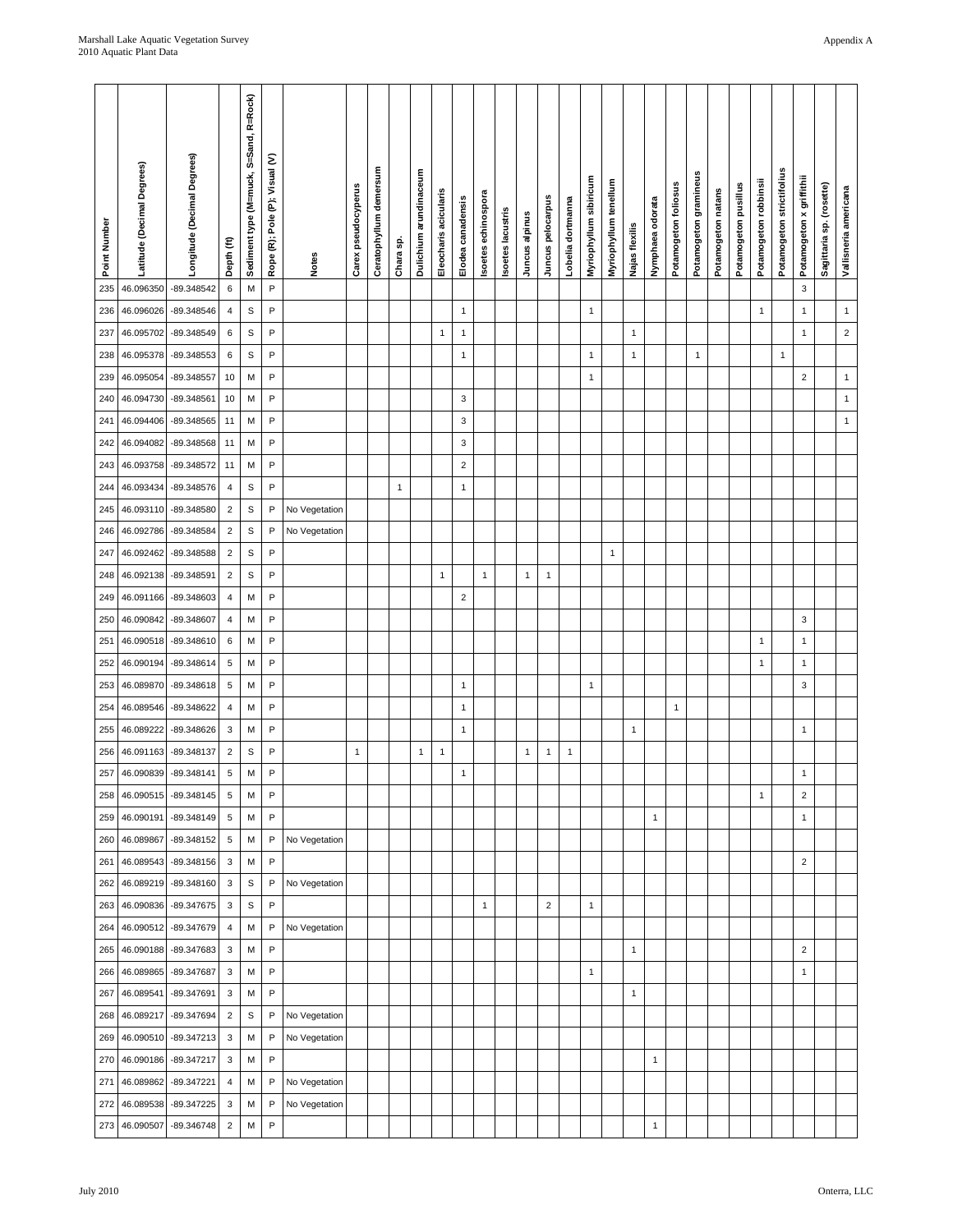| Point Number | (Decimal Degrees)<br>Latitude | Degrees)<br>ongitude (Decimal | Depth (ft)     | R=Rock)<br>S=Sand<br>type (M=muck,<br>Sediment | ε<br>Visual<br>Ë<br>e<br>Pole<br>Rope (R); | <b>Notes</b>  | pseudocyperus<br>Carex | demersum<br>Ceratophyllum | Chara sp | arundinaceum<br>Dulichium | acicularis<br>Eleocharis | canadensis<br>Elodea | echinospora<br>soetes | <b>Isoetes lacustris</b> | alpinus<br>Juncus | pelocarpus<br>Juncus | dortmanna<br>Lobelia | sibiricum<br>Myriophyllum | tenellum<br>Myriophyllum | flexilis<br>Najas | Nymphaea odorata | Potamogeton follosus | gramineus<br>Potamogeton | Potamogeton natans | Potamogeton pusillus | robbinsii<br>Potamogeton | strictifolius<br>Potamogeton | griffithii<br>×<br>Potamogeton | (rosette)<br>င္တ<br>Sagittaria | Vallisneria americana |
|--------------|-------------------------------|-------------------------------|----------------|------------------------------------------------|--------------------------------------------|---------------|------------------------|---------------------------|----------|---------------------------|--------------------------|----------------------|-----------------------|--------------------------|-------------------|----------------------|----------------------|---------------------------|--------------------------|-------------------|------------------|----------------------|--------------------------|--------------------|----------------------|--------------------------|------------------------------|--------------------------------|--------------------------------|-----------------------|
| 274          | 46.090183                     | -89.346752                    | $\overline{2}$ | M                                              | P                                          | No Vegetation |                        |                           |          |                           |                          |                      |                       |                          |                   |                      |                      |                           |                          |                   |                  |                      |                          |                    |                      |                          |                              |                                |                                |                       |
| 275          | 46.089859                     | -89.346755                    | 3              | M                                              | P                                          | No Vegetation |                        |                           |          |                           |                          |                      |                       |                          |                   |                      |                      |                           |                          |                   |                  |                      |                          |                    |                      |                          |                              |                                |                                |                       |
| 276          | 46.089535                     | -89.346759                    | 3              | M                                              | P                                          | No Vegetation |                        |                           |          |                           |                          |                      |                       |                          |                   |                      |                      |                           |                          |                   |                  |                      |                          |                    |                      |                          |                              |                                |                                |                       |
| 277          | 46.090505                     | -89.346282                    | 2              | M                                              | P                                          | No Vegetation |                        |                           |          |                           |                          |                      |                       |                          |                   |                      |                      |                           |                          |                   |                  |                      |                          |                    |                      |                          |                              |                                |                                |                       |
| 278          | 46.089857                     | -89.346290                    | 2              | M                                              | P                                          |               |                        |                           |          |                           |                          |                      |                       |                          |                   |                      |                      |                           |                          |                   |                  |                      |                          |                    |                      |                          |                              |                                |                                | $\mathbf{1}$          |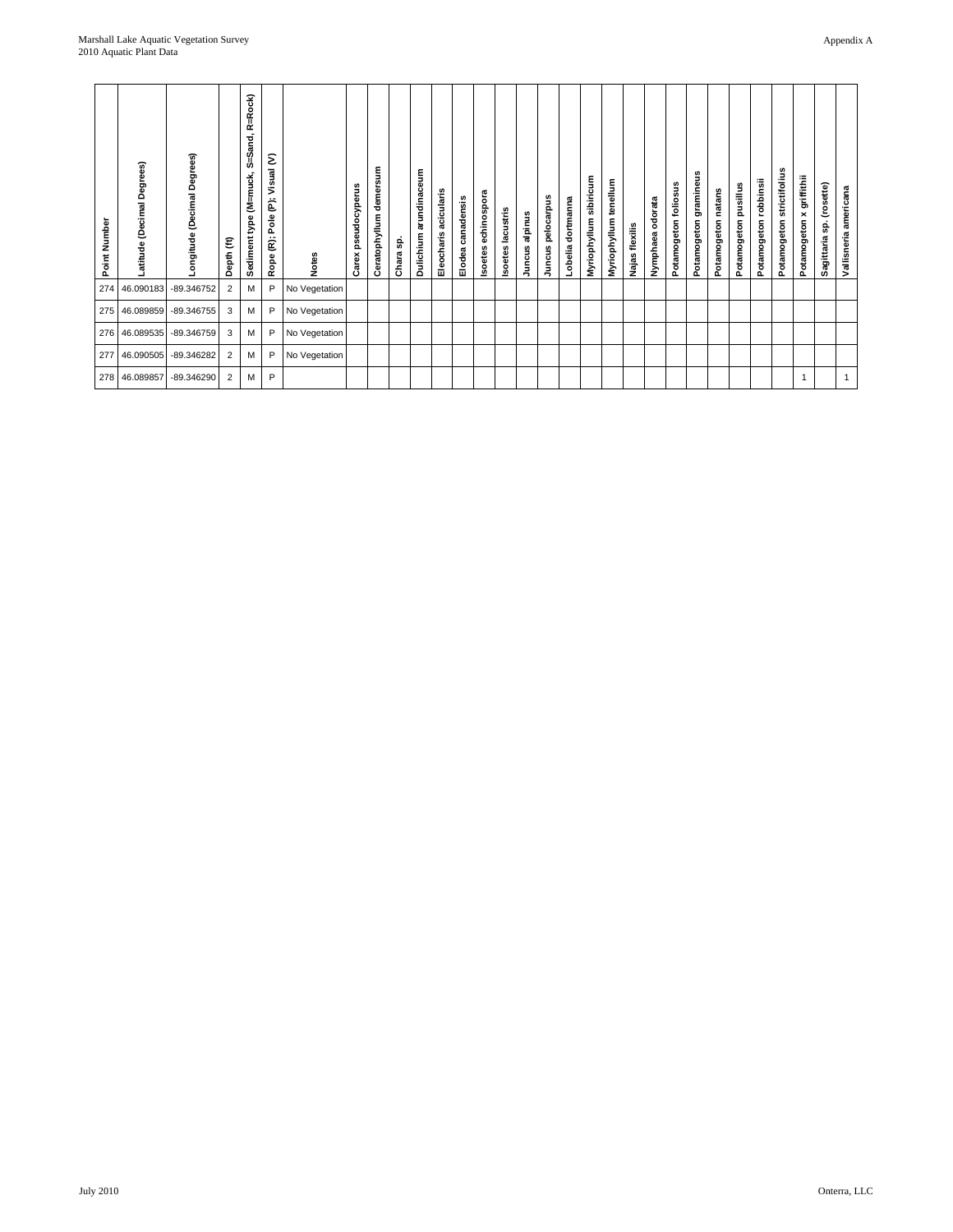# B

# **APPENDIX B**

**Aquatic Plant Management Strategy – Northern Region WDNR 2007**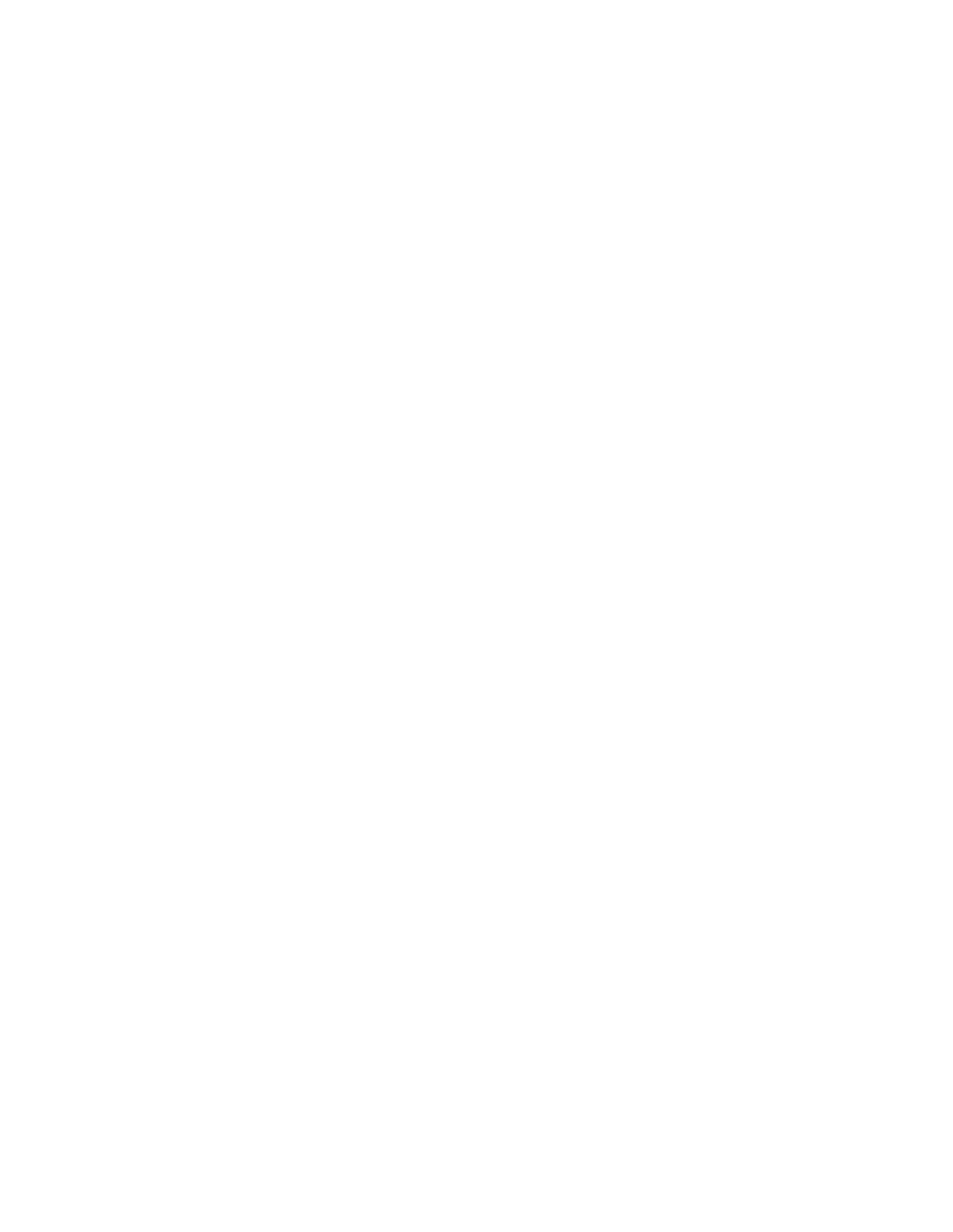# **AQUATIC PLANT MANAGEMENT STRATEGY**

**Northern Region WDNR Summer, 2007**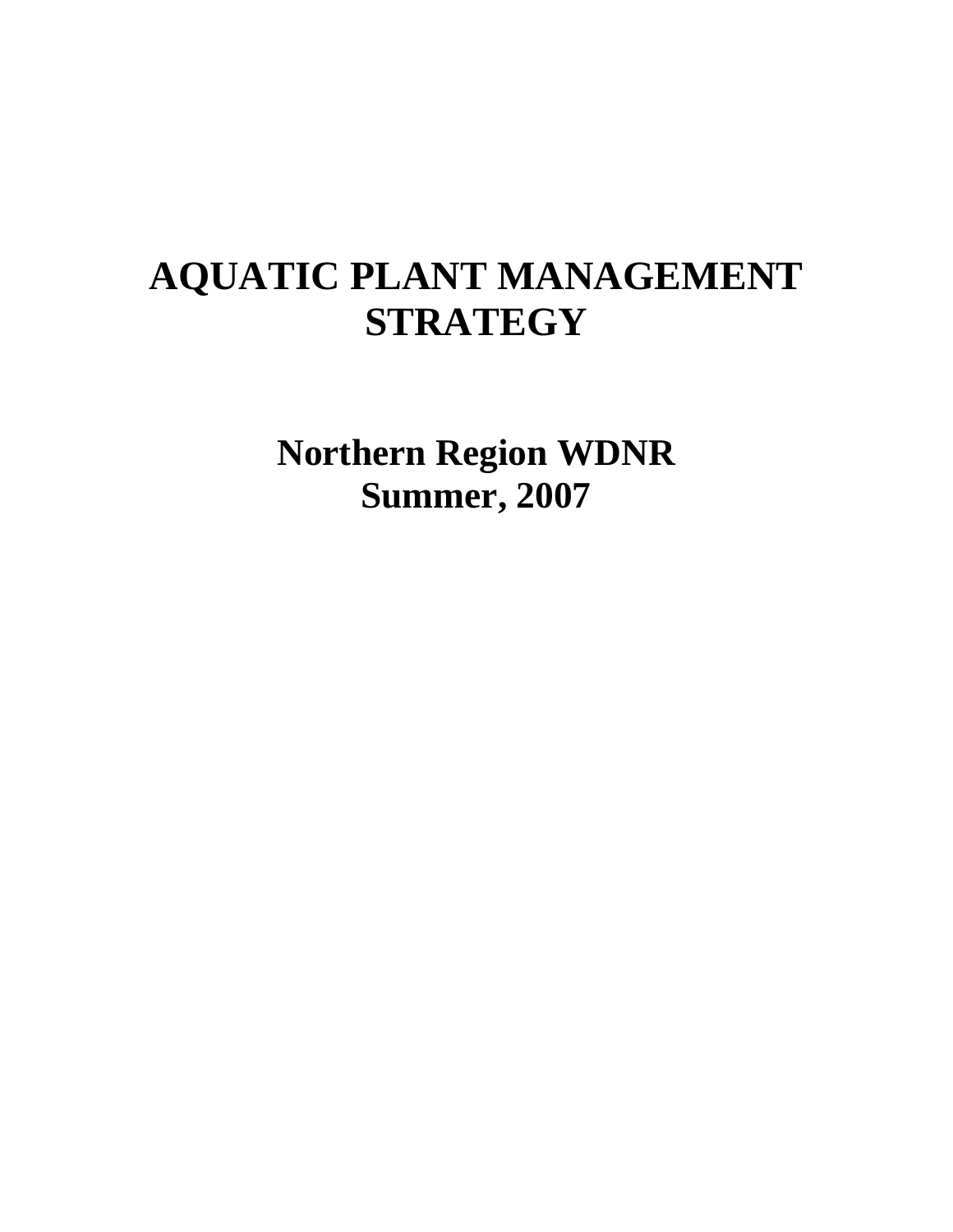#### **ISSUES**

- Protect desirable native aquatic plants.
- Reduce the risk that invasive species replace desirable native aquatic plants.
- Promote "whole lake" management plans
- Limit the number of permits to control native aquatic plants.

## **BACKGROUND**

As a general rule, the Northern Region has historically taken a protective approach to allow removal of native aquatic plants by harvesting or by chemical herbicide treatment. This approach has prevented lakes in the Northern Wisconsin from large-scale loss of native aquatic plants that represent naturally occurring high quality vegetation. Naturally occurring native plants provide a *diversity of habitat* that *helps maintain water quality*, helps *sustain the fishing* quality known for Northern Wisconsin, supports common lakeshore wildlife from loons to frogs, and helps to provide the *aesthetics* that collectively create the "up-north" appeal of the northwoods lake resources.

In Northern Wisconsin lakes, an inventory of aquatic plants may often find 30 different species or more, whereas a similar survey of a Southern Wisconsin lake may often discover less than half that many species. Historically, similar species diversity was present in Southern Wisconsin, but has been lost gradually over time from stresses brought on by cultural land use changes (such as increased development, and intensive agriculture). Another point to note is that while there may be a greater variety of aquatic vegetation in Northern Wisconsin lakes, the vegetation itself is often *less dense*. This is because northern lakes have not suffered as greatly from nutrients and runoff as have many waters in Southern Wisconsin.

The newest threat to native plants in Northern Wisconsin is from invasive species of aquatic plants. The most common include Eurasian Water Milfoil (EWM) and CurlyLeaf Pondweed (CLP). These species are described as *opportunistic invaders*. This means that these "invaders" benefit where an opening occurs from removal of plants, and without competition from other plants may successfully become established in a lake. Removal of native vegetation not only diminishes the natural qualities of a lake, it *may increase the risk that an invasive species can successfully invade onto the site where native plants have been removed*. There it may more easily establish itself without the native plants to compete against. This concept is easily observed on land where bared soil is quickly taken over by replacement species (often weeds) that crowd in and establish themselves as new occupants of the site. While not a providing a certain guarantee against invasive plants, protecting and allowing the native plants to remain may reduce the success of an invasive species becoming established on a lake. Once established, the invasive species cause far more inconvenience for all lake users, riparian and others included; can change many of the natural features of a lake; and often lead to *expensive annual control plans*. Native vegetation may cause localized concerns to some users, but as a natural feature of lakes, they generally do not cause harm.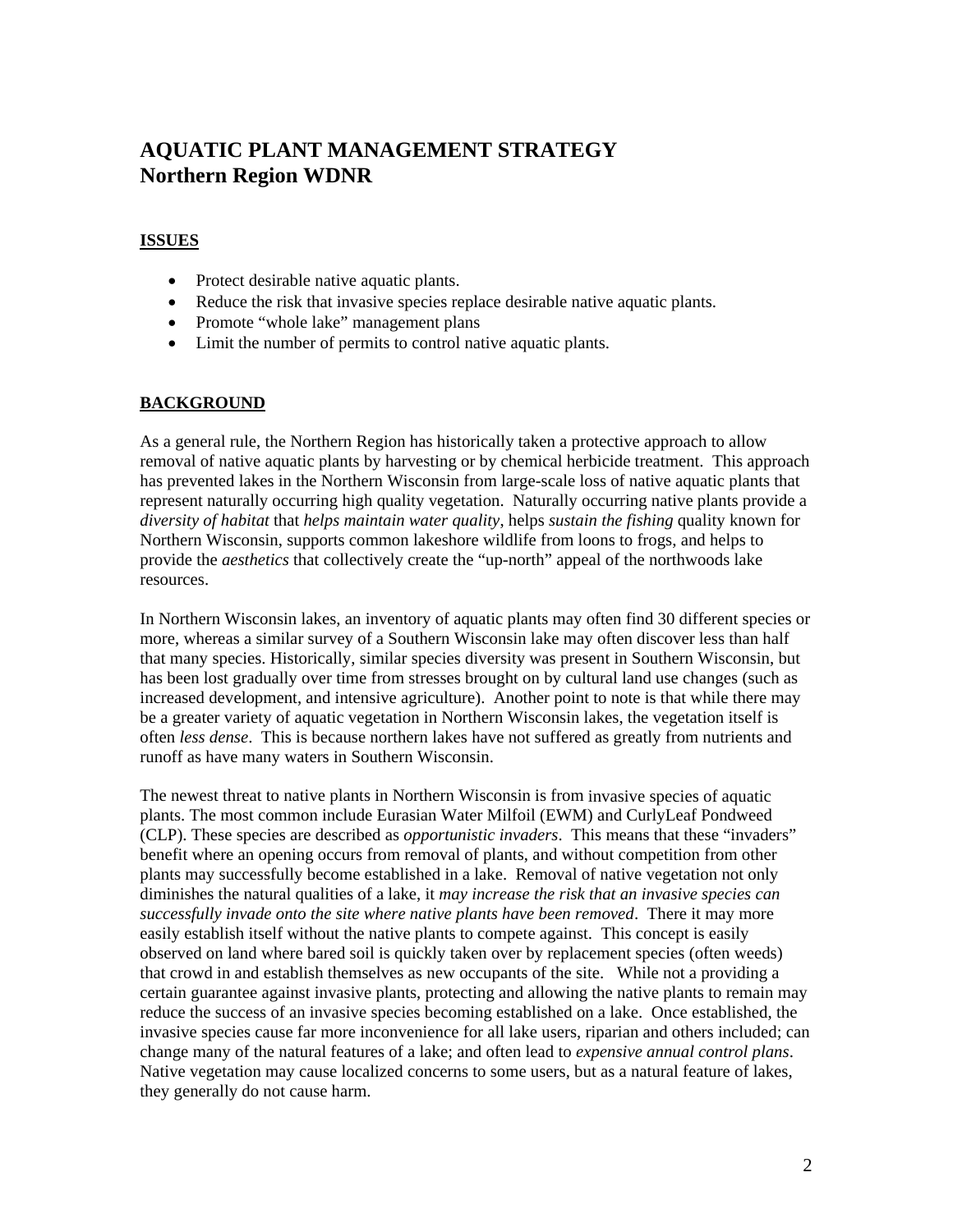To the extent we can maintain the normal growth of native vegetation, Northern Wisconsin lakes can continue to offer the water resource appeal and benefits they've historically provided. A regional position on removal of aquatic plants that carefully recognizes how native aquatic plants benefit lakes in Northern Region can help prevent a gradual decline in the overall quality and recreational benefits that make these lakes attractive to people and still provide abundant fish, wildlife, and northwoods appeal.

## **GOALS OF STRATEGY**:

- 1. Preserve native species diversity which, in turn, fosters natural habitat for fish and other aquatic species, from frogs to birds.
- 2. Prevent openings for invasive species to become established in the absence of the native species.
- 3. Concentrate on a" whole-lake approach" for control of aquatic plants, thereby fostering systematic documentation of conditions and specific targeting of invasive species as they exist.
- 4. Prohibit removal of wild rice. WDNR Northern Region will not issue permits to remove wild rice unless a request is subjected to the full consultation process via the Voigt Tribal Task Force. We intend to discourage applications for removal of this ecologically and culturally important native plant.
- 5. To be consistent with our WDNR Water Division Goals (work reduction/disinvestment), established in 2005, to "not issue permits for chemical or large scale mechanical control of native aquatic plants – develop general permits as appropriate or inform applicants of exempted activities." This process is similar to work done in other WDNR Regions, although not formalized as such.

## **BASIS OF STRATEGY IN STATE STATUTE AND ADMINISTRATIVE CODE**

## **State Statute 23.24 (2)(c)** states:

"The requirements promulgated under par. (a) 4. may specify any of the following:

- 1. The **quantity** of aquatic plants that may be managed under an aquatic plant management permit.
- 2. The **species** of aquatic plants that may be managed under an aquatic plant management permit.
- 3. The **areas** in which aquatic plants may be managed under an aquatic plant management permit.
- 4. The **methods** that may be used to manage aquatic plants under an aquatic plant management permit.
- 5. The **times** during which aquatic plants may be managed under an aquatic plant management permit.
- 6. The **allowable methods** for disposing or using aquatic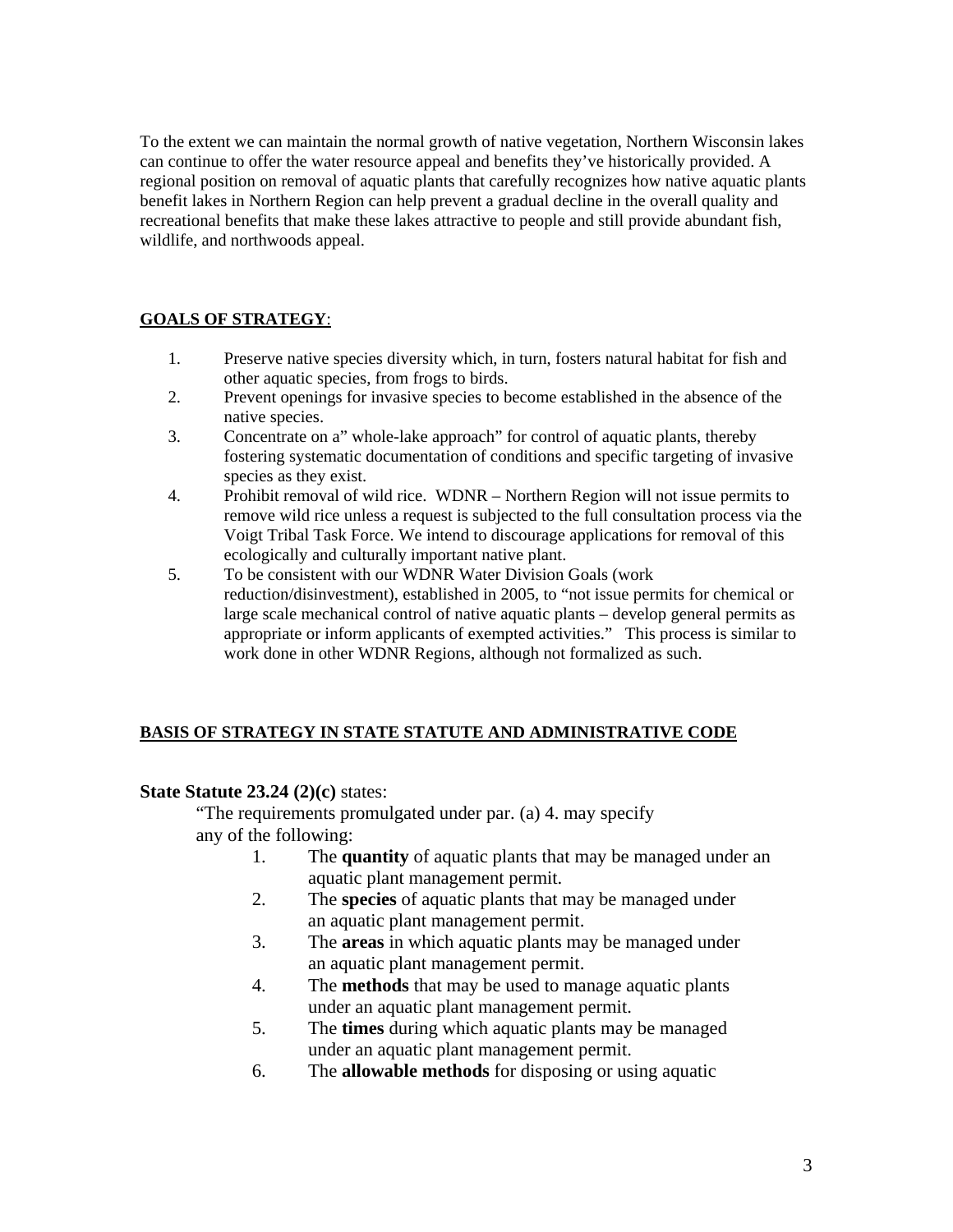plants that are removed or controlled under an aquatic plant management permit.

7. The requirements for plans that the department may require under sub.  $(3)$  (b). "

#### **State Statute 23.24(3)(b)** states:

"The department may require that an application for an aquatic plant management permit contain a plan for the department's approval as to how the aquatic plants will be introduced, removed, or controlled."

## **Wisconsin Administrative Code NR 109.04(3)(a)** states:

"The department may require that an application for an aquatic plant management permit contain an aquatic plant management plan that describes how the aquatic plants will be introduced, controlled, removed or disposed. Requirements for an aquatic plant management plan shall be made in writing stating the reason for the plan requirement. In deciding whether to require a plan, the department shall consider the potential for effects on protection and development of diverse and stable communities of native aquatic plants, for conflict with goals of other written ecological or lake management plans, for cumulative impacts and effect on the ecological values in the body of water, and the longterm sustainability of beneficial water use activities."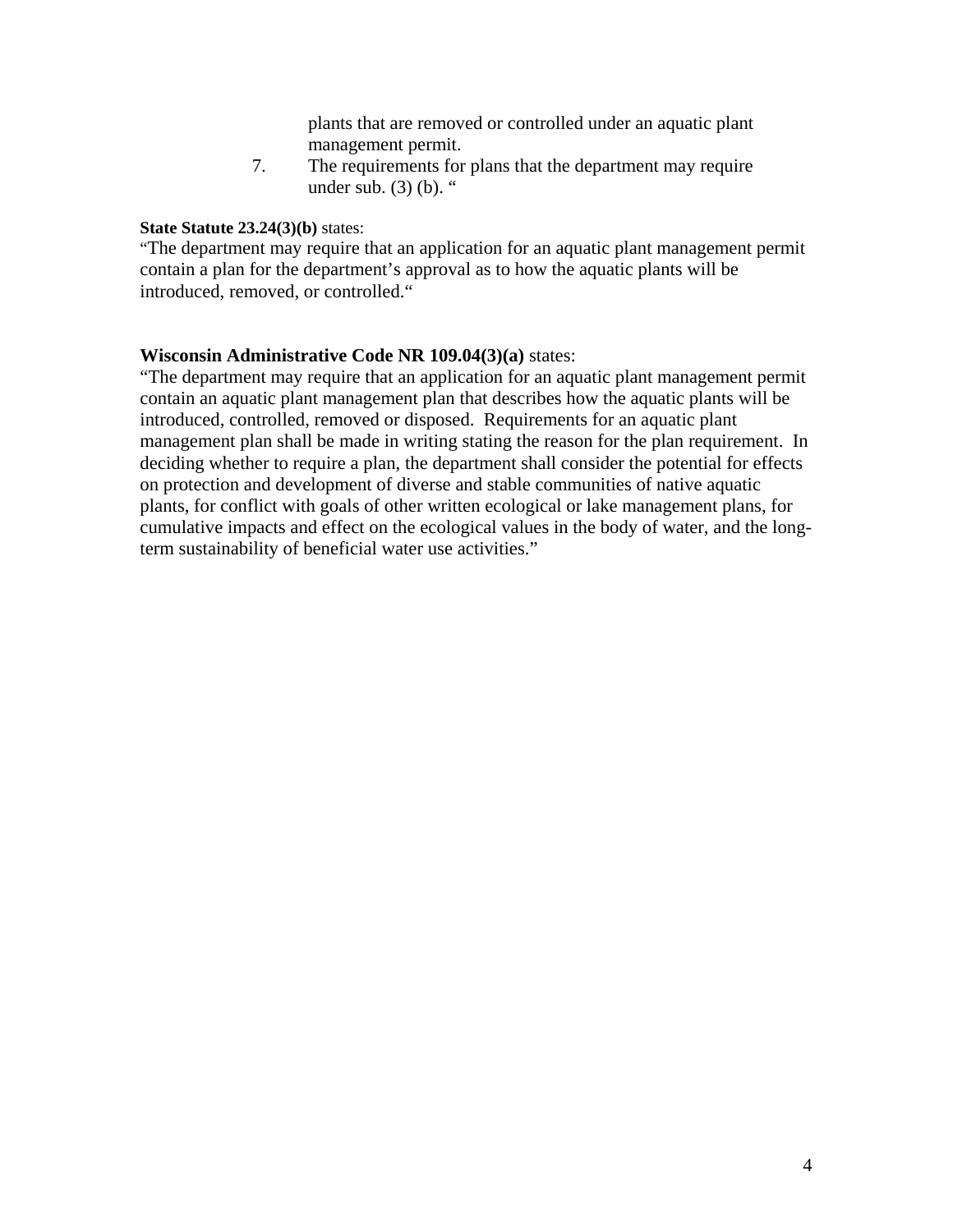## **APPROACH**

- 1. After January 1, 2009\* no individual permits for control of native aquatic plants will be issued. Treatment of native species may be allowed under the auspices of an approved lake management plan, and only if the plan clearly documents "impairment of navigation" and/or "nuisance conditions". Until January 1, 2009, individual permits will be issued to previous permit holders, only with adequate documentation of "impairment of navigation" and/or "nuisance conditions". No new individual permits will be issued during the interim.
- 2. Control of aquatic plants (if allowed) in documented sensitive areas will follow the conditions specified in the report.
- 3. Invasive species must be controlled under an approved lake management plan, with two exceptions (these exceptions are designed to allow sufficient time for lake associations to form and subsequently submit an approved lake management plan):
	- a. Newly-discovered infestations. If found on a lake with an approved lake management plan, the invasive species can be controlled via an amendment to the approved plan. If found on a lake without an approved management plan, the invasive species can be controlled under the WDNR's Rapid Response protocol (see definition), and the lake owners will be encouraged to form a lake association and subsequently submit a lake management plan for WNDR review and approval.
	- b. Individuals holding past permits for control of *invasive* aquatic plants and/or "mixed stands" of native and invasive species will be allowed to treat via individual permit until January 1, 2009 if "impairment of navigation" and/or "nuisance conditions" is adequately documented, unless there is an approved lake management plan for the lake in question.
- 4. Control of invasive species or "mixed stands" of invasive and native plants will follow current best management practices approved by the Department and contain an explanation of the strategy to be used. Established stands of invasive plants will generally use a control strategy based on Spring treatment. (typically, a water temperature of less than 60 degrees Fahrenheit, or approximately May 31st, annually).
- 5. Manual removal (see attached definition) is allowed (Admin. Code NR 109.06).

<sup>---------------------------------------------------------------------------------------------------------------------</sup>  *\* Exceptions to the Jan. 1, 2009 deadline will be considered only on a very limited basis and will be* 

*intended to address unique situations that do not fall within the intent of this approach.*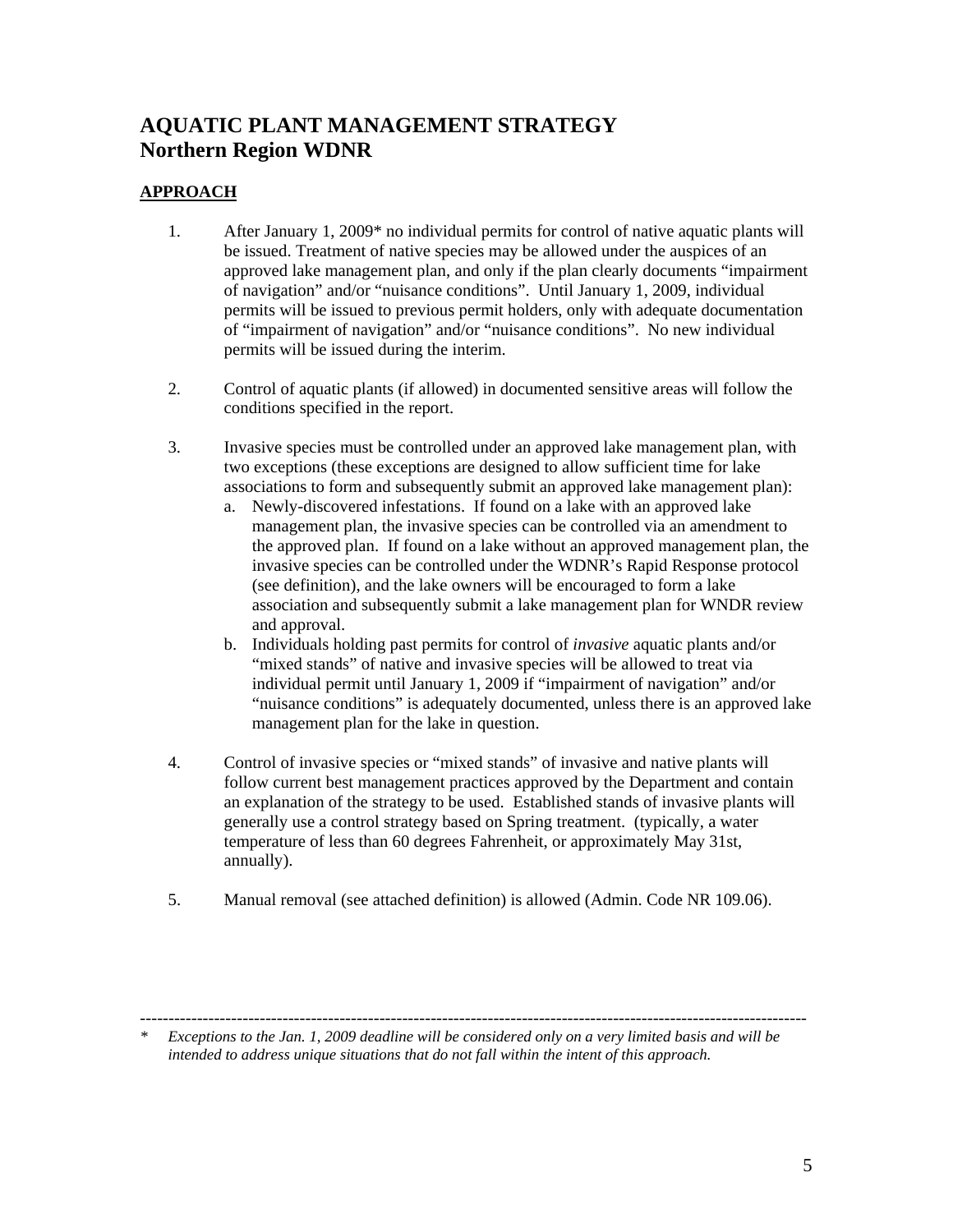## **DOCUMENTATION OF IMPAIRED NAVIGATION AND/OR NUISANCE CONDITIONS**

Navigation channels can be of two types:

- Common use navigation channel. This is a common navigation route for the general lake user. It often is off shore and connects areas that boaters commonly would navigate to or across, and should be of public benefit.
- Individual riparian access lane. This is an access lane to shore that normally is used by an individual riparian shore owner.

 Severe impairment or nuisance will generally mean vegetation grows thickly and forms mats on the water surface. Before issuance of a permit to use a regulated control method, a riparian will be asked to document the problem and show what efforts or adaptations have been made to use the site. (This is currently required in NR 107 and on the application form, but the following helps provide a specific description of what impairments exist from native plants).

**Documentation of** *impairment of navigation* by native plants must include:

- a. Specific locations of navigation routes (preferably with GPS coordinates)
- b. Specific dimensions in length, width, and depth
- c. Specific times when plants cause the problem and how long the problem persists
- d. Adaptations or alternatives that have been considered by the lake shore user to avoid or lessen the problem
- e. The species of plant or plants creating the nuisance (documented with samples or a from a Site inspection)

**Documentation of the** *nuisance* must include:

- a. Specific periods of time when plants cause the problem, e.g. when does the problem start and when does it go away.
- b. Photos of the nuisance are encouraged to help show what uses are limited and to show the severity of the problem.
- c. Examples of specific activities that would normally be done where native plants occur naturally on a site but can not occur because native plants have become a nuisance.